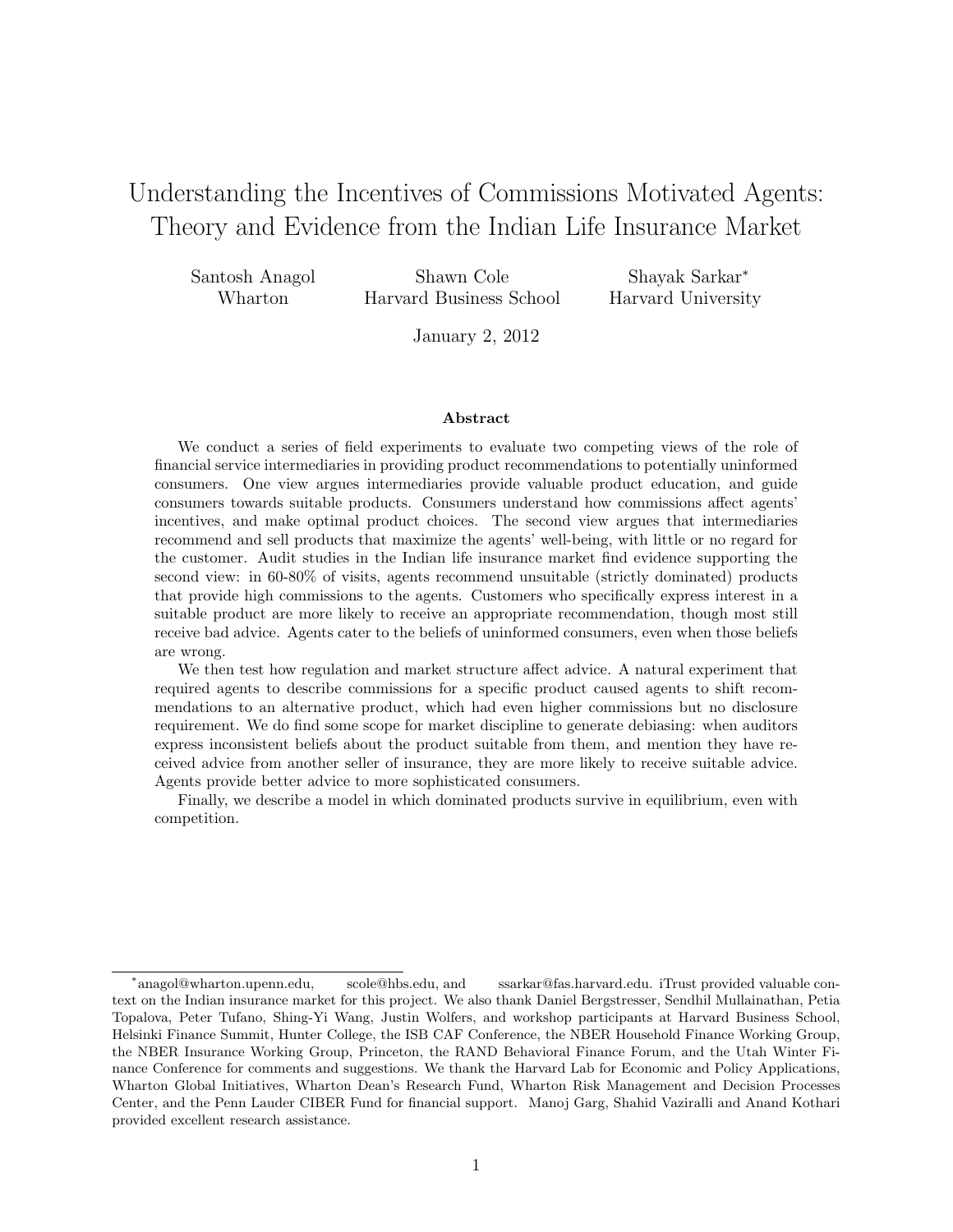## 1 Introduction

The recent financial crisis has spurred many countries to pursue new consumer financial regulations that could drastically change the way household financial products are distributed. Both Australia and the U.K. Financial Services Authority have announced bans, to take effect in 2012, on the payment of commissions to independent financial advisors.<sup>1</sup> And as of August 2009, the Indian mutual funds regulator banned mutual funds from collecting entry loads, which had previously primarily been used to pay commissions to mutual fund brokers.<sup>2</sup> Opponents of these bans argue that commissions are important to motivate agents to provide financial advice and customer education, that competition and reputation concerns will discipline agents, and that consumers have demonstrated little willingness to pay for independent financial advice.

There is very little evidence to inform these important policy questions. In this paper, we use a set of field experiments conducted in the Indian life insurance market to provide quantitative evidence on the quality of advice provided by commissions motivated agents. In addition, we test recent theories on how commissions motivated agents will respond to disclosure requirements, greater competition, or more sophisticated consumers.

We focus on the market for life insurance in India for the following reasons. First, given the complexity of life insurance, consumers likely require help in making purchasing decisions. Second, popular press accounts suggest the market may not function well: life insurance agents in India engage in unethical business practices, promising unrealistic returns or suggesting only high commission products.<sup>3</sup> Third, the industry is large, with approximately 44 billion dollars of premiums collected in the 2007-2008 financial year, 2.7 million insurance sales agents who collected approximately 3.73 billion dollars in commissions in 2007-2008, and a total of 105 million insurance customers. Approximately 20 percent of household savings in India is invested in whole life insurance plans (IRDA, 2010). Fourth, agent behavior is extremely important in this market, as approximately 90 percent of insurance purchasers buy through agents.

<sup>&</sup>lt;sup>1</sup>Independent Financial Advisors received commissions to sell mutual funds and life insurance products. See Reuters (2009), Vincent (2009) and Dunkley (2009) for more information on the U.K. ban on commissions. See "Australia Proposes Ban on Commission" in the Financial Times, September 4, 2011.

<sup>2</sup>For newspaper accounts of the importance of entry loads as the primary source of commissions see (1) "MFs Look For Life Beyond Entry Load Ban," Times of India, July 19, 2010 (2)"Mutual Fund Industry Struggling to Woo Retail Investors," Business Today, February 2011 Edition.

<sup>3</sup>See for example, "LIC agents promise 200% return on '0-investment' plan," Economic Times, 22 February 2008.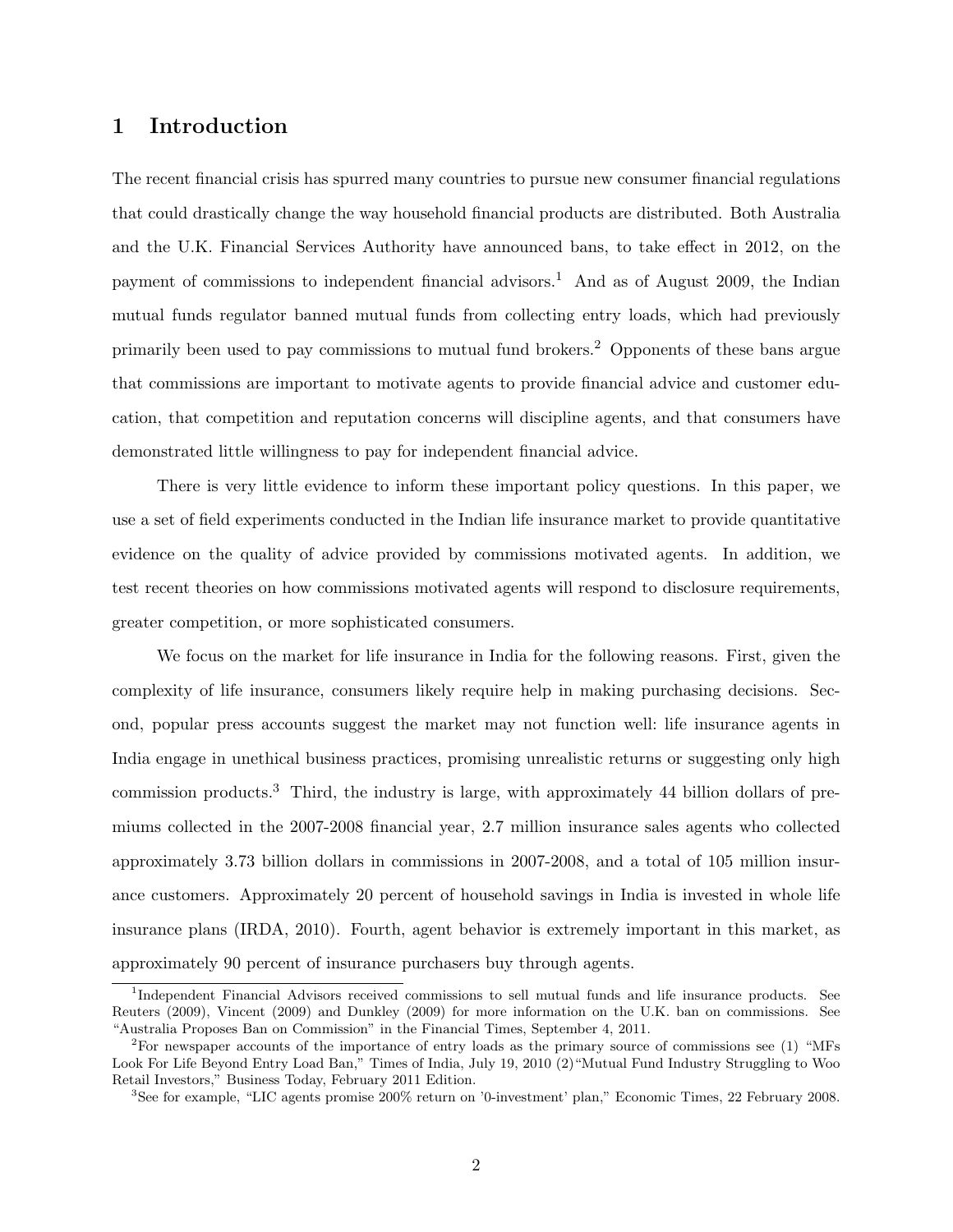Lastly, commissions motivated sales agents are of particular importance in emerging economies where a large fraction of the population has little or no experience with formal financial markets. Commissions may motivate agents to identify potential consumers, educate them about the range of available products, and identify the most suitable products. Opponents, however, argue that the commissions motivated agents will encourage consumers to purchase expensive, complicated products that are not necessarily welfare maximizing for households. Systematic empirical evidence is needed to inform the policy debate about whether commissions motivated agents are necessary for encouraging the adoption of complicated household financial products.

This project consists of three closely related field experiments. All of these experiments use an audit study methodology, in which we hired and trained individuals to visit life insurance agents, express interest in life insurance policies, and seek product recommendations. The goal of the first set of audits was to test whether, and under what circumstances, agents recommend products suitable for consumers. In particular, we focused on two common life insurance products: whole life and term life. We chose these two products because, in the Indian context, consumers are generally much better off purchasing a term life insurance product than whole life. In section II, we detail how large this violation of the law of one price can be. The combination of a savings account and a term insurance policy can provide over six times as much value as a whole life insurance policy.

An important source of friction in financial product markets is that consumers may not know which products are best for them. A range of evidence suggests that individuals with low levels of financial literacy make poor investment decisions (Lusardi and Mitchell, 2007). An important role of agents may be to identify suitable products. In our first experiment, we randomly vary both the stated belief of the customer as to which product is most suitable, as well information the client provides about his or her actual needs. Thus, we have some treatments where the customer has an initial preference for term insurance but where whole insurance is actually the more suitable product, and vice versa (whole insurance could be a suitable product for an individual who has difficulty committing to saving). If an agent's role is to match clients to suitable products, only the latter information should affect agent recommendations. In fact, we find agents are just as responsive to consumers self-reported (and incorrect) beliefs as they are to consumers needs.

Interestingly, this is true even when the commission on the more suitable product is higher, and hence the agent has a strong incentive to de-bias the customer. We view this result as important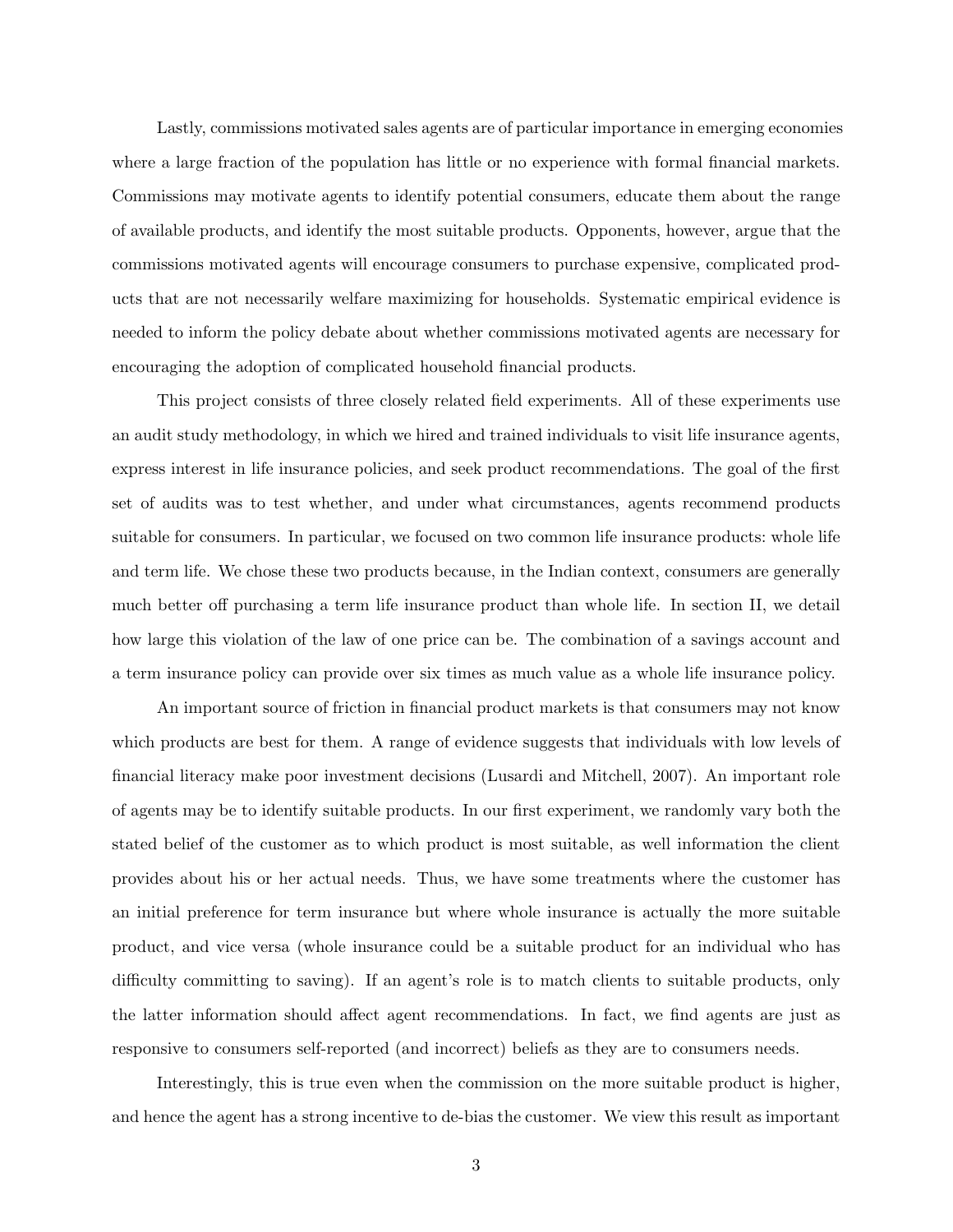because it suggests that agents have a strong incentive to cater to the initial preferences of customers in order to close the sale; contradicting the initial preference of customers, even when they are wrong, may not be a good sales strategy. Thus, salesmen are unlikely to de-bias customers if they have strong initial preferences to products that may be unsuitable for them.

Our second, third, and fourth experiments test predictions on how disclosure, competition, and increased sophistication of consumers affect the quality of advice provided by agents.

In our second experiment, we study whether competition amongst agents can lead to higher quality advice. We find that that agents who face greater competition, which we induce by having our auditor state that they have already talked to another agent, leads to better advice. This evidence is consistent with standard economic models which suggest that, at least under perfect competition, agents will have an incentive to provide good advice.

In our third experiment we test how disclosure regulation affects the quality of advice provided by life insurance agents. Mandating that agents disclose commissions has been a popular policy response to perceived mis-selling. In theory, once consumers understand the incentives faced by agents, they will be able to filter the advice and recommendations, improving the chance they choose the product best suited for them, rather than the product that maximizes the agents commissions. We take advantage of a natural experiment: as of July 1, 2010, the Indian insurance regulator mandated that insurance agents disclose the commissions they earned on equity linked life insurance products. We have data on 149 audits conducted before July 1, and 108 audits conducted after July 1. We find that following the implementation of the regulation, life insurance agents are much less likely to propose the unit-linked insurance policy to clients, and instead recommend whole life policies which have higher, but opaque, commissions.

In our last experiment, we test whether the quality of advice received varies by the level of sophistication the clients demonstrate. We find that less sophisticated agents are more likely to receive a recommendation for the wrong product, suggesting that agents discriminate in the types of advice they provide. This result suggests that the selling of unsuitable products is likely to have the largest welfare impacts on those who are least knowledgeable about financial products in the first place.

This paper speaks directly to the small, but growing, literature on the role of brokers and financial advisors in selling financial products. This literature is based on the premise that, in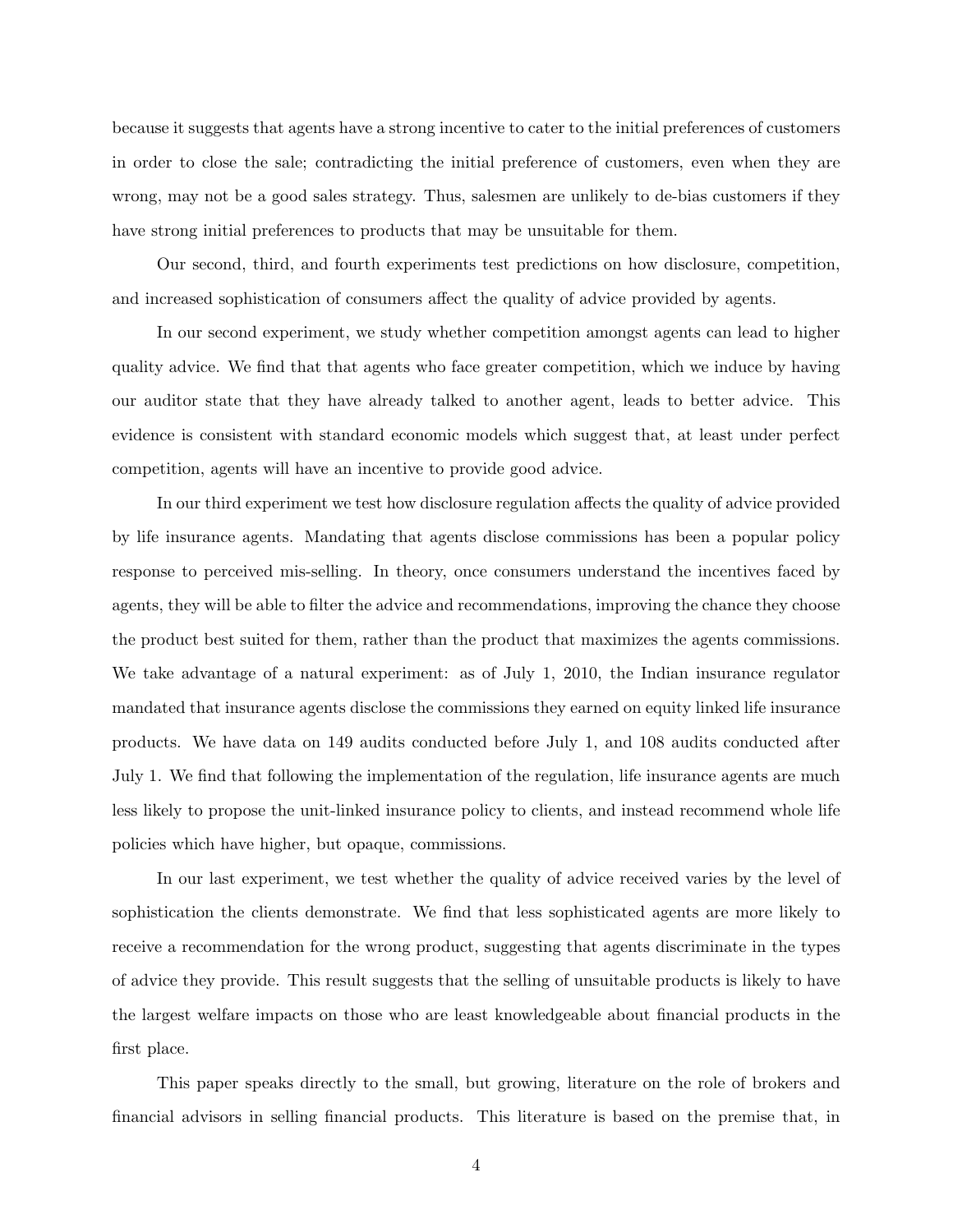contrast to the market for consumption goods such as pizza, buyers of financial products need advice and guidance both to determine which product or products are suitable for them, and to select the best-valued product from the set of products that are suitable.

The theoretical literature can be divided into two strands: one posits that consumers are perfectly rational, understand that incentives such as commissions may motivate agents to recommend particular products, and therefore discount such advice. A second literature argues that consumers are subject to behavioral biases, and may not be able to process all available information and make informed conclusions.

Bolton et al. (2007) develops a model in which two intermediaries compete, each offering two products, one suitable for one type of clients, the other for the other type of clients. While intermediaries have an incentive to mis-sell, competition may eliminate misbehavior. Inderst and Ottaviani (2010) show that even in a fully rational world, producers of financial products will pay financial advisors commissions as a way to incentivize them to learn what products are actually suitable for their heterogenous customers. Del Guerico and Reuter (2010) take a different tack, arguing that sellers of mutual fund products in the US that charge high fees may provide intangible financial services which investors value.

A second, more pessimistic, view, argues that consumers are irrational, and market equilibria in which consumers make poorly informed decisions may persist, even in the face of competition. Gabaix and Laibson (2005) develop a market equilibrium model in which myopic consumers systematically make bad decisions, and firms do not have an incentive to debias consumers. Carlin (2009) explores how markets for financial products work in which being informed is an endogenous decision. Firms have an incentive to increase the complexity of products, as it reduces the number of informed consumers, increasing rents earned by firms. Inderst and Ottaviani (2011) present a model with naive consumers, where naivete is defined as ignoring the negative incentive effects of commissions, and find that naive consumers receive less suitable product recommendations.

The theoretical work is complemented by a small, but growing, empirical literature on the role of competition and commissions in the market for consumer financial products. In a paper that precedes this one, Mullainathan, Noth, and Schoar (2010) conduct an audit study in the United States, examining the quality of financial advice provided by advisors. Woodward (2008) demonstrates mortgage buyers in the U.S. make poor decisions while searching for mortgages. A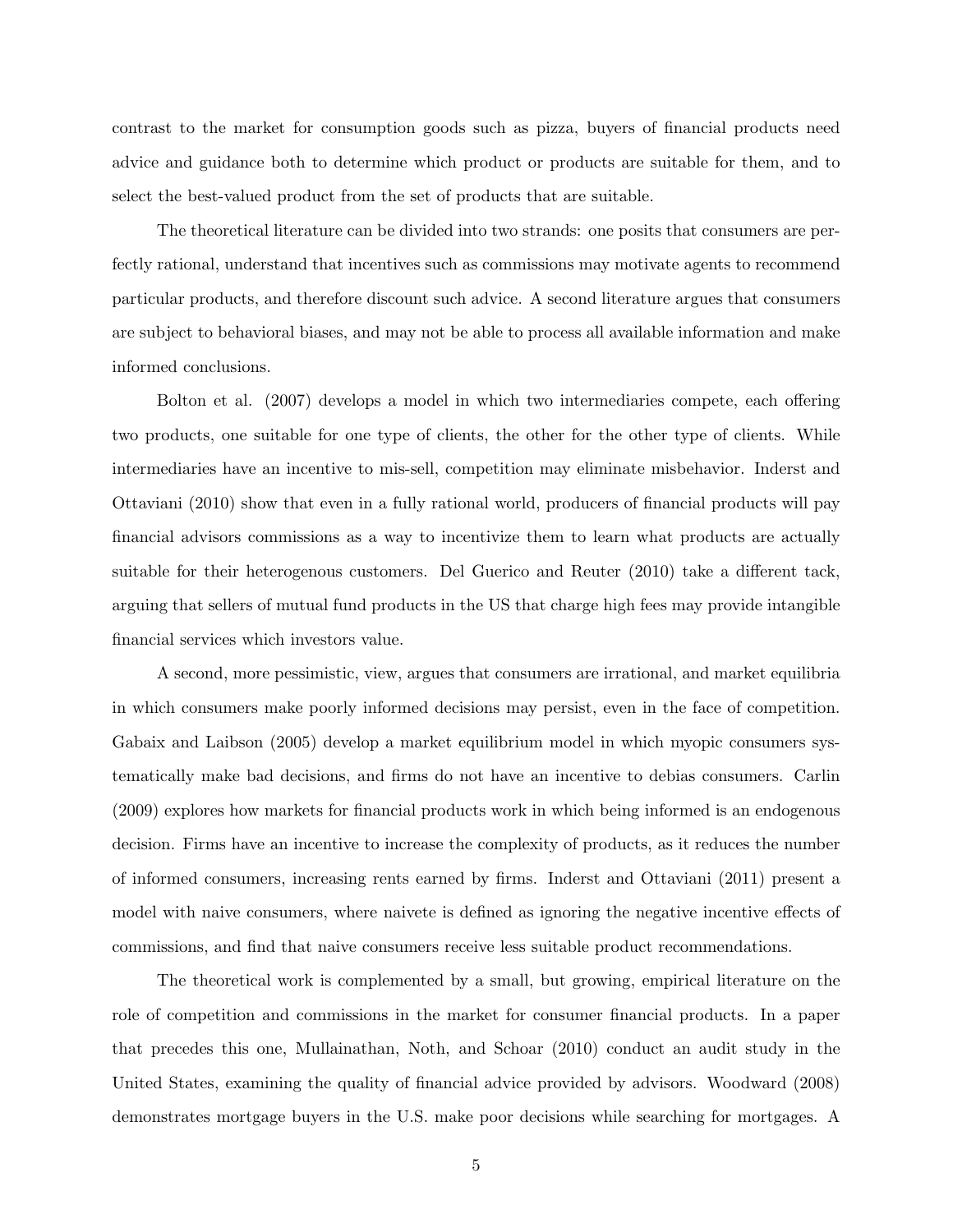series of papers (e.g. Choi et al 2009, 2010) demonstrate that consumers fail to make mean-variance efficient investment decisions, paying substantially more in fees for mutual funds, for example, than they would if they consistently bought funds from the low-cost provider. In work perhaps most closely related to this paper, Bergstresser et al. (2009) look at the role of mutual fund brokers in the United States. They find that funds sold through brokers underperform those sold through other distribution channels, even before accounting for substantially higher fees (both management fees and entry/exit fees). Buyers who use brokers are slightly less educated, but by and large similar to those who do not. They do not find that brokers reduce returns-chasing behavior.

In the next section we describe the basic economics of the life insurance industry in India, discuss why whole insurance policies are dominated by term policies, and economic theories of why individuals might still purchase whole policies. Section III discusses the theoretical framework that guides our empirical tests. Section IV presents the experimental design, while Section V and VI present our results. In section VII, we describe an equilibrium model of insurance markets in which dominated products survive, even with competition. Section VIII concludes.

## 2 Term and Whole Life Insurance in India

Life insurance products may be complicated. In this section, we lay out key differences between term and whole life insurance products, and demonstrate that the insurance offerings from the largest insurance company in India violate the law of one price, as long as an individual has access to a bank savings accounts. Rajagopalan (2010) conducts a similar calculation and also concludes that purchasing term insurance and saving strictly dominates purchasing whole or endowment insurance plans.

We start by comparing two product offerings from the Life Insurance Corporation of India (LIC), the largest insurance seller in India. For many years, LIC was the government-run monopoly provider of life insurance. We consider the LIC Whole Life Plan (Policy  $\#2$ ), and LIC Term Plan (Policy #190), for a 25-year old male seeking at least Rs. 2,500,000 in coverage (approximately USD \$50,000), commencing coverage in 2010.

For a whole life policy, such a customer would make 55 annual payments (until the age of 80 is reached) of Rs. 55,116 (ca. \$1,110 at 2010 exchange rates). The policy has a face value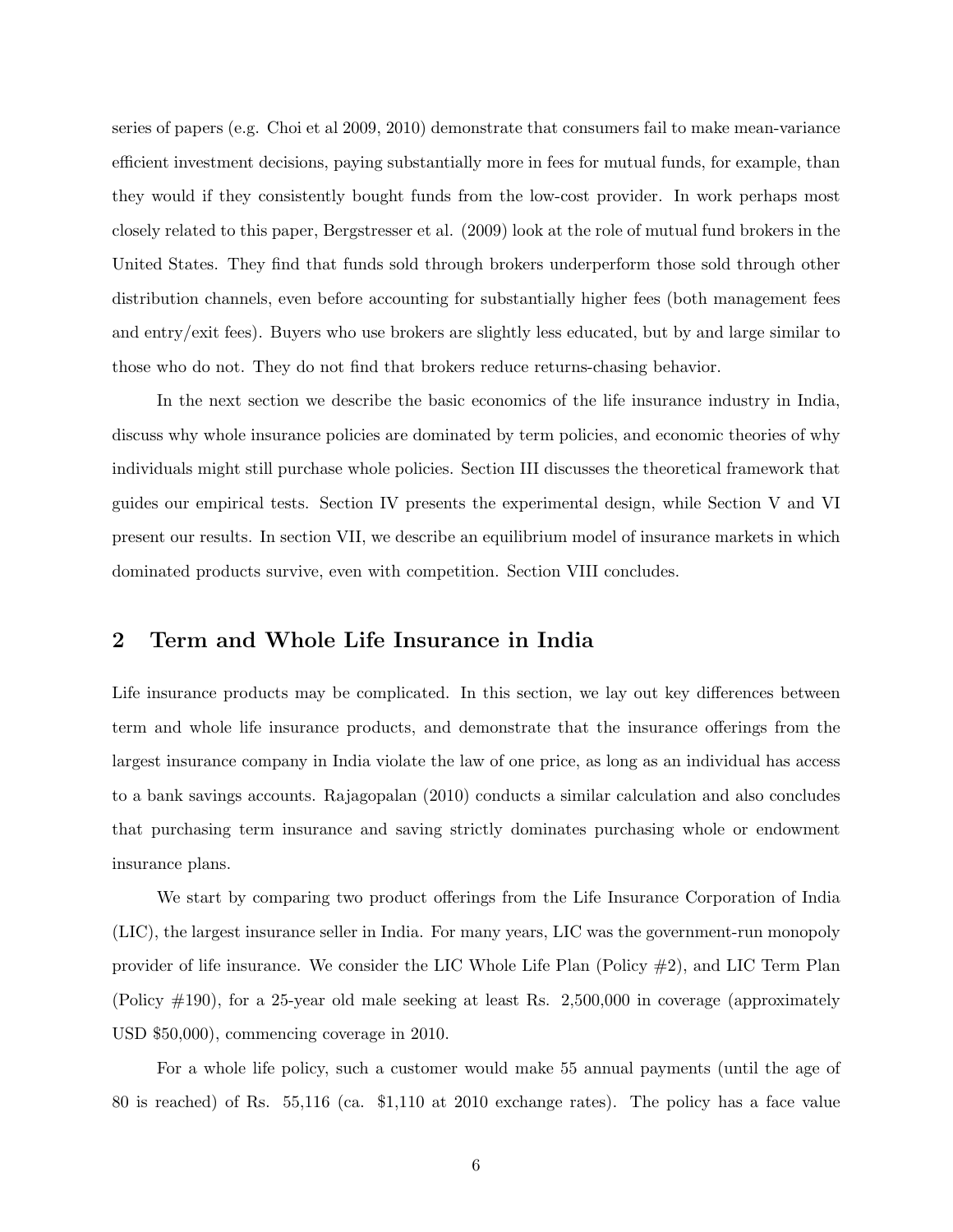of Rs. 2,500,000 if the client dies before age 80. In case the client survives until age 80, which would be the year 2065, the product pays a maturation benefit equal to the coverage amount. The coverage amount is not necessarily constant: it may be increased via LIC's "bonus" policy, which the insurance company may declare if it earns profits. For the past several years, bonuses have ranged from 6.6% to 7% of the original coverage amount of the insurance policy. Unlike interest or dividends, these bonus payments are not paid to the client directly. Rather the bonus is added to the notional coverage amount, paid in case of death of the client, or, at maturity. The insurance company does not make any express commitment as to whether, and how much, bonus it will offer in the future.

A critical point to be made here is that the bonus is not compounded.<sup>4</sup> Rather, the bonus added is simply the amount of initial coverage, multiplied by the bonus fraction. For example, if the company declares a 7% bonus each year, the amount of coverage offered by the policy will increase by  $.07*2,500,000=$ Rs. 175,000 each year. Thus, after 55 years, when the policy matures, its face value will be Rs.  $2,500,000 + 55*175,000 =$ Rs.  $12,125,000$ .

If these 7 percent bonuses were in fact compounded, the policy would have a face value of Rs. 2,500,000\*1.07ˆ55, or over Rs. 103 million, an amount more than eight times larger. Stango and Zinman (2009) describe evidence from psychology and observed consumer behavior that individuals have difficulty understanding exponential growth. Consumers who do not understand compound interest may not appreciate how much more expensive whole life policies are.

A second feature of the two policies may be their relative attractiveness to naive, loss-averse consumers. Agents frequently dismissed term insurance as an option, arguing that the customer was likely to live at least twenty years, hence the premiums would be "lost" or "wasted," while with whole life the purchaser was guaranteed to get at least the nominal premium paid returned.

In Appendix Table 1, we evaluate the whole life insurance product by creating a replicating

<sup>&</sup>lt;sup>4</sup>It is somewhat surprising that an insurance company has not entered this market and won a substantial amount of business by offering a whole insurance product that does pay compounded bonuses. In fact, there are some whole life products that pay a compounded bonus (i.e. the bonus rate is applied to both the sum assured amount plus all previously accumulated bonus); thus, it is not the case that the insurance industry is unaware that consumers might like these products. Rather, it seems that it is not possible for an insurance company to win substantial amounts of business by aggressively selling whole products that pay compounded bonuses. One explanation for this may be that competition really occurs along the margin of selling effort, as opposed to the quality of the product. In this case, the products that have highest sales incentives will sell, and any particular insurance firm will have an incentive to pay the highest commissions on the highest profit products. We present a formal model along these lines that is consistent with our empirical results later in this paper.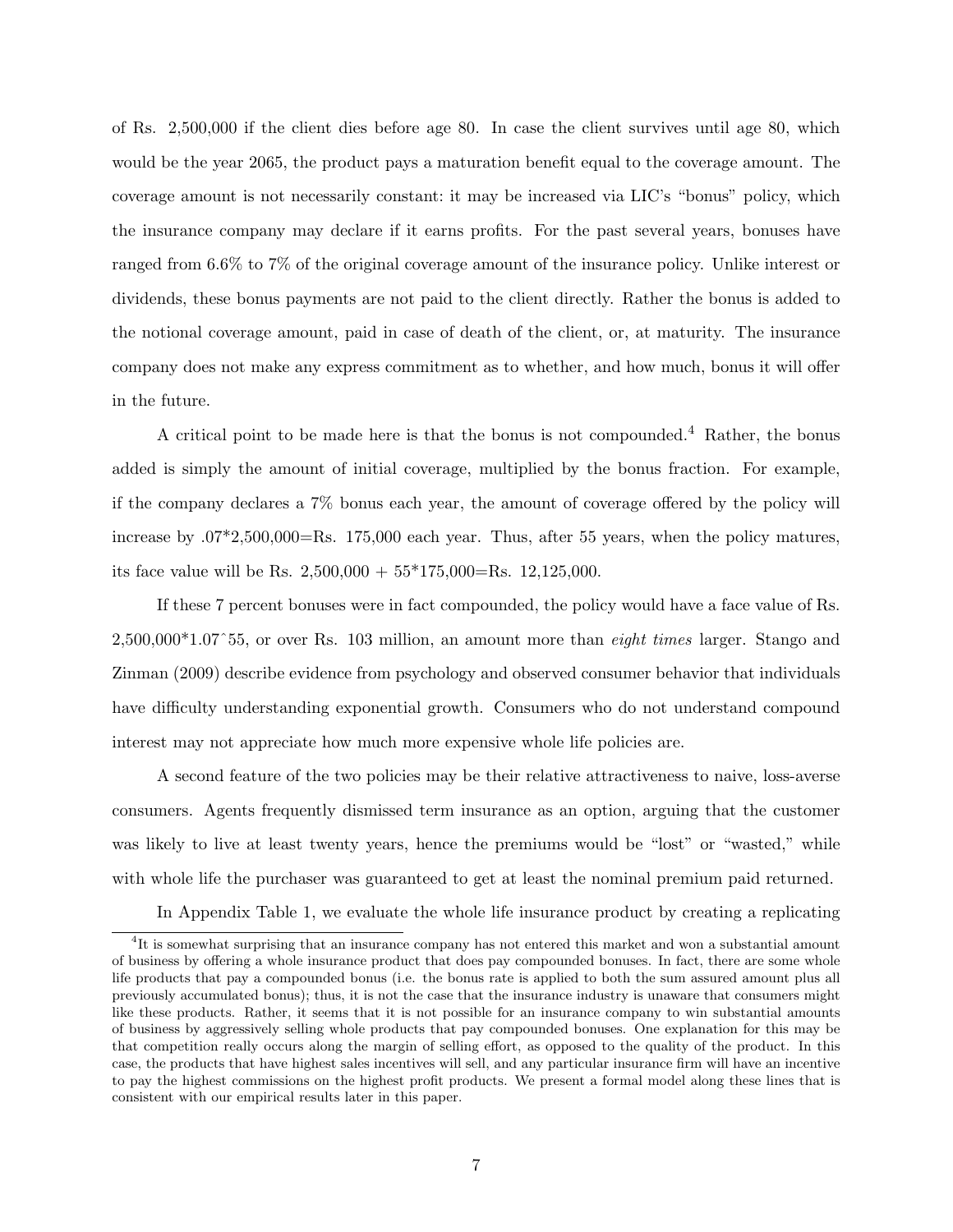portfolio, which consists of a term insurance policy plus savings in a bank fixed deposit account. Each year, the replicating portfolio provides at least as much coverage (savings plus insurance coverage) as the whole policy, while requiring the exact same stream of cash flows from the client. A 25-year old man seeking coverage of Rs. 2,500,000 would pay Rs. 55,116 per year for whole insurance. If instead he bought a 35-year term policy with Rs. 4,000,000 in coverage, he would pay Rs. 11,996 each year for 35 years. Over that period, he could save the difference (55,116- 11,996=43,120); once the term policy expired, the replicating portfolio would save Rs. 55,116 per year. In each year, the death benefit (of term payout, if the policy is active, plus savings) would be greater than the benefit from the whole policy, including the bonuses. The differences are dramatic: the initial coverage of the replicating portfolio is Rs. 4 million, vs Rs. 2.5 million for the whole policy. At age 35, the term plus savings is worth 9% more than the whole payout. By age 55, the replicating portfolio is worth 36% more than the whole payout, and by age 85 the replicating portfolio would be worth Rs. 91 million, compared to Rs. 13 million benefit from the whole policy. The replicating portfolio is almost seven times more valuable.

One argument commonly advanced in favor of whole life insurance is that it provides protection for the individual's whole life, and thus eliminates the need to purchase new term insurance plans in the future. If there is substantial risk that future term insurance premiums might increase due to increases in the probability of death, then term insurance might be seen as more risky than whole insurance. However, this argument does not affect our replication strategy, because the term plus savings plan does not require the individual to purchase another term insurance policy 35 years later.<sup>5</sup> The individual has saved up enough in the savings account to provide self-insurance after 25 years, which is greater than the amount of insurance that the whole life policy provides.

But even this comparison understates the difference in value dramatically, for at least two reasons. First, the replicating portfolio builds up a substantial savings balance, which is liquid. Second, if an individual does not pay each premium promptly, the insurance company has the right to declare the policy lapsed. Some estimates suggests lapse rates are high: 6% of outstanding policies lapse in a given year (Kumar, 2009). If the customer lapses after paying premiums for three or more years, the plan guarantees a recovery value of only 30% of premiums paid (less the

 $5C$ ochrane (1995) discusses this issue in the context of health insurance and proposes an insurance product that also insures against the risk of future premium increases due to changes in risk.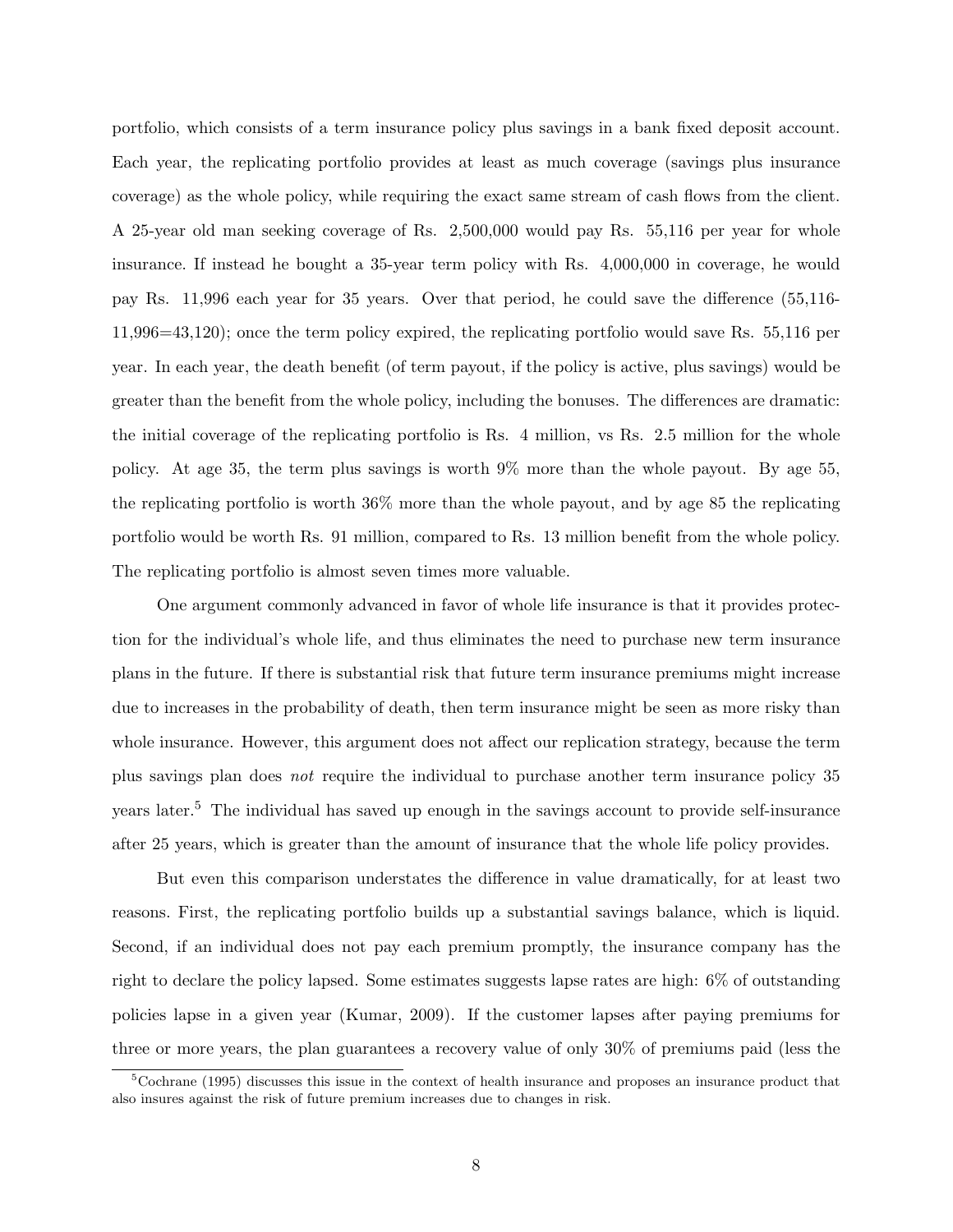first year's premiums).

Thus, for an equivalent investment, the buyer receives up to six times as much benefit if she purchase term plus savings, relative to whole. We are not aware of many violations of the law of one price that are this dramatic. A benchmark might be the mutual fund industry: \$1 invested in a minimal fee S&P500 fund might earn 8% per annum, and therefore be worth \$69 after 55 years. If an investor invested \$1 in a "high cost" mutual fund that charged 2% in fees, the value after 55 years would be \$25, or about one third as large. The life insurance mark-up is thus by this metric twice as large as the mark-up on the highest cost index funds.

#### 2.1 Whole Life Insurance as a Commitment Device

One potential advantage of the whole life policy over term plus savings is that the whole life policy contains committment features that some consumers value (Ashraf et al. (2006)). The structure of whole life plans impose a large cost in the case where premium payments are lapsed, and thus consumers that are sophisticated about their commitment problems may prefer saving in whole life plans versus standard savings accounts where there are no costs imposed when savings are missed. In particular, the LIC Whole Insurance Plan No. 2 discussed in the previous section returns nothing if the policy "lapses' within the first three years.

However, it is not clear that the commitment feature alone is sufficient to explain the popularity of whole life insurance. Ashraf et. al. (2006) finds only 25% of the population exhibit hyperbolic preferences. Moreover, there are other savings products in the Indian context that offer similar commitment device properties but substantially higher returns. Fixed deposit accounts involve penalties for early withdrawal. Public provident fund accounts require a minimum of Rs. 500 per year contribution, and allow the saver no access to the money until at least 7 years after the account is opened. If a saver does not contribute the 500 rupees in a particular year the account is consider discontinued, and the saver has to pay a 50 rupee fine for each defaulting year plus the 500 rupees that were missed as installments.

Finally, there is no reason a financial services provider could not offer commitment savings accounts without an insurance component. The fact that no such product has been developed in India or around the world suggests that this product is not simply satisfying demand for commitment savings.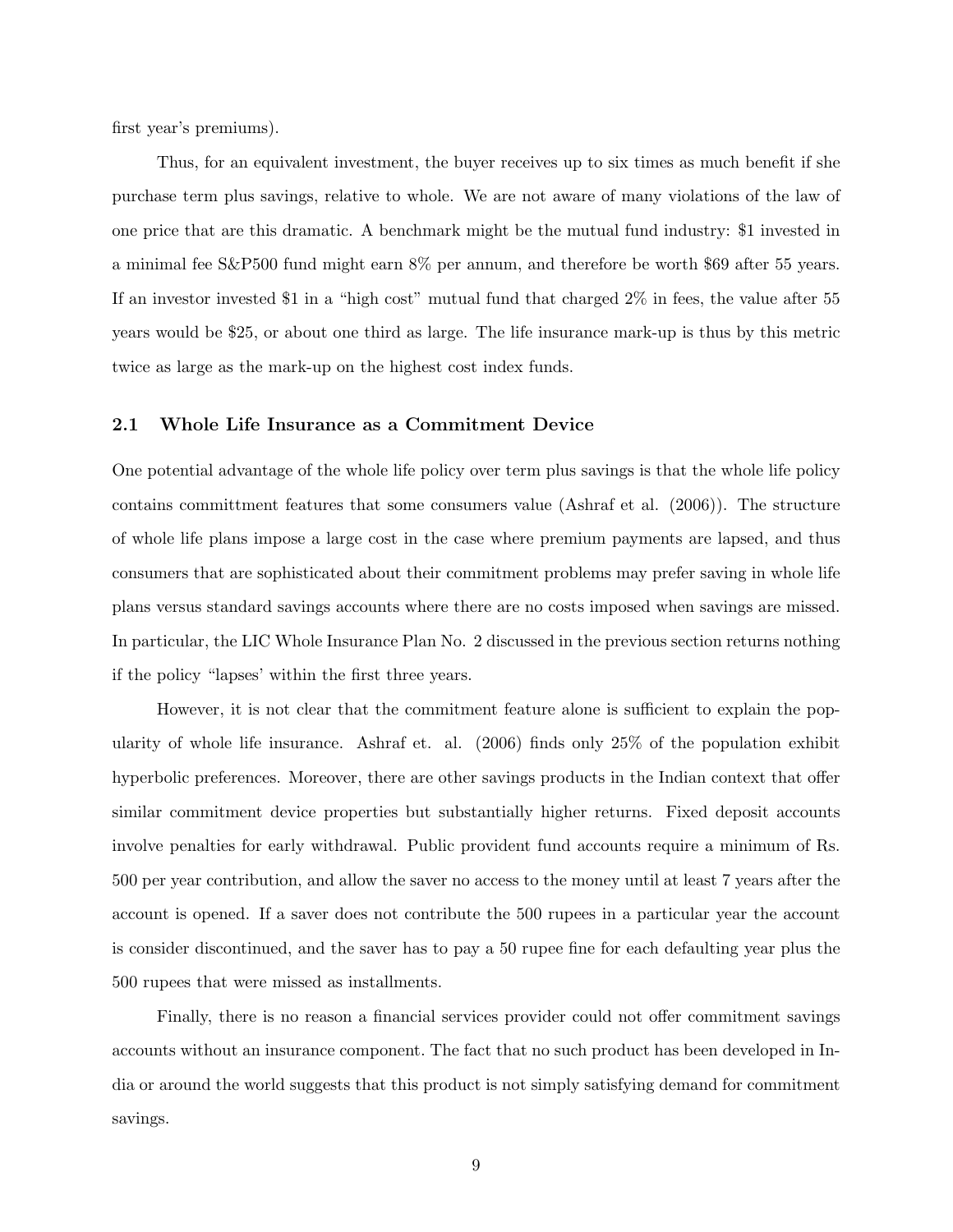Nevertheless, we acknowledge that a desire to commit may be relevant for some consumers. Hence, for any shopping visit in which we regard term insurance as the more appropriate product, the mystery shopper clearly told the insurance agent that she or he was seeking risk coverage at a low cost, rather than a savings vehicle.

## 3 Theoretical Framework

Our empirical work is motivated by recent theoretical work on the provision of advice to potential customers. Our paper tests two types of predictions that arise from this class of models. The first set of predictions concerns the quality of advice provided by commissions motivated agents. These models predict that at least some consumers will receive low quality advice; i.e. they will be encouraged to purchase an advanced product that has higher commissions but no real benefits to them (Inderst and Ottaviani, 2011, Gabaix and Laibson, 2005).<sup>6</sup> We test this by measuring the fraction of agents that recommend customers purchase whole insurance, even in the case where the customer is only seeking insurance for risk protection (i.e. we shut down any commitment savings channel).

The second set of predictions relates to how regulation and market structure affect the quality of advice. We test three predictions from the theoretical literature.

Our first test centers on the role of competition in the provision of advice. Inderst and Ottaviani (2011) and Bolton et. al. (2007) show that increased competition amongst agents who provide products and advice can improve the quality of advice for customers. On the other hand, Gabaix and Laibson (2006) show that increasing competition need not lead firms to unshroud product characteristics that hurt naive consumers. Our auditors vary the level of competition perceived by agents, by reporting whether their information about insurance comes from a friend (low competition), or from another agent from which our auditor is thinking of purchasing insurance (high competition).

Second, a large literature in economics predicts that competition between firms will induce

<sup>&</sup>lt;sup>6</sup>While the Gabaix and Laibson (2006) paper does not explicitly deal with commissions, it does show that firms will not necessarily have the incentive to unshroud product attributes (such as commissions or low rates of return in our case) because unshrouding these will not necessarily win the firm business. In our case, the analogy would be that life insurance firms do not have the incentive to unshroud these attributes of whole insurance products because they would lose a substantial proportion of business to banks and other financial service providers if individuals move their savings out of life insurance.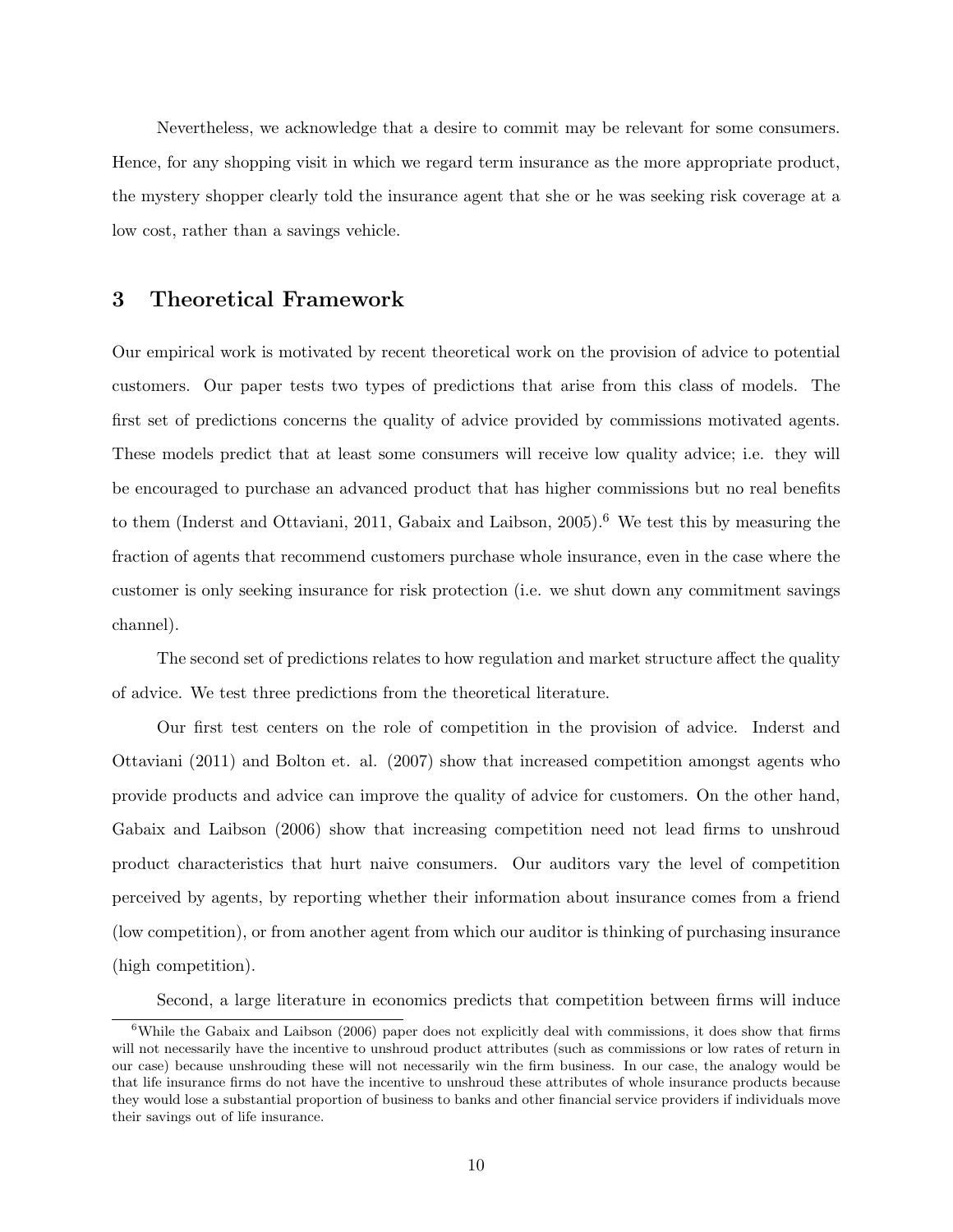firms to disclose all relevant information regarding products (Diamond (1985), Grossman (1989)). In these models, mandatory disclosure enforced by the government does not change consumer decisions and does not improve welfare. However, Inderst and Ottaviani (2011) argue that disclosure requirements can improve the quality of advice by essentially converting unaware customers into customers that are aware of how commissions can bias advice. We test how a disclosure requirement on commissions impacts financial advice by studying a particular type of insurance product, a Unit Linked Insurance Policy (ULIP), where agents were forced to disclose the commissions they earned after July 1, 2010.

Lastly, a key feature of the recent theoretical models in Inderst and Ottaviani (2011) and Gabaix and Laibson (2006) is the presence of two types of agents, with different levels of sophistication. Inderst and Ottaviani (2011) predict that these sophisticated types will receive better advice. We test this prediction by inducing variation in the level of sophistication demonstrated by the agent during the sales visit.

## 4 Experimental Design

#### 4.1 Setting

In this section we describe the basic experimental setup common to the three separate experiments we ran in this study. All of the auditors used have at least a high school education. Intensive introductory training on life insurance was provided by a former financial products sales manager, and a principal investigator. Subsequently, each auditor was trained in the specific scripts they were to follow when meeting with the agents. Each agent's script was customized to match the agents true life situation (number of children, place of residence, etc.). However, agents were given uniform and consistent language to use when asking about insurance products, and seeking recommendations. Auditors memorized the scripts, as they would be unable to use notes in their meetings with the agents. Following each interview, auditors completed an exit interview form immediately, which was entered and checked for consistency. The auditors and their manager were told neither the purpose of the study, nor the specific hypotheses we sought to test.

Auditors were instructed not to lie during any of the sessions. Upon completion of the study, all auditors were given a cash bonus which they used to purchase a life insurance policy from the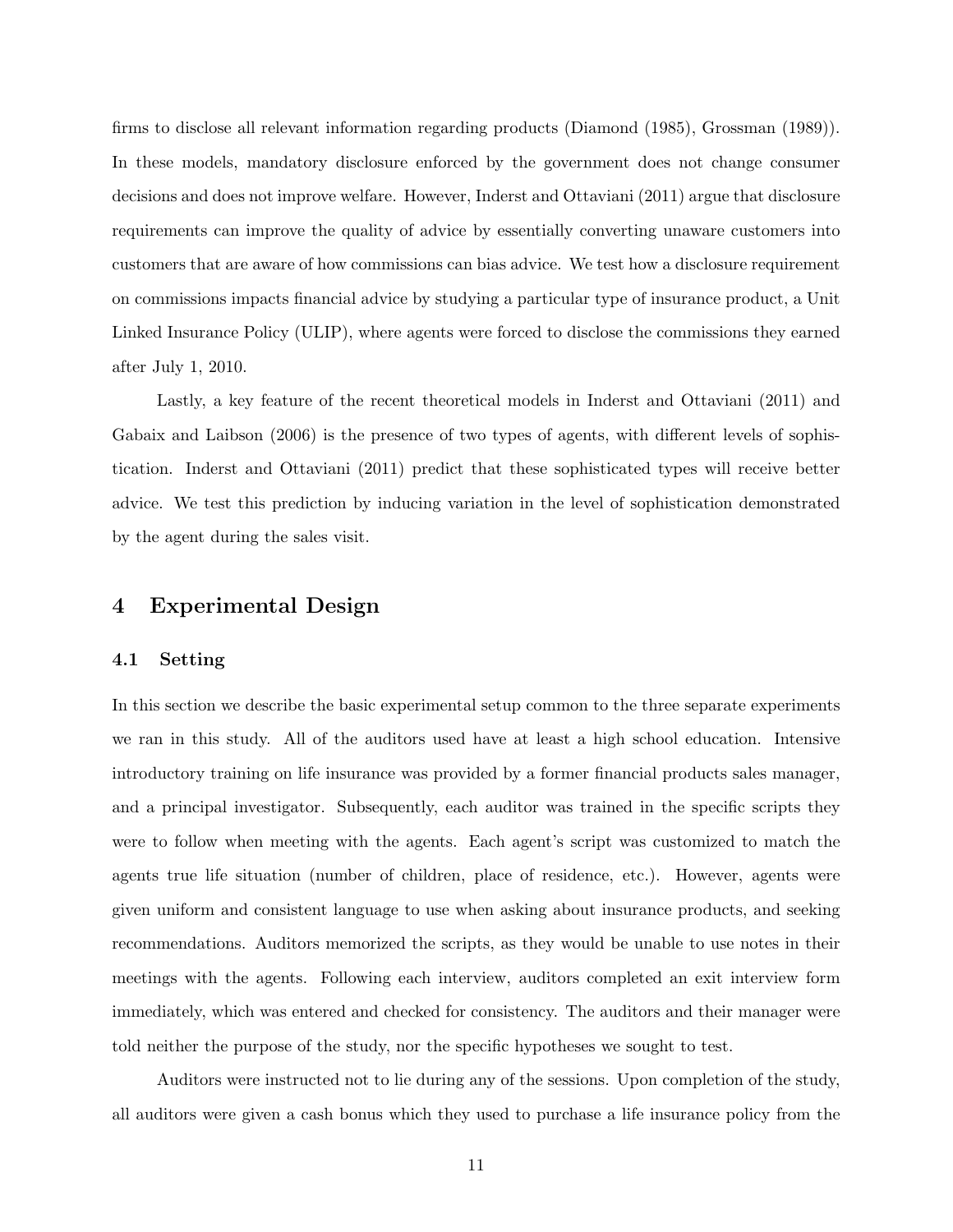agent of their choice. All of our auditors chose to purchase term insurance.

In each experiment, treatments were randomly assigned to auditors, and auditors to agents. Note that because the randomizations were done independently, this means that each auditor did not necessarily do an equivalent number of treatment and control audits for any given variable of interest (i.e. sophistication and/or competition). Table 1 presents the number of audits, number of auditors, and number of life insurance agents for each separate treatment cell in each of our three experiments. Since we were identifying agents as the experiment proceeded, we randomized in daily batches. To ensure treatment fidelity, auditors were assigned to use only one particular treatment script on a given day.

Life insurance agents were identified via a number of different sources, most of which were websites with national listings of life insurance agents.<sup>7</sup> Contact procedures were identical across the treatments. While some agents were visited more than once, care was taken to ensure no auditor visited the same agent twice, and to space any repeat visit at least four weeks apart, both to minimize the burden on the agents, and to reduce the chance the agent would learn of the study.

Table 2 presents summary statistics across the three experiments we report results on in this paper. The Quality of Advice experiment was conducted in one major Indian city, and the Disclosure and Sophistication experiments were conducted in second major Indian city.<sup>8</sup> Across the experiments, between 50-75% of agents visited sold policies underwritten by the Life Insurance Company of India (LIC), a state owned life insurance firm. This fraction is consistent with LIC's market share, which was 66 percent of total premiums collected in 2010.

In terms of the location of the interaction between the auditor and the life insurance agent, one major difference between the Quality of Advice experiment and the Disclosure and Sophistication experiments is that a substantial number of Quality of Advice audits occurred at venues outside the agent's office. These other locations were typically a restaurant, cafe, railway or bus station, or public park. In the Disclosure and Sophistication experiments, the majority of audits took place at the agent's office. On average, each audit lasted about 35 minutes, suggesting these audits do represent substantial interactions between our auditors and the life insurance agents. The length

<sup>&</sup>lt;sup>7</sup>We also included a small number of agents we found through outdoor advertisements and through a listing of Life Insurance Corporation of India agents.

<sup>&</sup>lt;sup>8</sup>The Competition experiment was conducted as a sub-treatment within the Quality of Advice experiment, and thus shares the same summary statistics.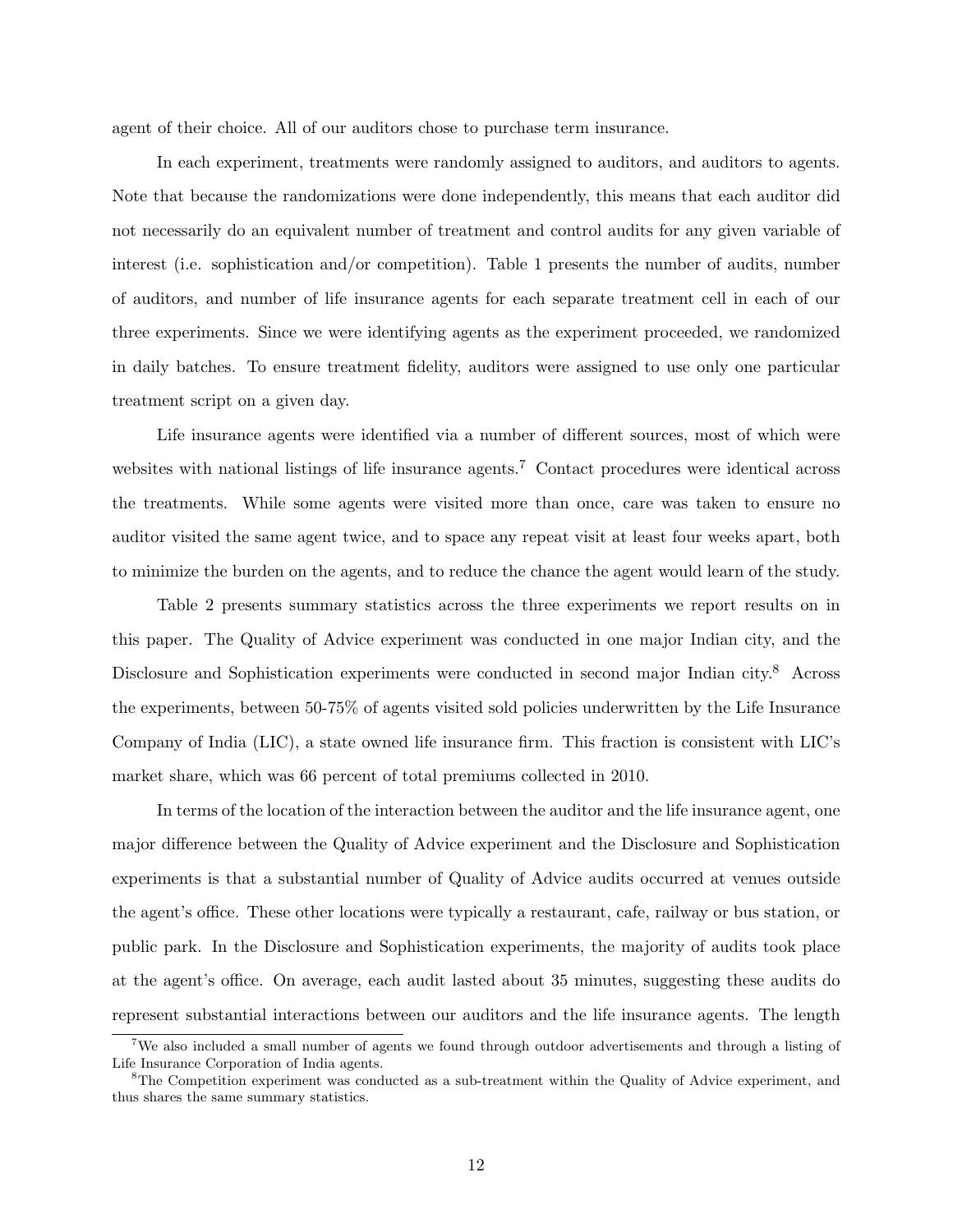of audit did not vary substantially across the different experiments.

Matched pair audit studies used to identify discrimination have been criticized on methodological grounds. These studies, which involve sending, for example, black and white car buyers to purchase a car. Critics argue that even if auditors stick to identical scripts, they may exhibit other differences (apparent education, income, etc.) that could lead sales agents to treat buyers differently for reasons other than the buyer's race or sex (Heckman, 1998). While our study is not subject to this criticism–our treatments were randomized at the auditor level, so we can include auditor fixed effects–we took great care to address other potential threats to internal validity. Outright fraud from our auditors is very unlikely, as they were obliged to hand in business cards of the sales agents. To monitor script compliance, we paid insurance agents within the principal investigators' social network to "audit the auditors"–these agents reported that our auditors adhered to scripts. The outcome we measure, policy recommended, is relatively straightforward, and auditors were instructed to ask the agent for a specific recommendation. To prevent auditor demand effects, we did not inform the auditors of the hypotheses we were interested in testing.

## 5 Quality of Advice

#### 5.1 Quality of Advice: Catering to Beliefs Versus Needs

In this experiment we test the sensitivity of agents' recommendations to the actual needs of consumers, as well as to consumers potentially incorrect beliefs about which product is most appropriate for them. In particular, one reason agents may recommend whole insurance is a belief that customers will value the commitment savings features. To examine this, we vary the expressed need of the agent, by assigning them one of two treatments. In half of the audits, the auditor signals a need for a whole insurance policy by stating: "I want to save and invest money for the future, and I also want to make sure my wife and children will be taken care of if I die. I do not have the discipline to save on my own." Good advice under this treatment might plausibly constitute the agent recommending whole insurance. In the other half of the audits, the auditor says "I am worried that if I die early, my wife and kids will not be able to live comfortably or meet our financial obligations. I want to cover that risk at an affordable cost." In this case the auditor demonstrates a real need for term insurance. By comparing agent recommendations across these two groups, we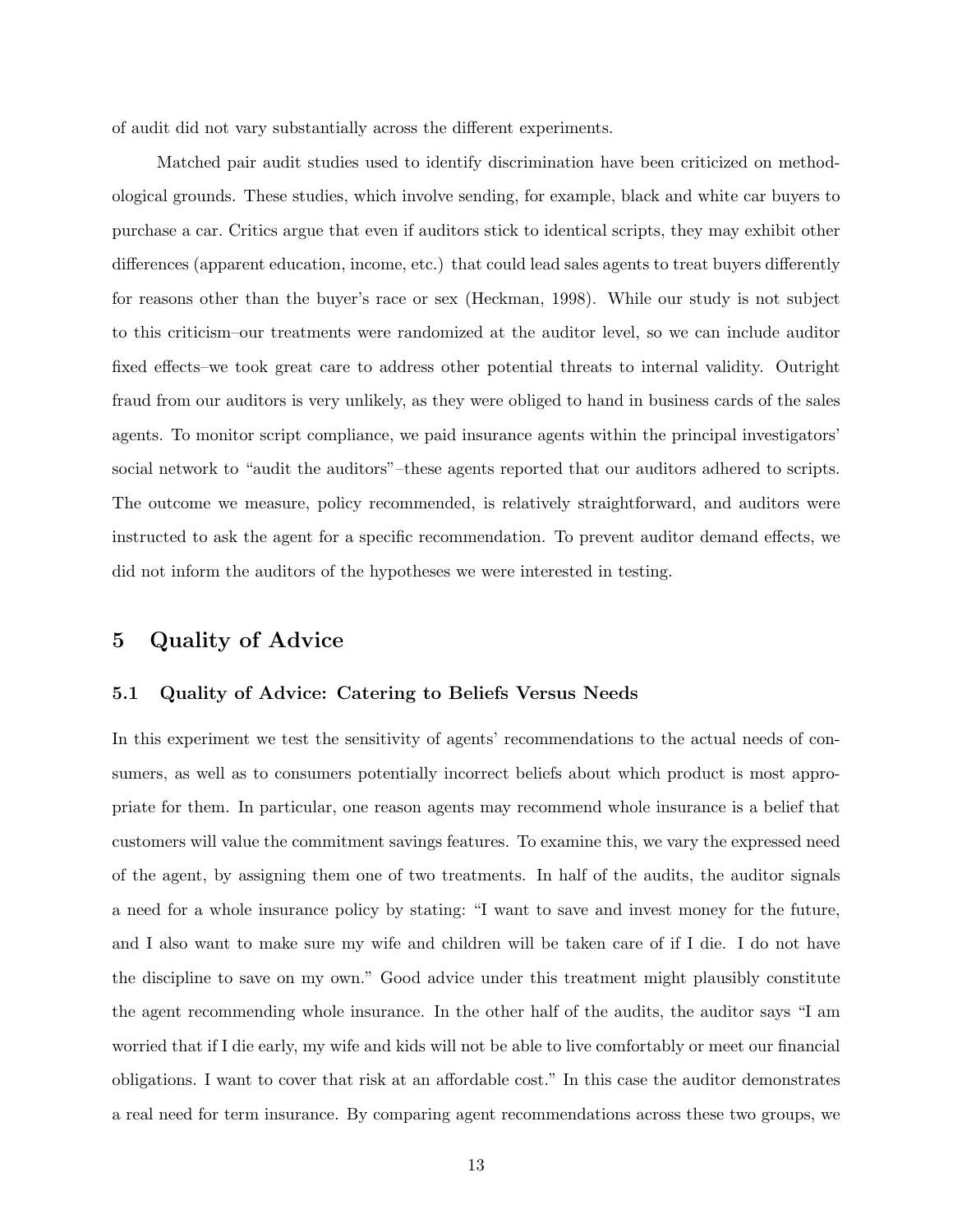can measure whether agent recommendation responds to agents true needs. Appendix Table A2 presents the exact wording of all of the experimental treatments in this study.

We also randomized the customer's stated beliefs about which product was appropriate for him or her. In audits where the auditor was to convey a belief that whole insurance was the correct product for them, the auditor would state "I have heard from [source] that whole insurance may be a good product for me. Maybe we should explore that further?" In the audits where the auditor was to convey a belief that term insurance was the correct product for them, the auditor would state "I have heard from [source] that whole insurance may be a good product for me. Maybe we should explore that further?"

Finally, to understand the role of competition, we also varied the source auditors mentioned when talking about their beliefs. In the low competition treatment, the auditor named a friend as a source of the advice. In the high competition treatment, the auditor said the suggestion had come from another agent from whom the auditor was considering purchasing.

Each of these three treatments (product need, product belief, and source of information) was assigned orthogonally, so this experiment includes eight treatment groups.

Table 3 presents a randomization check to see if there are important differences in the audits that were randomized into different groups. The first two columns compare audits that were randomized such that the auditor had either a bias for term (Column (1)) or a bias for whole (Column (2)). As would be expected given the randomization, there are almost no systematic differences across the two groups. The only significant difference is that audits assigned a bias towards whole were approximately two percentage points more likely to be conducted at the auditor's home. We include audit location fixed effects in our specifications and find they do not substantially change the results.

Columns (3) and (4) present characteristics of audits where the auditor was randomized into having a need for term insurance (Column (3)) or a need for whole insurance (Column (4)). The next two columns present the pre-treatment characteristics of audits where the source of the bias was another agent (Column  $(5)$ ) or a friend (Column  $(6)$ ). There are also no statistically significant differences in the pre-audit characteristics across these groups.<sup>9</sup>

 $9$ Throughout the paper, we use robust standard errors; results and significance levels are virtually identical if we cluster standard errors at the level of randomization, auditor\*day.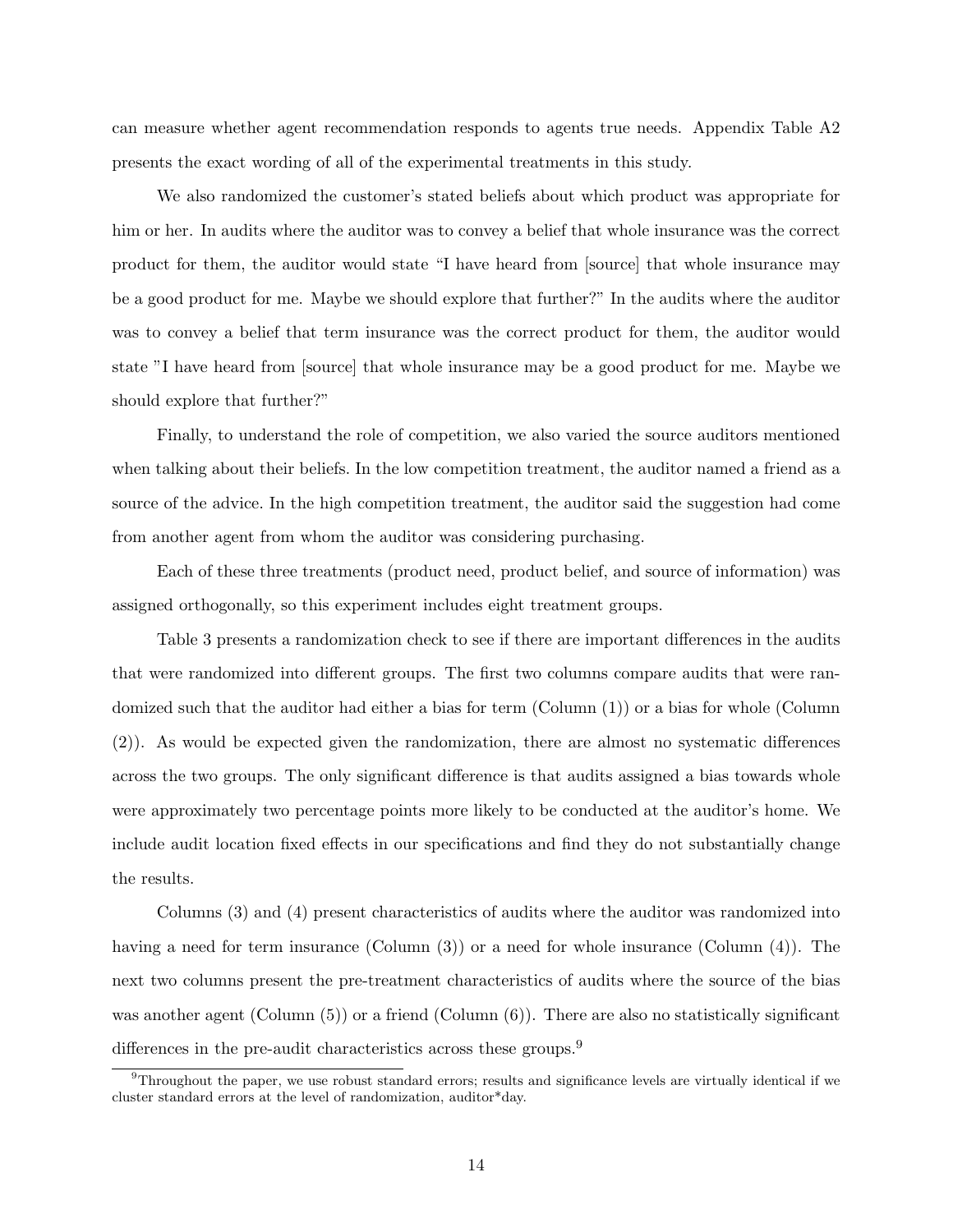Before describing the experimental results, we emphasize how poor the quality of advice is: for individuals for whom term is the most suitable product, only 5% of agents recommend purchasing only term insurance, while 74% recommend purchasing only whole. A previous version of this paper documented a range of wildly incorrect statements made by agents, such as "term insurance is not for women;" "term insurance is for government employees only." One even proposed a policy that he described as term insurance, which was in fact whole insurance.

Table 4 presents our main results on how variation in the needs of customers and biases of customers affect the quality of financial advice.<sup>10</sup> Column  $(1)$  presents results on whether the agent's final recommendation included a term insurance policy (in about 8% of the cases, agents recommend the consumer purchase multiple products). We find that agents are 10 percentage points more likely to make a final recommendation that includes a term insurance policy if the auditor states that they have heard term insurance is a good product. We also find that agents are 12 percentage points more likely to make a recommendation that includes a term insurance policy if the auditor says they are looking for low-cost risk coverage. Both of these results are statistically significant at the 1 percent level. The interaction of these two variables is statistically insignificant. This suggests that agents are just as likely to cater to beliefs as needs.

In column (2), we add auditor-fixed effects and controls for venue and whether the agent sells policies underwritten by a government-owned insurer. The experimental results are unaffected. Agents from the government owned insurance underwriters (primarily the Life Insurance Corporation of India) are 12 percentage points less likely to recommend a term insurance plan as a part of their recommendation.

Column (3) presents the same exact specification as Column (1), however now the dependent variable takes a value of one if the agent recommended only a term insurance plan. We find much weaker results here. A customer stating that they have heard that term insurance is a good product is only 2 percentage points more likely to receive a recommendation to only purchase term insurance. We find that stating a need for affordable risk coverage only causes a 1.5 percentage point increase in the probability that the agent will recommend exclusively term insurance. This effect is not statistically significant at conventional levels. When the auditor both states that they

<sup>&</sup>lt;sup>10</sup>In this section we focus on the quality of advice given, and thus report results on how advice responds to a customer's needs versus beliefs. Later, we discuss the impact of the competition treatment when we focus on how quality of advice might be improved.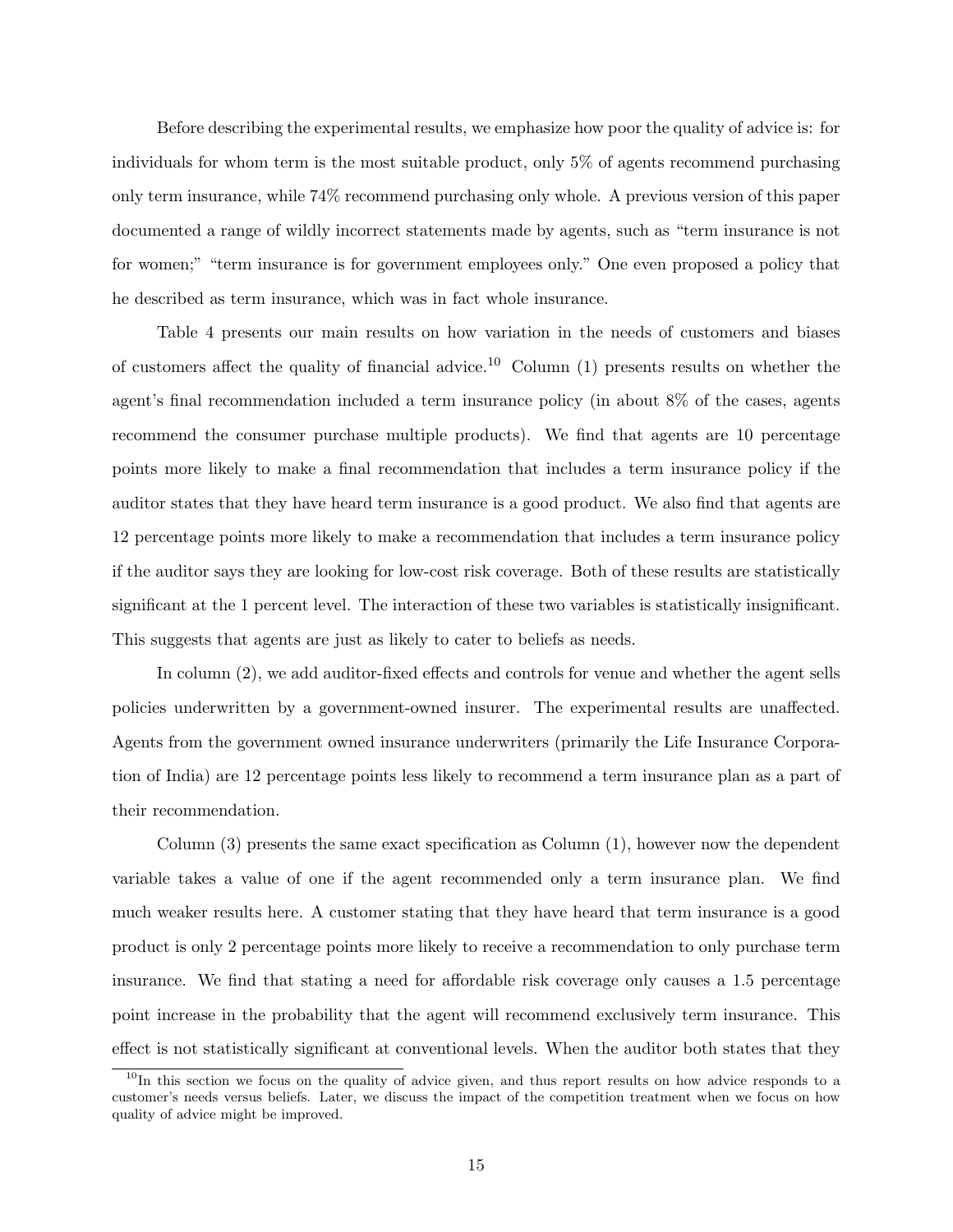need risk coverage and they have heard that term is a good product we find an increase of 5.3 percentage points, significant at the ten percent level. Column (4) adds controls.

Thus, comparing Columns (2) and (4) it appears that agents do respond to both the biases and needs of customers, however, they primarily do it by recommending term insurance products as an addition to whole insurance products, rather than recommending the purchase of term.

Overall, the results in Columns  $(1)$  -  $(4)$  suggest that agents will respond approximately equally to both the needs and pre-existing biases of customers. These results are consistent with the idea that agents maximize the expected revenue from an interaction, and the expected revenue depends both on the probability that the customer will purchase as well as the amount of commission that can be earned. Agents do not seem to attempt to de-bias customers who express perceived needs inconsistent with actual needs; thus, in this context it seems unlikely that commissions motivated agents are effective in undoing behavioral biases customers bring to their insurance purchase decisions.

Columns (5) and (6) shows that stating an initial bias towards term insurance causes the agent to recommend the customer purchase approximately 13 percent more risk coverage, while expressing a need for risk coverage increases the recommended risk coverage by 17 percentage points. Both of these effects are significant at the five percent level, but their interaction is not. Again, these results suggest agents will cater approximately equally to the stated preferences of a customer (even if those preferences are inconsistent with their actual needs), about as much as they cater to the actual stated needs of customers.

Columns (7) and (8) test whether the recommended premium amounts are statistically different across the treatments. We find that the bias and need treatments have small and statistically insignificant effects on the level of premiums the agent recommends that customers pay to purchase insurance. This suggests that although agents are recommending higher coverage levels for those who either have a bias towards term or a need for term (Columns (5) and (6)), customers are not paying higher premiums to obtain this additional coverage. Instead, the increase in risk coverage observed in Columns (5) and (6) is due primarily to the fact that term insurance provides dramatically more risk coverage per Rupee of premium.

Further evidence of this interpretation is obtained from the average amounts of risk coverage and premium amounts when agents recommended term versus whole insurance (not reported). In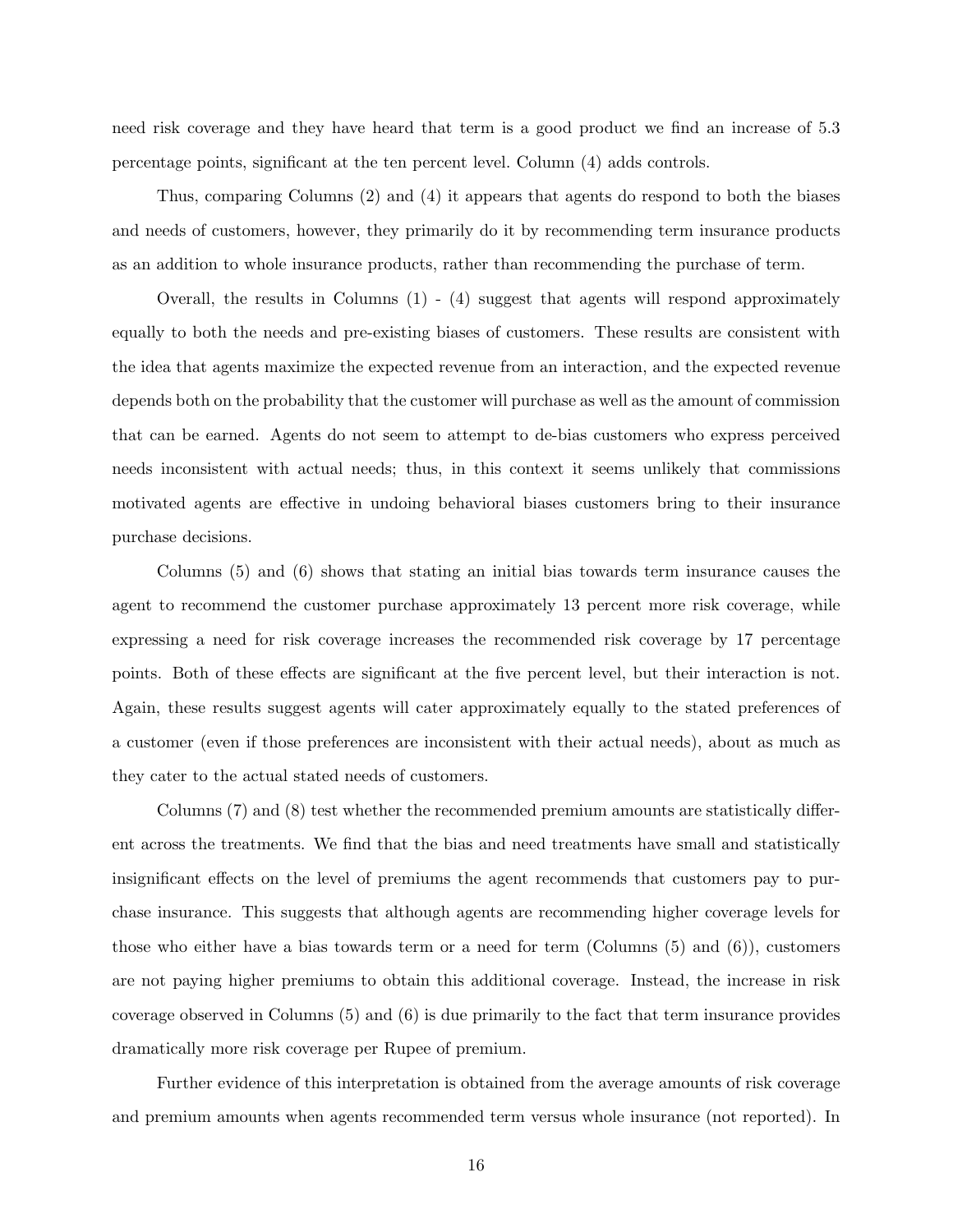the case where the auditor sought risk coverage at an affordable cost and said they had heard risk coverage was a good product for them, agents recommending term insurance proposed 2.3 million rupees of risk coverage, with an annual premium cost of approximately 31,000 rupees. Agents recommending whole insurance suggested customers purchase 522,000 rupees of risk coverage, with an annual premium of approximately 28,000 rupees. Our auditors characteristics (income, dependents) are the same no matter what beliefs they express, meaning there is no economic reason to suggest greater coverage levels when the auditor expresses a preference for coverage at low cost. One explanation for this result, consistent with the bad advice hypothesis, is that agents base their recommendations on the amount of premiums customers can pay, as opposed to the amount of risk coverage customers actual need. Our finding here is consistent with anecdotal evidence from discussions with our auditing team: agents typically start the life insurance conversation by estimating how much the individual can afford to put into life insurance per month, rather than determining how much risk coverage the customer needs.

In summary, we find the following. Despite the fact term is an objectively better policy, between 60 and 80 percent of our visits end with a recommendation that the customer purchase whole life insurance. Second, even when customers signal that they are most interested in term insurance and need risk coverage, more than 60 percent of audits result in whole insurance being recommended. Third, we find that agents primarily cater to customers (either their beliefs or needs) by recommending that they purchase term insurance in addition to whole insurance, as opposed to recommending term insurance alone. It is difficult to see how combining term and whole insurance makes sense for someone who is seeking risk coverage.

## 6 Financial Advice and Market Structure

These previous results are consistent with the models of Inderst and Ottaviani (2011), Gabaix and Laibson (2006) and Bolton et al. (2007) which suggest commissions motivated sales agents will have an incentive to recommend more complicated, but potentially unsuitable, products to customers who are not wary of the agency problems that commissions create (at least under some market structures). In this section we turn to testing theoretical predictions on how advice responds to the regulatory and market structure. As our experimental design allows us to measure the type of advice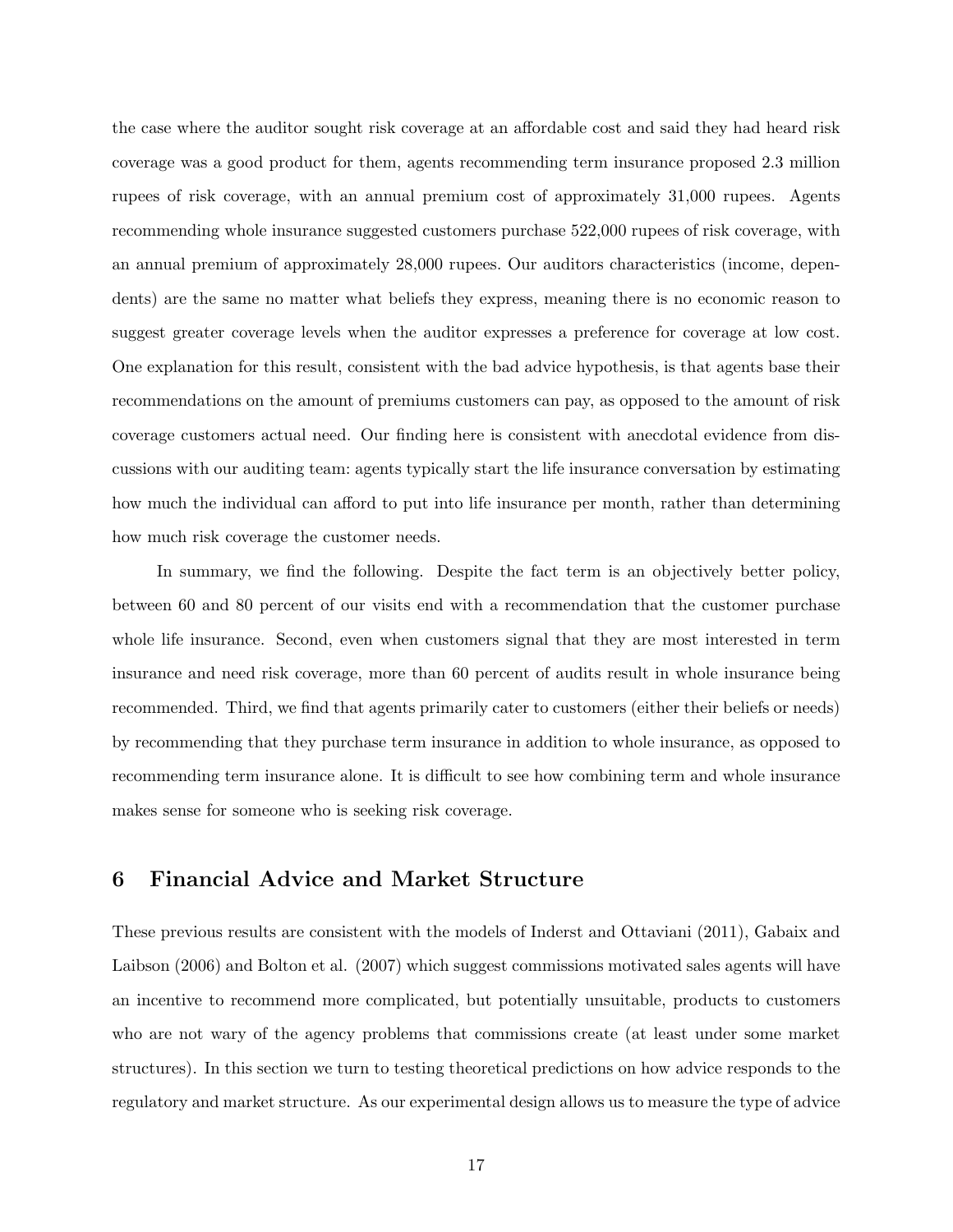given, we focus on three predictions. First, the threat of increased competition from another agent will reduce the probability an unsuitable product is recommended. Second, increasing consumers awareness of commissions will reduce the tendency to recommend unsuitable products. Third, agents will provide different advice to sophisticated versus unsophisticated consumers.

#### 6.1 Competition

One way agents may compete with each other is to offer better financial advice. Standard models of information provision suggest that competition amongst advice providers will lead to the optimal advice being given; customers will avoid salesmen who give low quality advice and thus in equilibrium only high quality advice will be given.

In any given interaction between an agent and a customer, it is likely that the agent perceives he has some market power, in that the customer would have to pay additional search costs to purchase from another agent. In this treatment we attempted to experimentally reduce the agent's perceived amount of market power by varying whether the customer mentions that they have already spoken to another agent. Audits randomized into the high competition treatment stated that they heard from another agent term (or whole) might be a good product for them. Audits randomized into the low competition treatment state that they heard from a friend that term (or whole) might be a good product for them.

The audits for which these data are based on are the same as those used in the Quality of Advice experiment. Table 5 presents our results on the impact of greater perceived competition on the quality of advice provided by life insurance agents. The specifications reported here are the same as those in Table 4, but we now introduce a dummy variable that takes the value of 1 if the auditor's bias came from a competing agent, and zero if the bias came from a friend. Columns (1) and (2) show that overall the induced competition does not seem to have an important effect on whether agents recommend term insurance as part of their package recommendation. Columns (5) and (6) show that the competition treatment also did not have an overall increasing effect on whether only a term policy was recommended.

Columns (3) and (4) introduce a set of interaction terms between the bias treatment, the need treatment, and the competition treatment. We are particularly interested in the treatment where the customer is biased towards whole insurance but demonstrates a need for term insurance.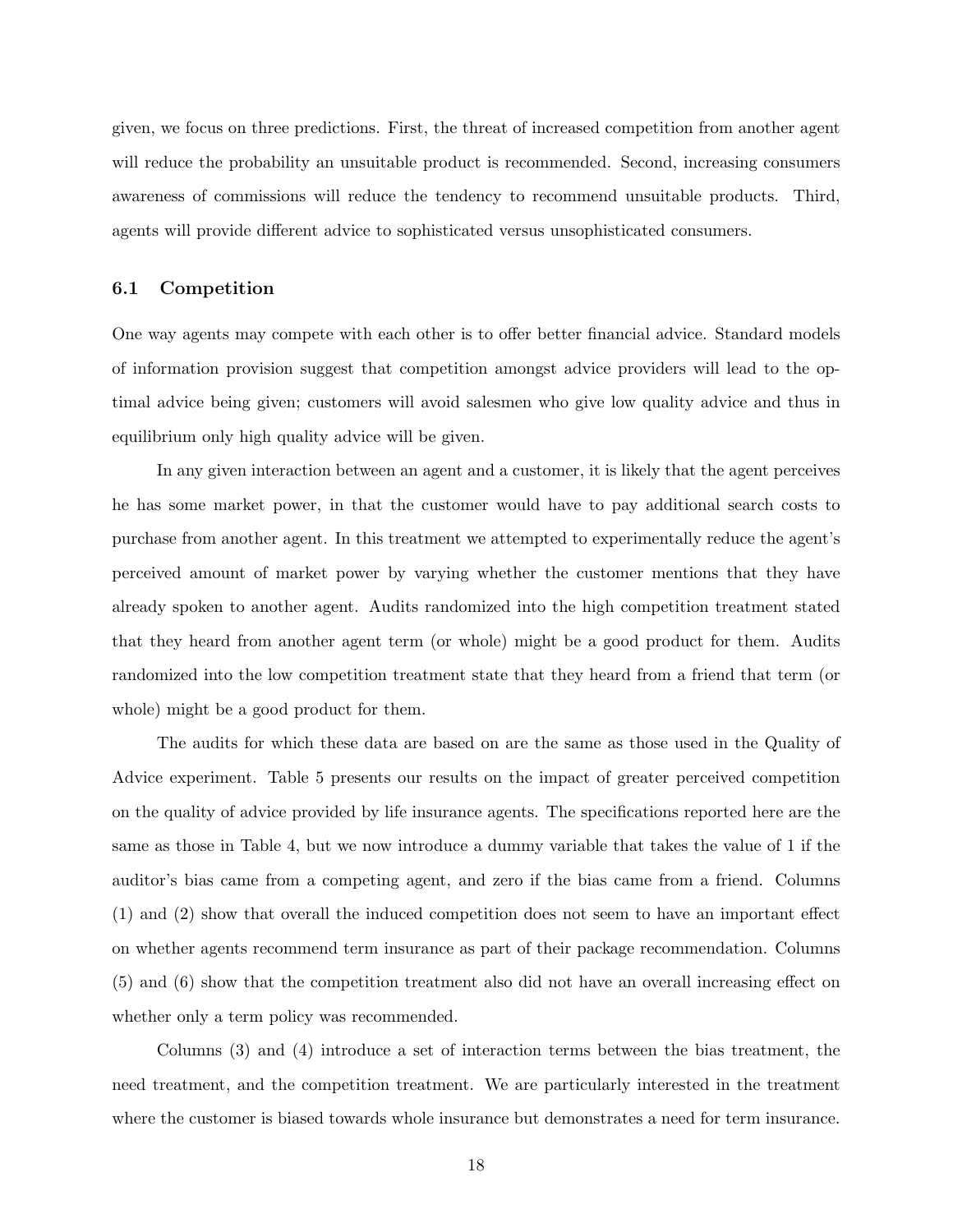In this setting the agent has the potential to "de-bias" the auditor as their beliefs are inconsistent with their insurance needs. In Columns (3) and (4) we find that the agent is substantially more likely to debias agents when the threat of competition looms. This effect is measured by summing the coefficients on the variables Competition and (Need=Term)\*Competition. The sum suggests agents advising customers who need term but are biased towards whole are 10 percent more likely to recommend term insurance if they perceive higher levels of competition. The hypothesis that  $(Need=Term)*Competition + Competition = 0 can be rejected at the 5% level. This result suggests$ that if perceived competition is high enough, agents will attempt de-bias customers as a way of winning business.

We do not, however, find that competition increases the possibility that agents will de-bias customers who have a belief that term insurance is a good product but need help with savings. We find that the coefficient on the interaction (Bias=Term)\*Competition is small and statistically insignificant.

Columns  $(7)$  and  $(8)$  report the same specification as those in Columns  $(3)$  and  $(4)$ , however the dependent variable takes the value of one if the agent recommended the customer purchase only term insurance. We do not find any evidence that agents attempt to de-bias consumers by recommending they only purchase term insurance. The coefficient on the interaction term (Need=Term)\*Competition is small and insignificant in Columns (7) and (8). We find that the competition treatment is only effective, in this case, when the agent has both a bias and a need towards term insurance. One interpretation of this result is that agents assume that a customer who has the knowledge to know that term insurance is the best product for someone who needs risk coverage is almost surely going to purchase term insurance from the other agent. Thus, the agent in the audit chooses to compete by recommending only a term insurance purchase as well.

#### 6.2 Disclosure

On July 1, 2010, the Indian Insurance Regulator mandated that insurance agents must disclose the commissions they would earn when selling a specific type of whole insurance product called a ULIP. ULIPs are very similar to whole insurance policies, except the savings component is invested in equity instruments with uncertain returns. This regulation was enacted as the Indian insurance regulator faced criticism from the Indian stock market regulator that ULIPs should be regulated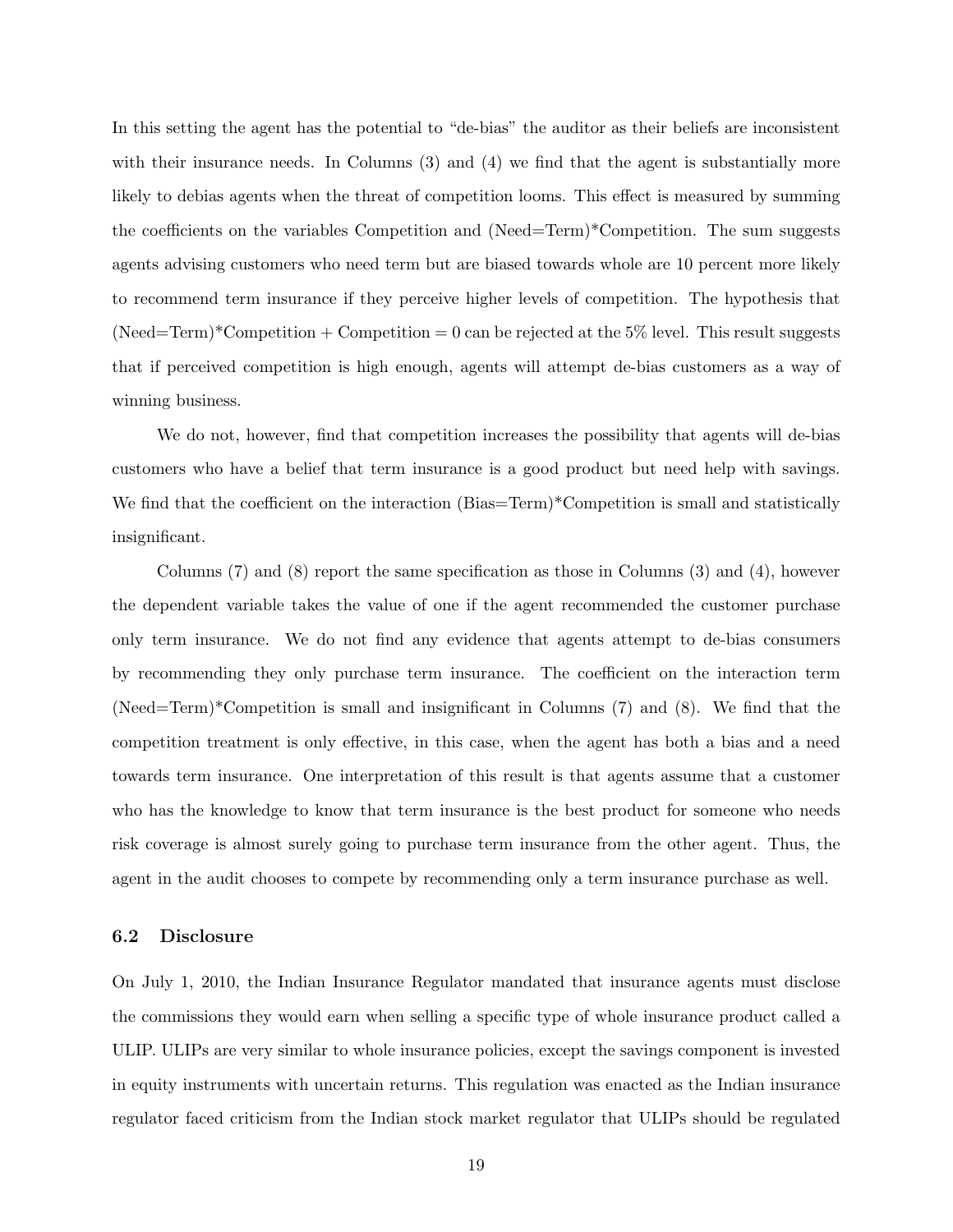in the same was as other equity based investment products. The insurance regulator responded to these criticisms by requiring agents to disclose commissions when selling ULIPs.

There are two specific features of this policy we emphasize before discussing our empirical results. First, it is important to note that the disclosure of commissions required on July 1st is in addition to a disclosure requirement on total charges that came into effect earlier in 2010. In other words, prior to July 1, agents were required to disclose the total charges (i.e. the total costs, including commissions) of the policies they sell, but they were *not* required to disclose how much of those charges went to commissions versus how much went to the life insurance company. Thus, the new legislation requiring the specific disclosure of commissions gives the potential life insurance customer more information on the agency problem between himself and the agent, but does not change the amount of information on total costs. This allows us to interpret our results as the effect of better information about agency, rather than better information about costs more generally.

To focus the visits on ULIPs, agents began by inquiring specifically about ULIP products available. The experimental design here involves two components. First, we conducted audits before and after this legal change to test whether the behavior of agents would change due to the fact that they were forced to disclose commissions. Second, we also randomly assigned each of these audits into two groups, where in one group the auditor conveys knowledge of commissions and in the other group the auditor does not mention commissions. We created these two treatments as we believed only customers who have some awareness of these commissions were likely to be affected by this law change. In one group, we had the auditor explicitly mention that they were knowledgeable about commissions by stating: "Can you give me more information about the commission charges I'll be paying?" In the control group, the auditor did not ask this question about commission charges.

Table 6 presents summary statistics on the disclosure experiment audits. Column (1) pertains to the full sample audits, while (2) and (3) present summary statistics on the audits before and after the regulation went into effect. There are several differences between the pre- and postaudits. In particular, post disclosure change audits were more likely to be conducted with the Life Insurance Company of India, and the meetings took place in different venues. These differences suggest that caution is warranted when comparing the pre- and post- results. Columns (7) and (8) of Table 3 present summary statistics on the randomization of the different levels of knowledge about commissions.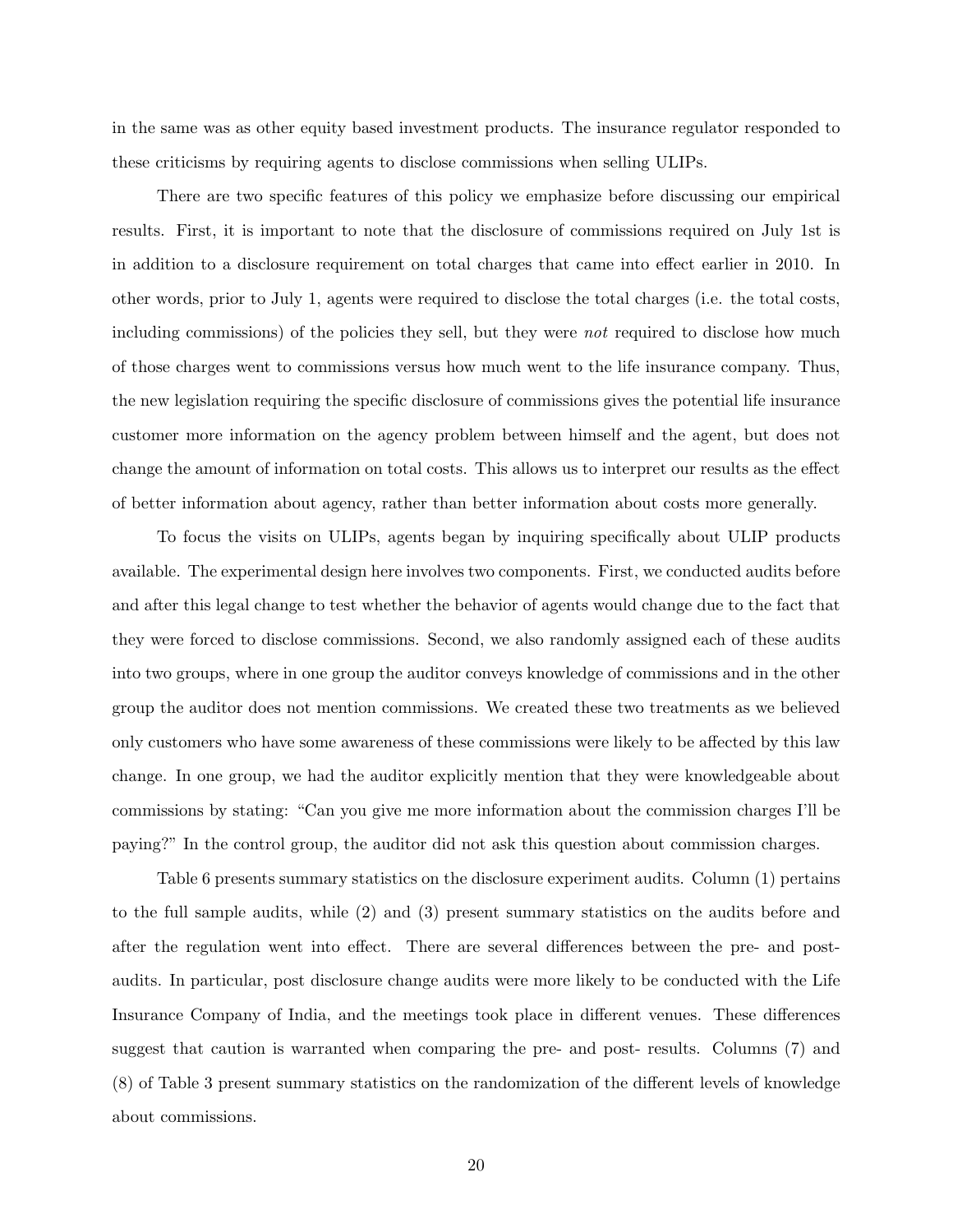#### 6.3 Did the Disclosure Requirement Change Products Recommended?

We first examine whether audits conducted after the disclosure requirements went into effect were less likely to result in the agent recommending a ULIP policy. Figure 1 shows the weekly average fraction of audits that resulted in a ULIP recommendation. Prior to the commissions disclosure reform, agents recommended ULIPs eighty to ninety percent of the time. Following the reform, there is an immediate and discrete drop in the fraction recommending ULIPs, to between forty and sixty-five percent of audits. The discrete jump suggests the observed differences are driven by the disclosure requirement, rather than being attributable to a steady downtrend trend in the fraction of agents recommending ULIP policies over time.

Table 7 presents the formal empirical results. The dependent variable in all specifications in this table takes a value of one if the agent recommended a ULIP product and zero otherwise. The independent variable Post Disclosure indicates whether or not the audit occurred after the legislation went into effect, July 1st (our earliest post-disclosure audits occurred on July 2nd). The variable Disclosure Knowledge equals one where the client expresses awareness that agents receive commissions and zero otherwise. Finally, we control for whether the agent is from a government underwriter, auditor fixed effects, and the location of the audit.

Column (1) presents a regression without controls. We find that in the post period a ULIP product was 25 percentage points less likely to be recommended. This finding is consistent with the prediction that agents treat customers who are concerned about commissions differently than those who are not, and that disclosure policy can improve customer awareness. We do not find the randomized treatment of the auditor demonstrating knowledge of the commissions significant (Disclosure Knowledge), nor do we find the interaction to be significant.

One potential threat to the validity of our analysis is the change in composition of agents between the pre- and post-period. Perhaps most important is the difference between the fraction of agents selling policies issued by government-owned insurance companies before and after the law change. In Column (2), we control for whether the agent works for a government-run insurance company, as well as location and auditor fixed-effects. The point estimate is slightly smaller, but the effect is still quite sizeable at 19 percentage points.

In columns (3) and (4) we examine agents for government-owned and private insurance com-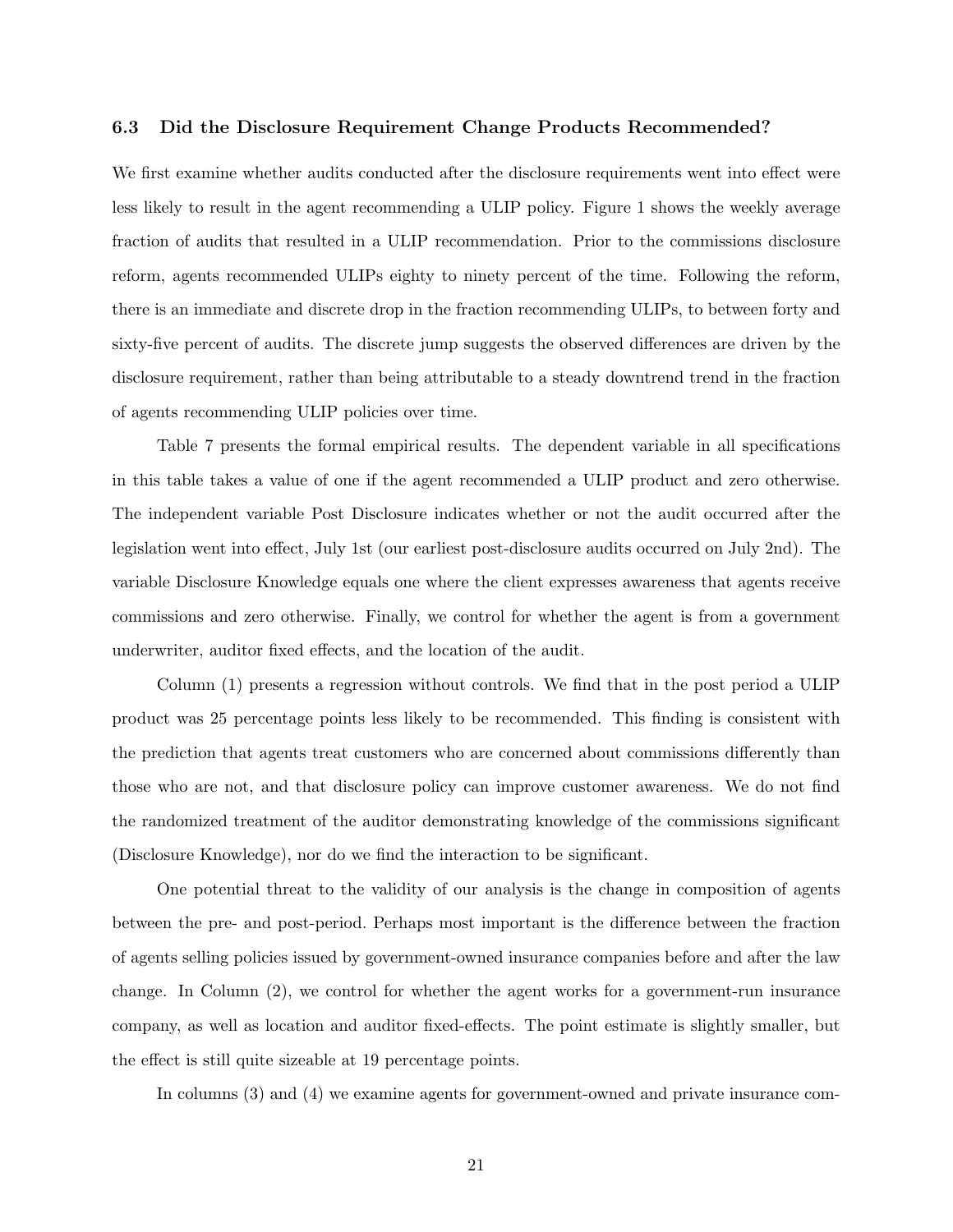panies seperately. Among those selling policies underwritten by government-owned companies, there is a 30 percent decrease in the likelihood of recommending a ULIP policy after the disclosure law becomes effective. Amongst private underwriters, we find a negative point estimate, although the coefficient is not significant at standard levels. The result in Column (3) suggests that the observed reduction in ULIP recommendations in the whole sample is not driven by a compositional shift in the types of agents the auditors meet.

In terms of magnitudes, given the overall percentage of ULIP recommendations in this sample was 71 percent, the approximately 20 percent decrease in ULIP recommendations once disclosure commission became mandatory is an economically large effect. Further analysis (not reported) finds agents were approximately 20 percentage points more likely to recommend whole insurance type products following the law change. There was no change in their propensity to recommend term insurance. Thus, it appears that the ULIP disclosure law change primarily led to substitution away from high commission ULIP products to high commission whole insurance products.

Turning to the experimental treatment, we do not find that audits where our agents showed knowledge of the new disclosure requirements are associated with lower levels of ULIP recommendations. The coefficient on the Disclosure Knowledge variable is small and statistically insignificant in all of the specifications. This treatment does not seem to be affected by the disclosure requirement.

Columns (5) and (6) test whether the commission disclosure requirement had important impacts on the amount of risk coverage and premium payments recommend by agents. We find no statistically significant differences here, suggesting that the types of products recommended were similar in terms of their risk characteristics after the policy change.

### 6.4 Customer Sophistication

In our final experiment, we manipulated the the level of sophistication about life insurance policies projected by the auditor. Each auditor was randomly assigned to portray either high or low levels of sophistication.

Sophisticated auditors say:

"In the past, I have spent time shopping for the policies, and am perhaps surprisingly somewhat familiar with the different types of policies: ULIPs, term, whole life insurance. However, I am less familiar with the specific policies that your firm offers, so I was hoping you can walk me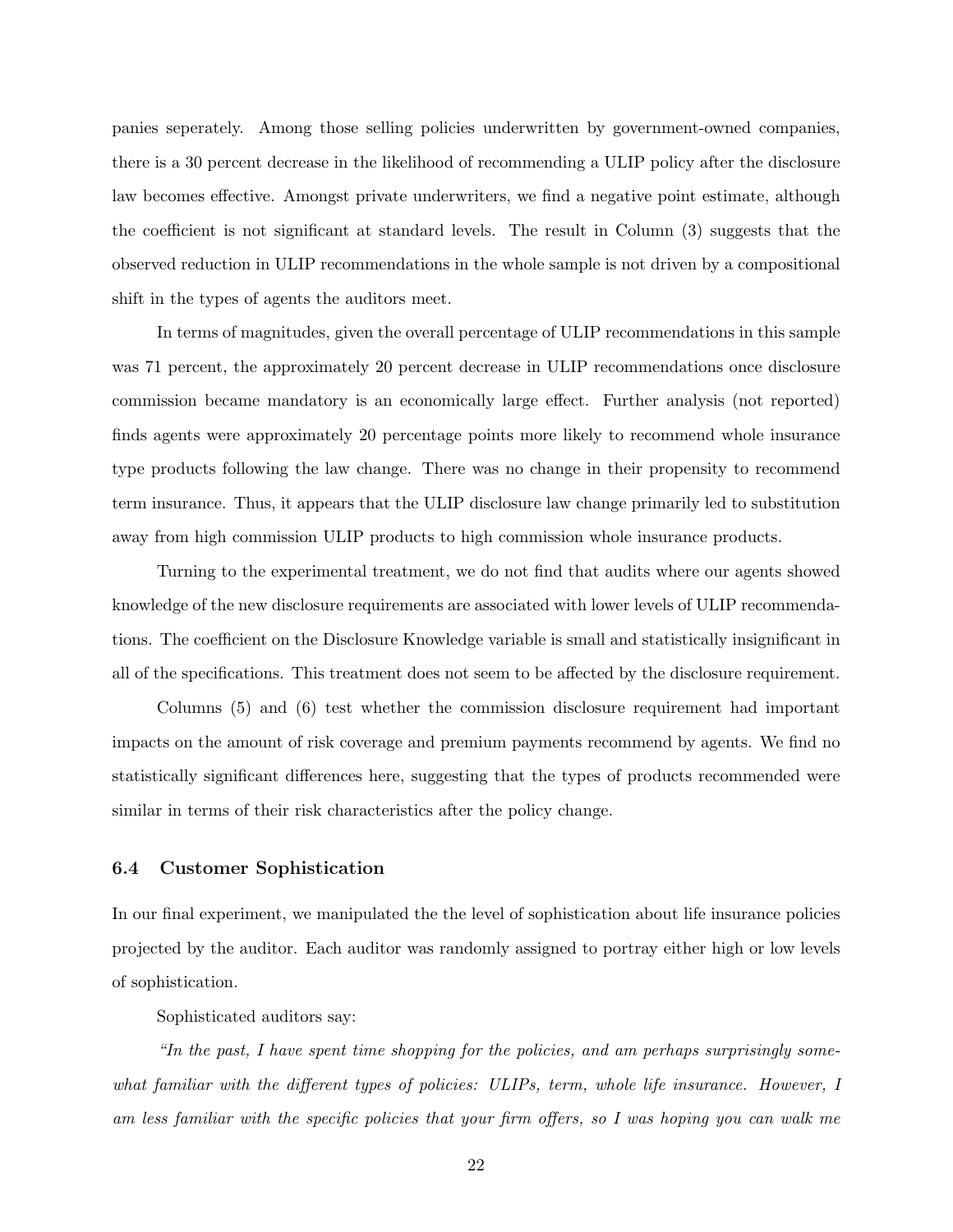through them and recommend a policy specific for my situation."

Unsophisticated agents, on the other hand, state:

"I am aware of the complexities of Life Insurance Products and I don't understand them very much; however I am interested in purchasing a policy. Would you help me with this?"

To ensure clarity of interpretation of the suitability of recommendations, we built into the auditors script several statements that suggest a term policy is a better fit for the client. Specifically, the auditor expressed a desire to maximize risk coverage, and stated that they did not want to use life insurance as an investment vehicle.

We predict that individuals that are sophisticated about life insurance products will be more likely to receive truthful information from life insurance agents; agents internalize that sophisticated agents are not swayed by false claims, and thus presenting dishonest information to sophisticated agents is wasted persuasive effort. In the specific context of our audits this prediction suggests that life insurance agents should be more likely to recommend the term policy to sophisticated agents. Note that we designed our scripts so sophistication here only means that the potential customer is knowledgeable about life insurance products; both sophisticated and unsophisticated agents state that they have the same objective needs in terms of life insurance.

Table 3 presents a randomization check for the Sophistication experiment. The only statistically significant different between the sophisticated and non-sophisticated treatments is that the sophisticated treatments were about eight percentage points less likely to occur at other venues. Overall, the randomization in this experiment appears to be successful. We control for audit location in our results and find this has little impact on the effect of sophistication on recommendations.

The results from the sophistication experiment, reported in Table 8, provide some evidence in support of our prediction that sophisticated customers will receive better advice. We use the same specification as in the previous experiments to analyze this data. In Column (1) the dependent variable takes a value of one if the agent's recommendation included a term insurance plan, and zero otherwise. We find that the sophisticated treatment causes a ten percentage point increase in the likelihood that an agent includes term insurance as a part of their recommendation. This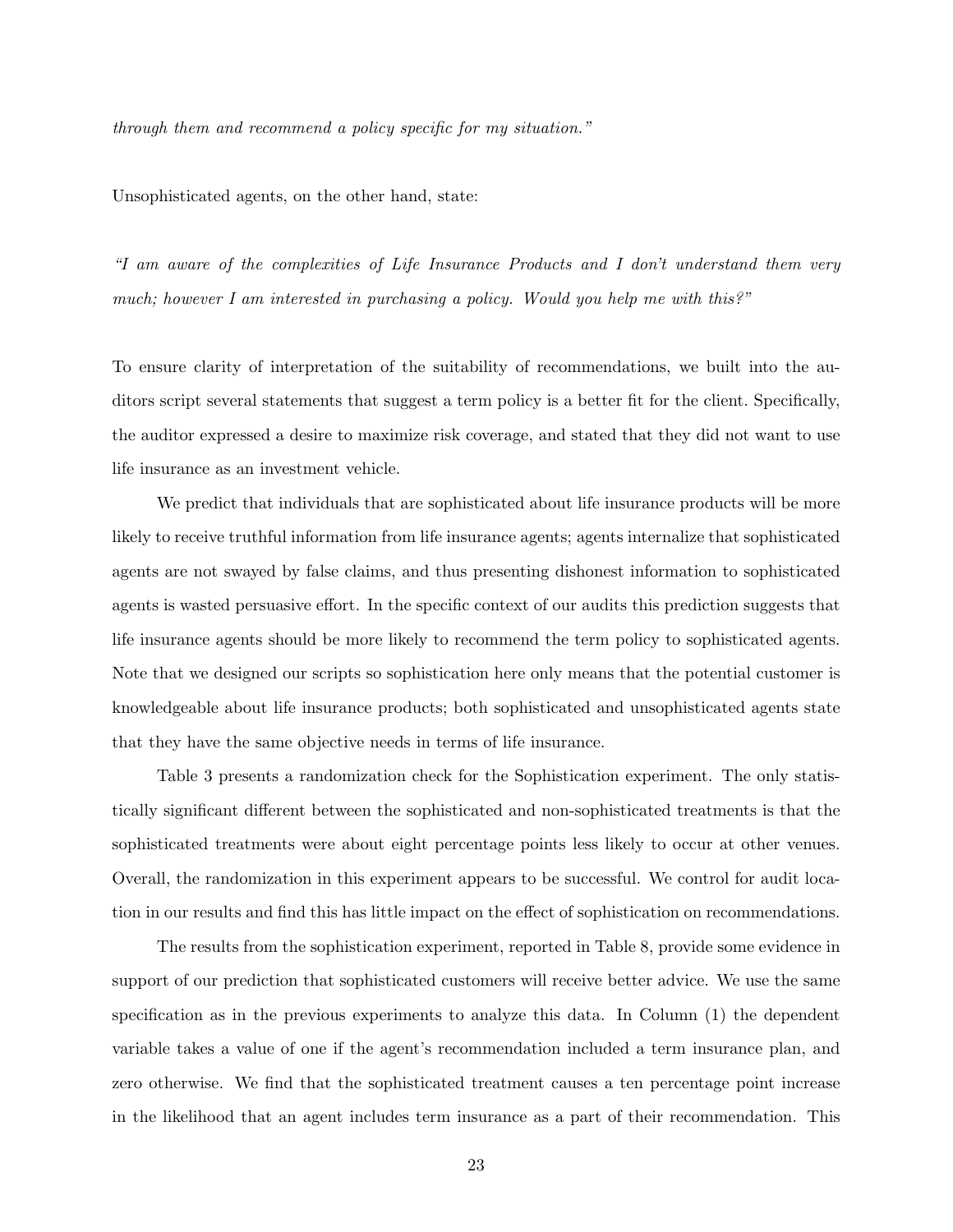result is statistically significant at the 10 percent confidence level. In Column (2) we include a set of control variables, the point estimate and confidence interval are virtually unchanged. Thus, we do see that agents make some attempt to cater to sophisticated individuals by offering term insurance.

However, in Columns (3) and (4), where the dependent variable takes a value of one if the agent recommended the auditor purchase only a term a insurance plan, we find there is no statistically significant effect of sophistication. Similar to the results in the bias versus needs experiment, it appears that agents attempt to cater to more sophisticated types by including term as a part of a recommendation. However, they do not switch to recommending only term insurance, even to customers who signal sophistication.

In Columns (5) and (6) we look at the impact of sophistication on the amount of coverage recommended by the life insurance agent. Without controls, we find that sophisticated agents receive guidance to purchase approximately 22 percent more insurance coverage (Column (5)). In Columns (7) and (8) we test whether sophisticated agents receive different recommendations in terms of how much premiums they should pay for insurance. We find that signaling sophistication does not have an important impact on the amount of premiums that agents recommend paying, although the confidence interval admits economically meaningful effects of up to 25 percent lower premium costs. Combining the results in Columns (5) - (8), we see that, similar to our results on coverages and premiums in the other experiments, agents seem to recommend approximately the same amount of premiums be paid, regardless of our intervention; they cater to customers primarily by adding a relatively inexpensive term product on top of whole insurance to increase risk coverage without substantially changing premium payments.

# 7 A Model of Commissions, Bad Advice, and Dominated Products

We, and others, have argued that whole life insurance is dominated by term insurance for individuals who seek insurance mainly for risk coverage. While the goal of this paper is to understand commissions motivated agent behavior (rather than offer a competitive analysis of the Indian insurance industry), it does raise a puzzle: why do the more expensive, dominated, products, such as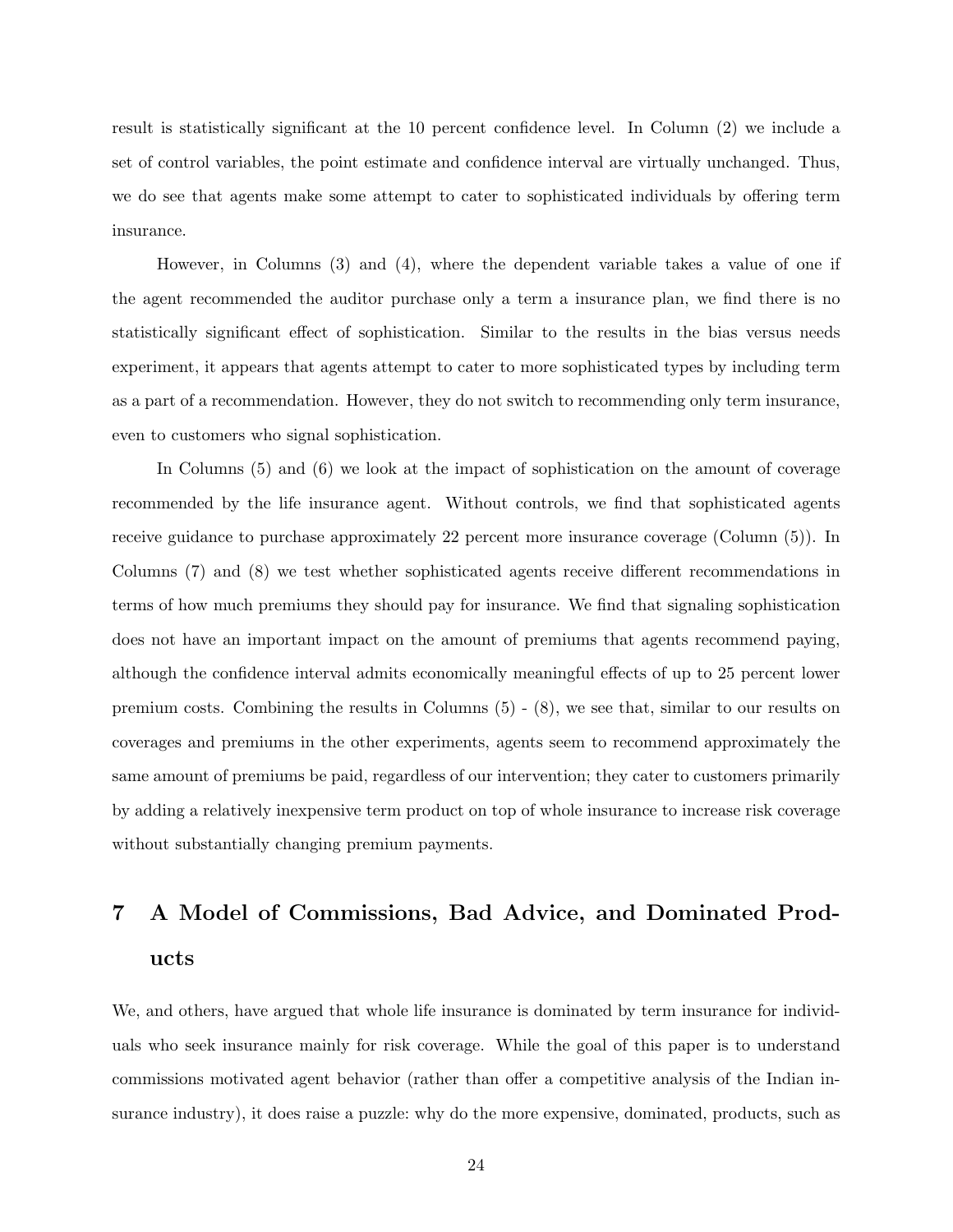whole insurance, persist in a setting with competition? We consider here how a dominated product could survive, even in a competitive equilibrium.

We present a simple model, inspired by Gabaix and Laibson (2006), which provides one explanation for how a dominated financial product might exist in competitive equilibrium. The model takes the empirical results found in this paper, that commissions motivated agents appear to provide poor financial advice, and shows how it is possible that if at least some consumers are persuaded by bad advice then it is possible that a dominated product like whole insurance could persist. The model may be particularly relevant for a country like India with a large number of new insurance customers entering the market who are still learning about these products and may be less sensitive to important differences in the long run returns available.

In the model, we focus primarily on the risk coverage offered by the insurance products. The price of term insurance is the premium, while the "price" of whole insurance should be thought of as the premium cost minus any savings value that exists beyond the risk coverage. This is equivalent to assuming whole insurance can be replicated by purchasing term insurance and investing in a savings account. Thus, the model is set up such that buyers should choose whole insurance only if the price is cheaper than term insurance. However, we show that an equilibrium is possible where whole insurance has a higher price than term insurance.

The model has two types of consumers. Sophisticated consumers understand that whole and term insurance are the same product (and thus would always choose the cheaper one), know their own optimal amount of insurance, given prices, and are immune to the persuasive efforts of agents. There is a fixed, exogenous number of sophisticated consumers, s, who want to purchase term insurance, and each has a demand function for term insurance equal to  $\alpha - p_t$ , where  $p_t$  is the price of term insurance.

Unsophisticated consumers, in contrast, can be persuaded to purchase a dominated product if there is an agent that exerts enough effort. In particular, we assume unsophisticated agents demand an amount of insurance  $\alpha - p_w$  once they have met with a commissions motivated agent. Agents must exert effort to identify and sell to unsophisticated consumers. We assume that the number of customers they find is equal to the commission on selling insurance set by the insurance company, c. Intuitively, the higher that the insurance firm sets commissions, the more incentive agents have to approach customers and sell insurance. In addition to commissions payments, the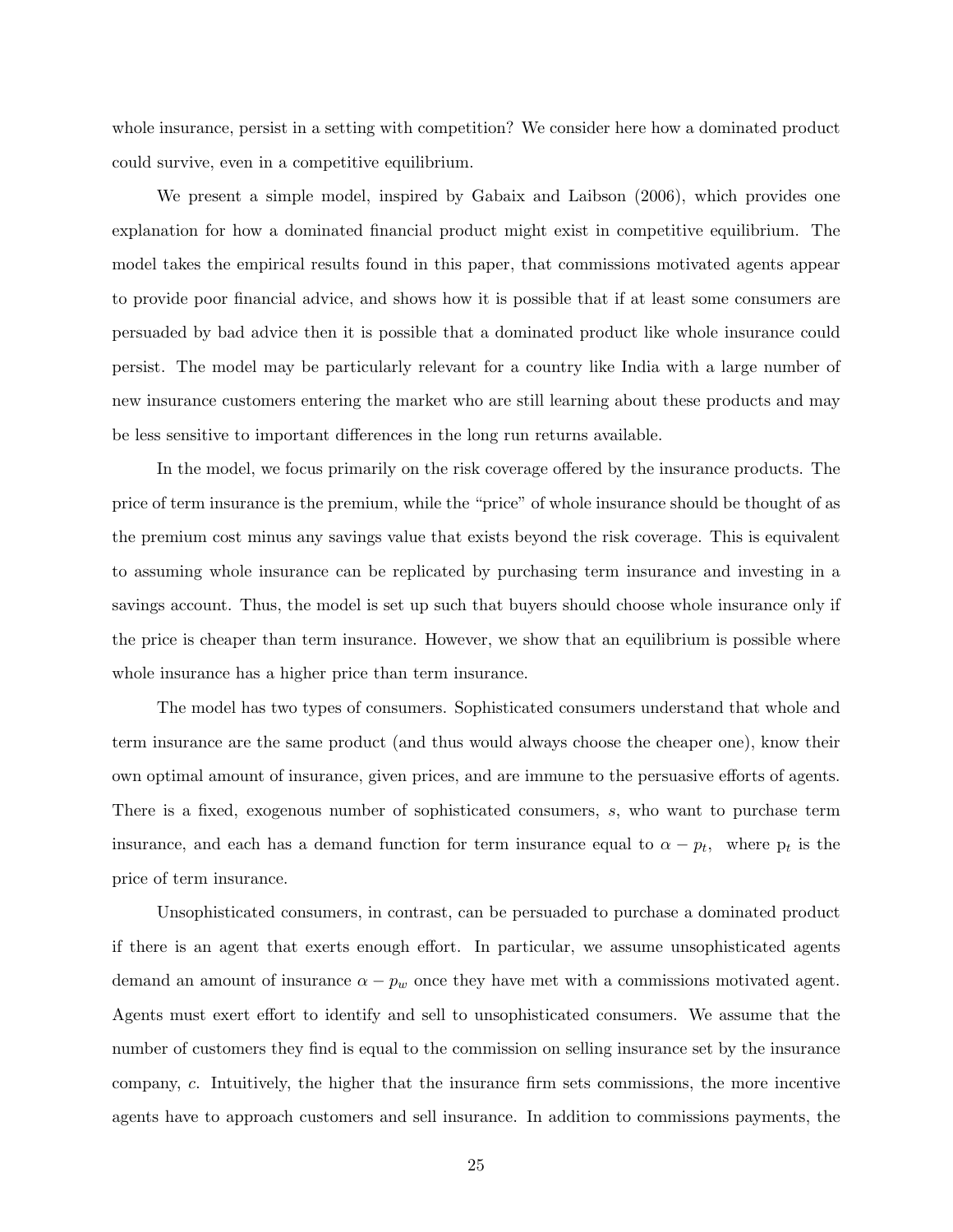insurance firm incurs an underwriting cost of k per unit of either term insurance or whole insurance sold.

The game play is as follows. In period 0, the firm(s) choose whether to offer term, whole, or both insurance products. They also choose the prices  $p_w$  and  $p_t$  and the commissions they will pay agents to sell whole and term insurance  $(c_w, c_t)$ . In the second period, agents respond to the incentives set by the insurance companies, and consumers make decisions on how much whole and term insurance to purchase and insurance. An Appendix contains the proofs of all the results discussed here.

#### 7.1 Monopolist Insurance Company

A monopolist insurance firm has three possible options (1) offer only term insurance (2) offer whole and term insurance (3) offer only whole insurance. In the Appendix we show that the monopolist insurance firm will choose to offer both term and whole insurance. The monopolist firm will pay zero commissions for the sale of term insurance (as paying commissions on term insurance does not increase demand) and will charge a price of  $\frac{\alpha+k}{2}$  for term insurance. The monopolist firm will pay positive commissions for the sale of whole insurance because demand is increasing in commissions. The firm will set the whole insurance price  $(p_w)$  equal to  $\frac{1}{3}(2\alpha + k)$  and will pay commissions 1  $\frac{1}{3}(\alpha - k)$ . Note that as long as  $\alpha > k$  (a condition necessary for there to be positive demand for insurance), that the price of whole insurance will be higher than the price of term insurance.

The intuition for this solution is that offering both term and whole insurance offers the monopolist firm a way to set different commissions and prices for sophisticated versus unsophisticated customers. Sophisticated consumers cannot be persuaded by commissions motivated agents, and thus the firm chooses to set commissions to zero and charge lower prices for term insurance. However, unsophisticated consumers can be persuaded to purchase whole insurance. Thus, the insurance firm chooses to pay higher commissions to encourage agents to persuade consumers to purchase insurance, and then passes these higher commissions onto the consumer in terms of higher prices.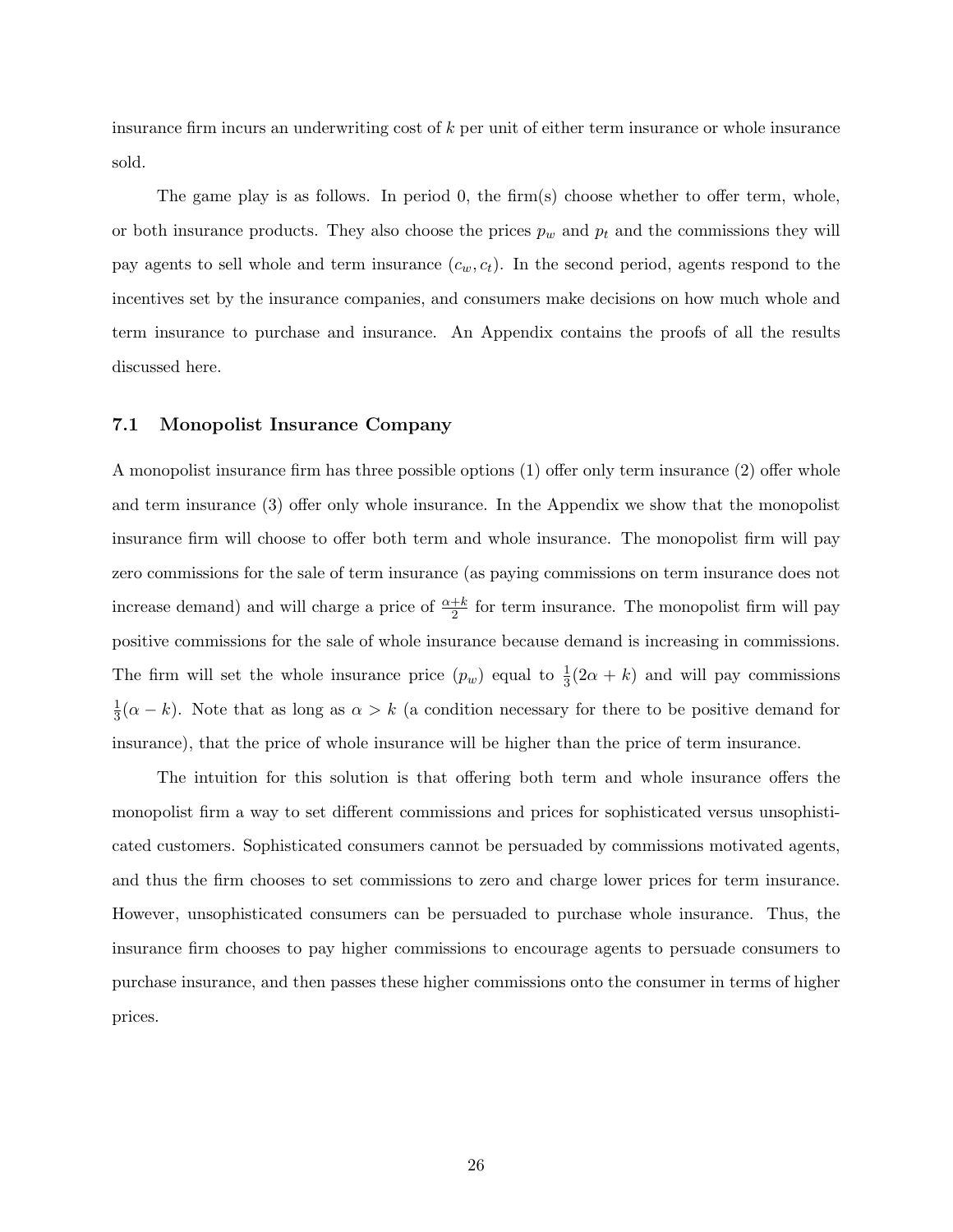#### 7.2 Two Competing Insurance Companies

We now analyze the impact of competition by considering a Bertrand pricing game where two firms compete by setting term and whole commissions and prices. This game has two players, firm  $i$  and firm j. A strategy in this game consists of  $(1)$  a choice of which products to offer (term, whole, or both) (2) prices and commissions for each product offered. A firm's payoff function is the profit it earns given its choice of what products, prices, and commissions to offer as well as the other firm's choices.

The payoffs are defined as follows. For term insurance, we use the usual Bertrand pricing game (with homogenous products) assumption that firm i obtains the full market of all s sophisticated consumers if  $p_i < p_j$  (and vice versa). For whole insurance, consumers can be influenced to purchase both by higher commissions and lower prices. The number of unsophisticated consumers that firm  $i$ sells to given it pays commissions  $c_i$  is  $c_i - bc_j$ . The parameter b, which we assume is always greater than zero, measures the degree to which firm i and  $j$ 's insurance products compete with each other for customers. If b equals zero then the fact that firm  $j$  is paying high commissions does not change the demand for firm  $i$ 's insurance. If  $b$  is large, however, then an increase in commissions by firm  $j$  causes a fraction of consumers to switch from firm  $i$ 's insurance product to firm  $j$ 's product.

Note, however, that once unsophisticated consumers have been persuaded to purchase from a particular firm because of commissions, the insurance company can charge them the monopoly price. In this sense, competition for unsophisticated consumers happens primarily through commissions, and not through prices. The intuition is that unsophisticated consumers respond strongly to the persuasiveness and effort of agents in choosing what product to buy, but less strongly to the level of prices.

Bertrand competition over prices in the market for term insurance leads to both firms pricing term insurance at marginal cost  $k$ . In the Appendix we show that the Nash equilibrium commissions on whole insurance are  $c_i^* = c_j^* = \frac{\alpha - k}{3 - 2k}$  $\frac{\alpha-k}{3-2b}$ , and the Nash equilibrium prices are  $p_i^* = p_j^* = \frac{(2-b)\alpha + (1-b)k}{3-2b}$  $\frac{a+(1-b)\kappa}{3-2b}$ . Note that for commissions and prices to be positive we need  $b \leq \frac{3}{2}$  $\frac{3}{2}$ .

Even though term and whole insurance are the same product in this model, an equilibrium exists where whole insurance has a higher price than term insurance, and where competition between firms will not eliminate this dominated product. Analogous to the result in Gabaix and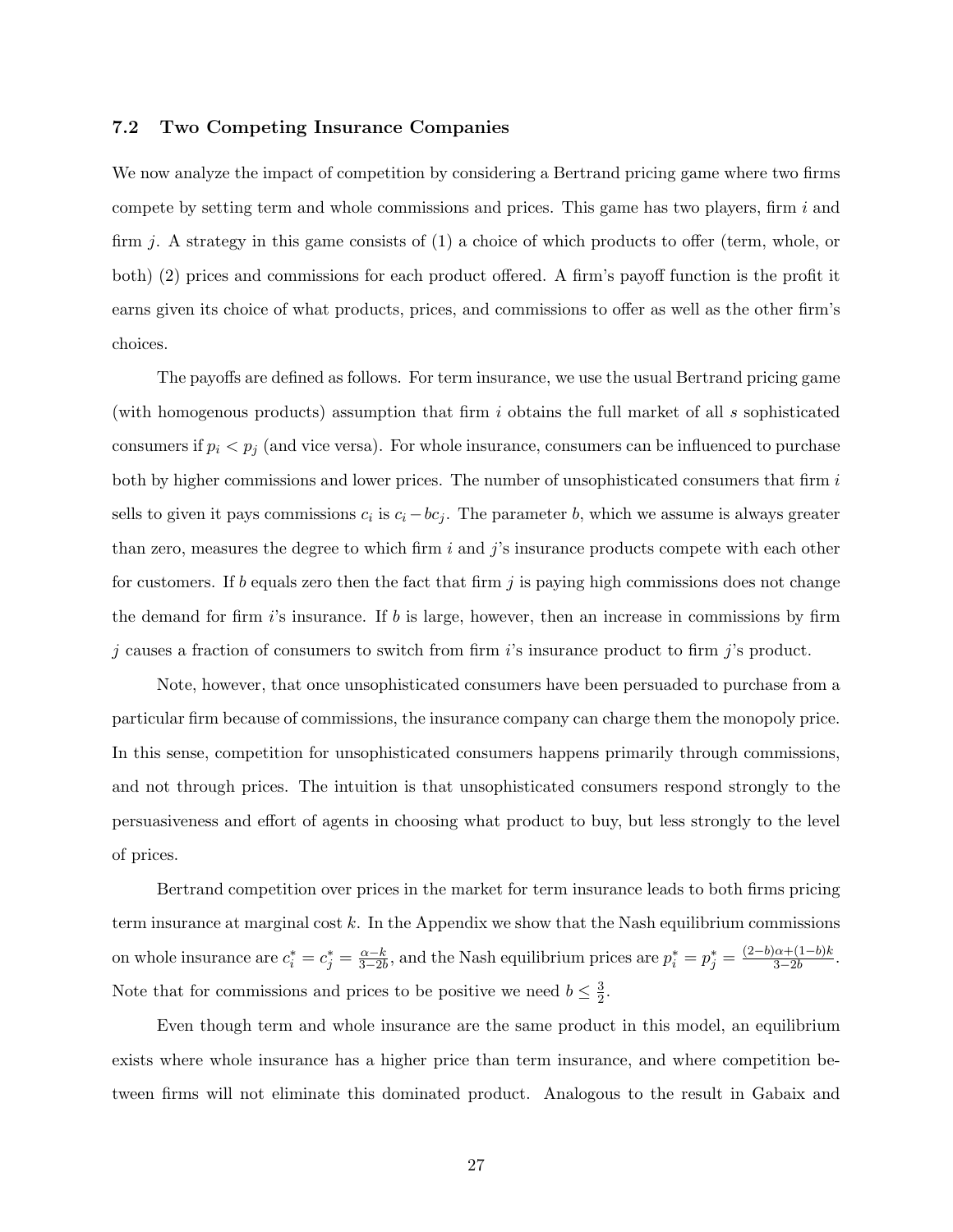Laibson (2006), a strategy of un-shrouding the whole policy does not work because selling the dominating term policy does not offer the margins necessary to pay large commissions. Thus, it is not profitable for firms to educate consumers on the fact that whole insurance is simply an expensive version of term insurance. In equilibrium, firms sell low commission term insurance to sophisticated consumers, and high commission whole insurance to unsophisticated consumers.

The model also has an interesting prediction on the impact of competition in this market. When paying commissions causes the competitor to lose more business (b increases), competition amongst firms leads to an increase in commissions and prices.<sup>11</sup> Thus, when insurance firms attract customers mainly through commissions, competition can actually lead to higher prices (and commissions), relative to a monopoly provider. The intuition for this result is that as a monopoly provider, paying higher commissions loses more in profits due to higher costs than it gains in extra business. However, when firms compete over commissions, then it becomes necessary to pay higher commissions to win business, and profits for each sale are lower because more commissions have to be paid.

We believe this model is a plausible explanation for why a dominated product like whole insurance can persist in this market. The model fits the basic empirical facts observed in this market: 1) Term insurance and whole insurance co-exist, although whole insurance can be replicated by term insurance and savings accounts 2) Commissions on whole insurance are substantially higher than term insurance 3) Agents provide poor advice (i.e do not try to de-bias consumers towards whole insurance) 4) The industry has multiple, seemingly competitive, insurance providers. Nonetheless, further empirical work is necessary to distinguish the model presented from other potential explanations for the existence of dominated products, such as entry barriers or other market frictions.<sup>12</sup>

## 8 Conclusion

A critical question facing emerging markets with large swaths of the population entering the formal financial system is how these new clients will receive good information on how to make financial

<sup>11</sup>See appendix for the proof that prices increase.

 $12$ It is important to note that the Indian insurance industry is characterized by significant barriers to entry, including licensing restrictions and capital requirements, as well as scale economies.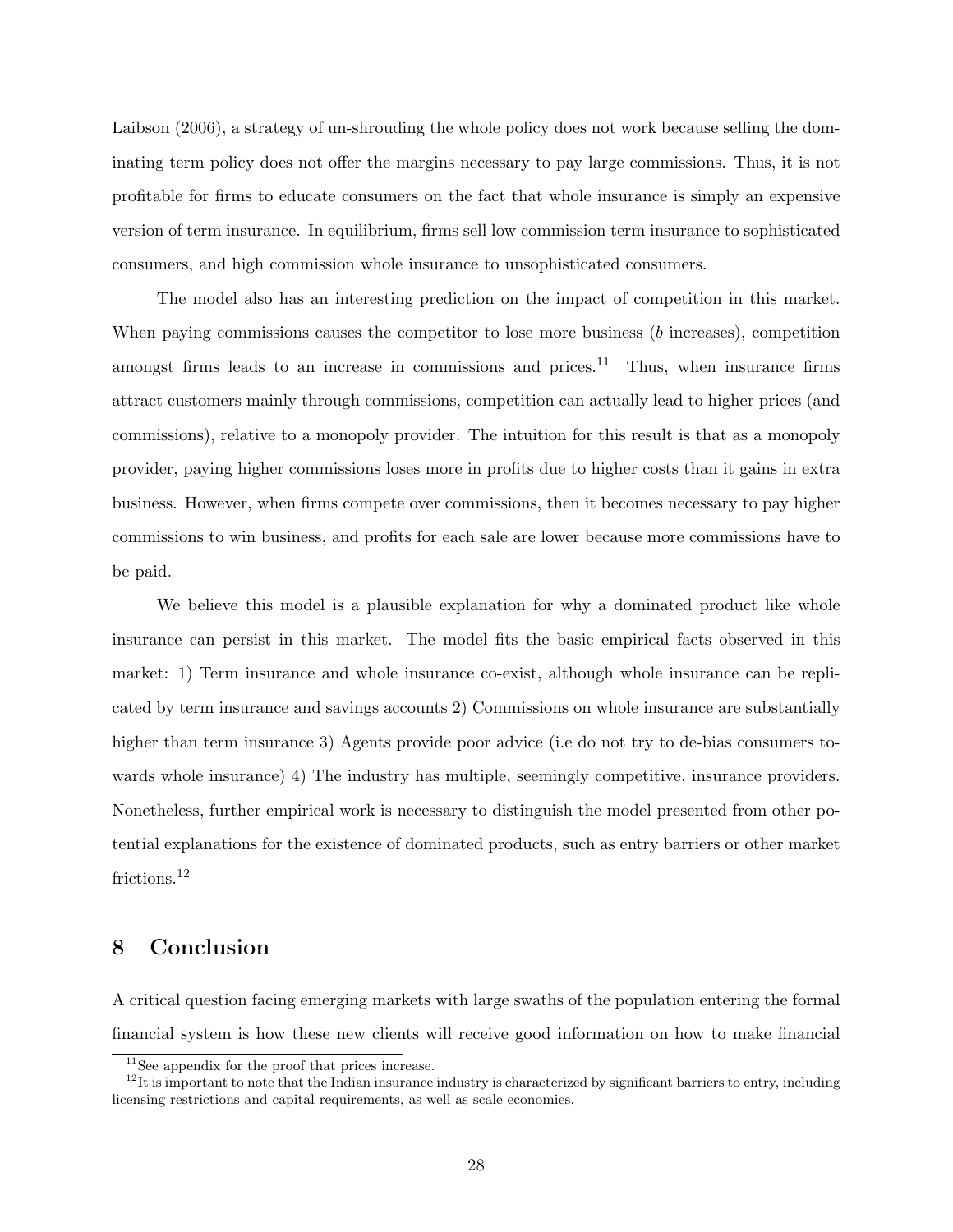decisions. Clearly, the private sector will be important in educating new investors and providing suitable products. Recent events in developed economies suggest that regulation or improved consumer awareness may be necessary to ensure that the private sector's own incentives do not compromise the quality of financial decisions made by private individuals. This issue is of particular importance in emerging markets where new investors have little experience with formal financial products to begin with.

In this paper, we show that whole life insurance is economically inferior to a combination of investing in savings accounts and purchasing term insurance. Despite the large economic losses associated with investing in whole insurance we find that life insurance agents overwhelmingly encourage the purchase of whole insurance.

We then use an audit study to test two types of predictions emerging from recent theoretical models on commissions and financial advice. The first prediction is that agents will have an incentive to recommend more expensive, less suitable, products to consumers. Throughout our three experimental designs, we find that life insurance agents rarely recommend term insurance. Even in audits where there should be no commitment savings motivation, we still find agents predominantly recommend whole insurance.

We also find that agents cater to customers' pre-conceptions of what the right product is for them as much (if not more) than to objective information about what the right product is. This suggests that, at least in our sample, agents do not actively try to de-bias customers. This result holds even in the case where an agent has an incentive to de-bias the customer because a debiased customer would purchase a higher commission product. These results suggest that relying on competition to de-bias consumers of their mis-conceptions may not lead to markets that inform consumers.

We find that government underwriters are much more likely to recommend the dominated product. We view the government underwriter result as important. Government ownership is sometimes advanced as a solution to market failures, yet in this setting, agents representing government underwriters, in particular the Life Insurance Company of India, were much less likely to recommend a suitable product.

We then proceed to test predictions on how changes in the regulatory and market structure can affect advice given by financial agents.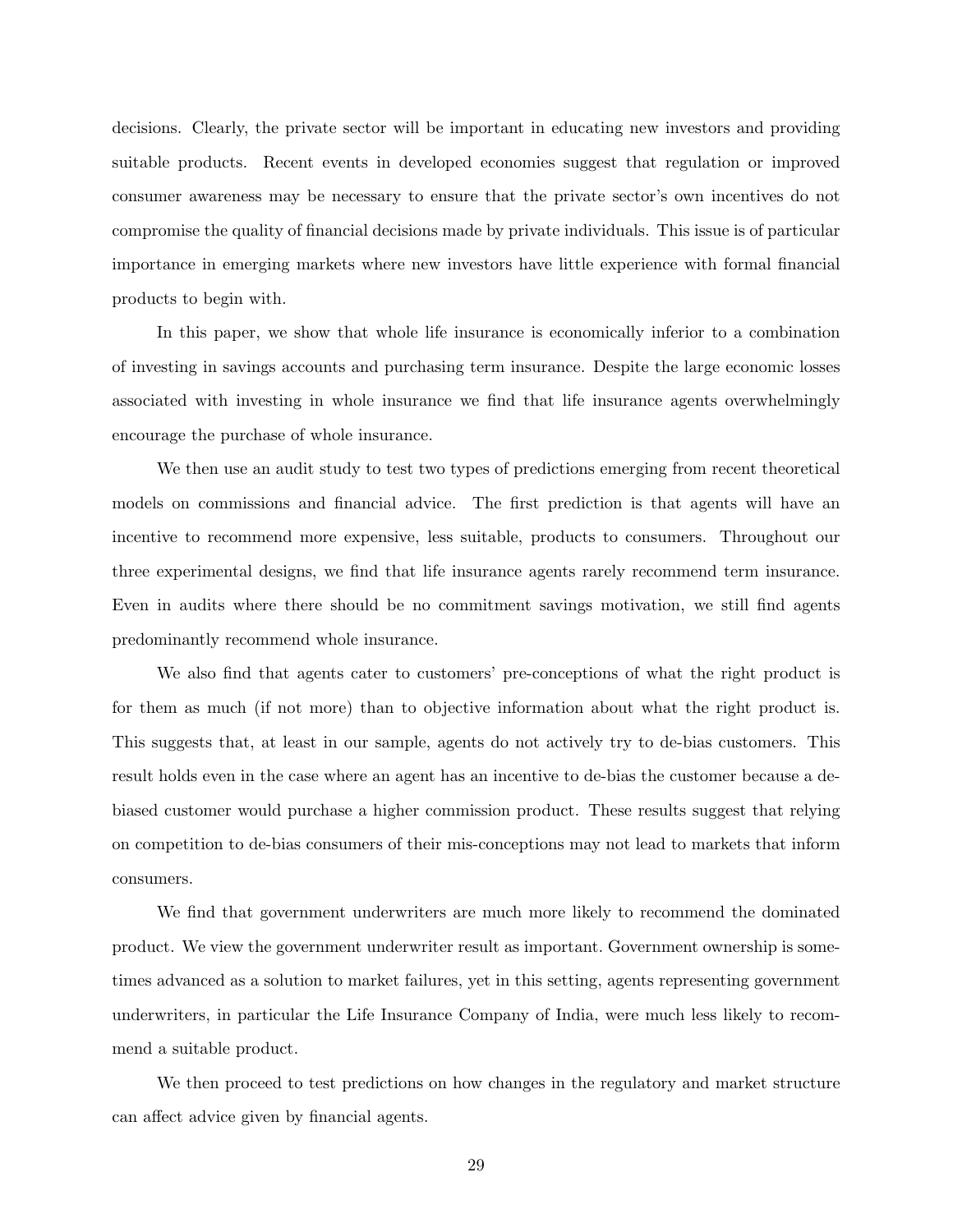We test the theoretical mechanism that competition amongst agents can lead to better advice. As mentioned above, the first order fact seems to be that competition does not suffice to motivate agents to provide good advice in this context. In an experiment,we find that increasing the apparent level of competition does lead to the agent attempting to de-bias the customer by offering term insurance. This also suggests that encouraging customers to shop around when looking for consumer financial products may be a simple way to improve the quality of advice provided by agents.

In another experiment we find that requiring disclosure of commissions on one particular product led to that product being recommended less. This result is interesting in that it suggests that hiding information may be an important part of life insurance agents' sales strategy, and that disclosure requirements can change the optimal strategy of agents. In this case it appears that the disclosure requirement on one product simply had the effect of pushing agents to recommend more opaque products. These results suggest that the disclosure requirements for financial products need to be consistent across the menu of substitutable products.

Lastly we find that agents who signal sophistication by demonstrating some knowledge of insurance products get better advice. Auditors that stated they had a deep understanding of insurance products were 10 percentage points more likely to receive a recommendation that included term insurance. This result suggests that the worst educated may suffer most from commissionmotivated sales behavior. Further, it suggests that agents may play an important in helping financial firms discriminate between sophisticated and unsophisticated consumers, which can be valuable if unsophisticated consumers can be persuaded to purchase dominated products.

We present an equilibrium model where a dominated financial product, such as whole insurance, could persist. The key ingredients of this model are the existence of at least some customers who can be persuaded to purchase the dominated product; competition amongst firms leads to agents being paid higher commissions to sell the product, and the higher commissions are passed on to unsophisticated consumers through higher prices. We believe that this type of model may have wider applicability across a range of settings where customers are uninformed about the suitability or value of products.

We believe our study opens some important questions for further research. First, how effective is the persuasive power of agents? How important are behavioral biases such as loss aversion and exponential growth bias in driving demand for a dominated product? In the spirit of Bertrand and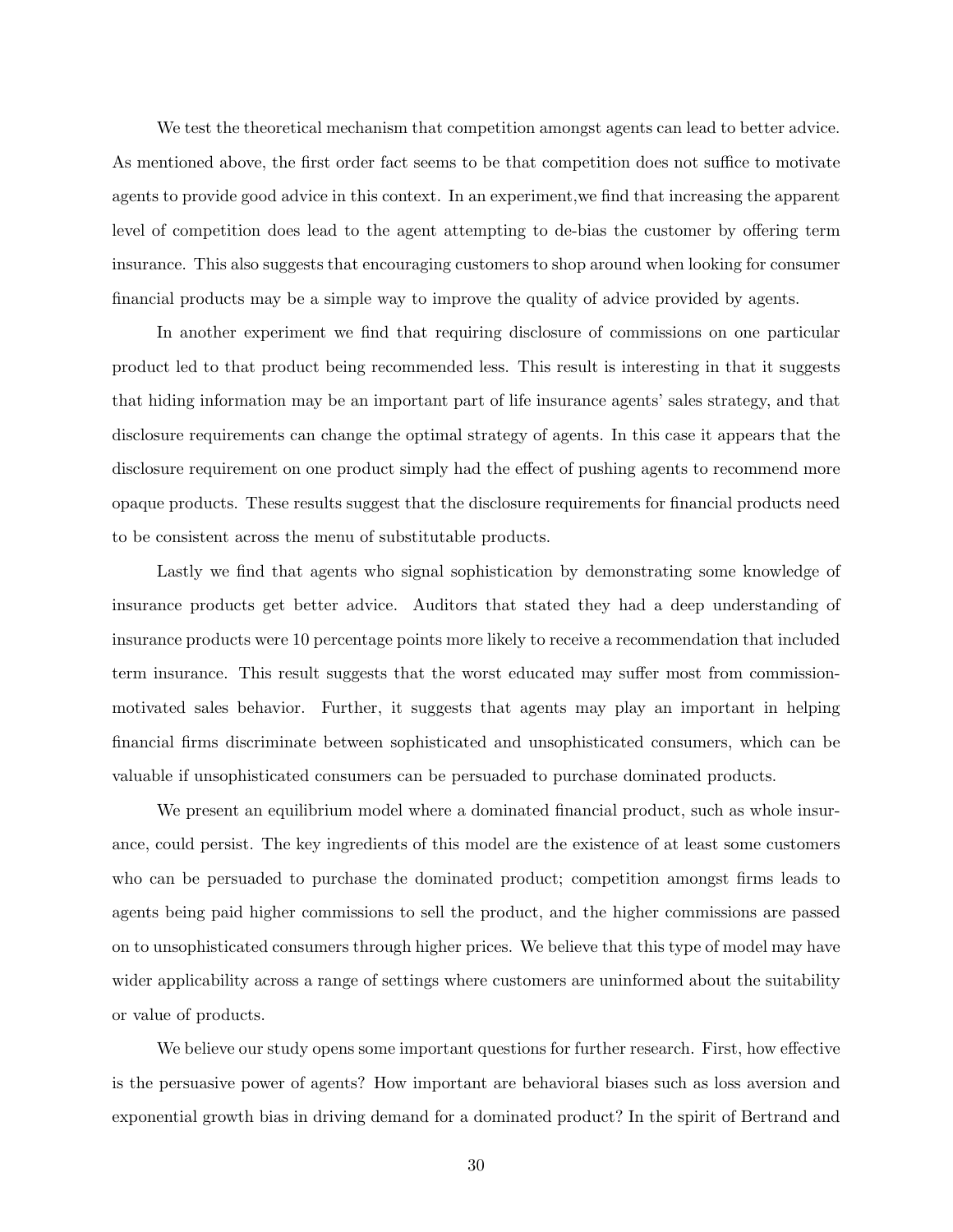Morse (2011), could consumers be debiased? The answers to these have important implications for optimal regulatory policy and household financial decision-making.

## 9 References

- Ashraf, N., D. Karlan and W. Yin. 2006. Tying Odysseus to the Mast: Evidence from a Commitment Savings Product in the Philippines." The Quarterly Journal of Economics  $121(2)$ : 635–672.
- Bergstresser, D., J. Chalmers, and P. Tufano. 2009. Assessing the Costs and Benefits of Brokers in the Mutual Fund Industry. The Review of Financial Studies 22(10):4129–56.
- Bertrand, Marianne, and Adair Morse (2011). "Information Disclosure, Cognitive Biases, and Payday Borrowing," The Journal of Finance, 66(6): 1865-1893.
- Bolton, P., X. Freixas, and J. Shapiro. 2007. Conflicts of Interest, Information Provision, and Competition in the Financial Services Industry. Journal of Financial Economics 85(2):297– 330.
- Carlin, B. 2009. Strategic Price Complexity in Retail Financial Markets. Journal of Financial Economics 91:278–56.
- Choi, J.J., D. Laibson, and B.C. Madrian, and A. Metrick. 2009. Reinforcement Learning and Savings Behavior. Journal of Finance 64(6): 2515-34.
- Choi, J.J., D. Laibson, and B.C. Madrian. 2010. Why Does the Law of One Price Fail? An Experiment on Index Mutual Funds. Review of Financial Studies 23(4):1–28.
- Cochrane, J. 1995. Time-consistent Health Insurance. *Journal of Political Economy* 103(3):445-473.
- Del Guerico, D., J. Reuter, and P. Tkac. 2010. "Broker Incentives and Mutual Fund Market Segmentation." Manuscript, Boston College.
- Diamond, D. 1985. Optimal Release of Information by Firms. *Journal of Finance* 40(4): 1071-94.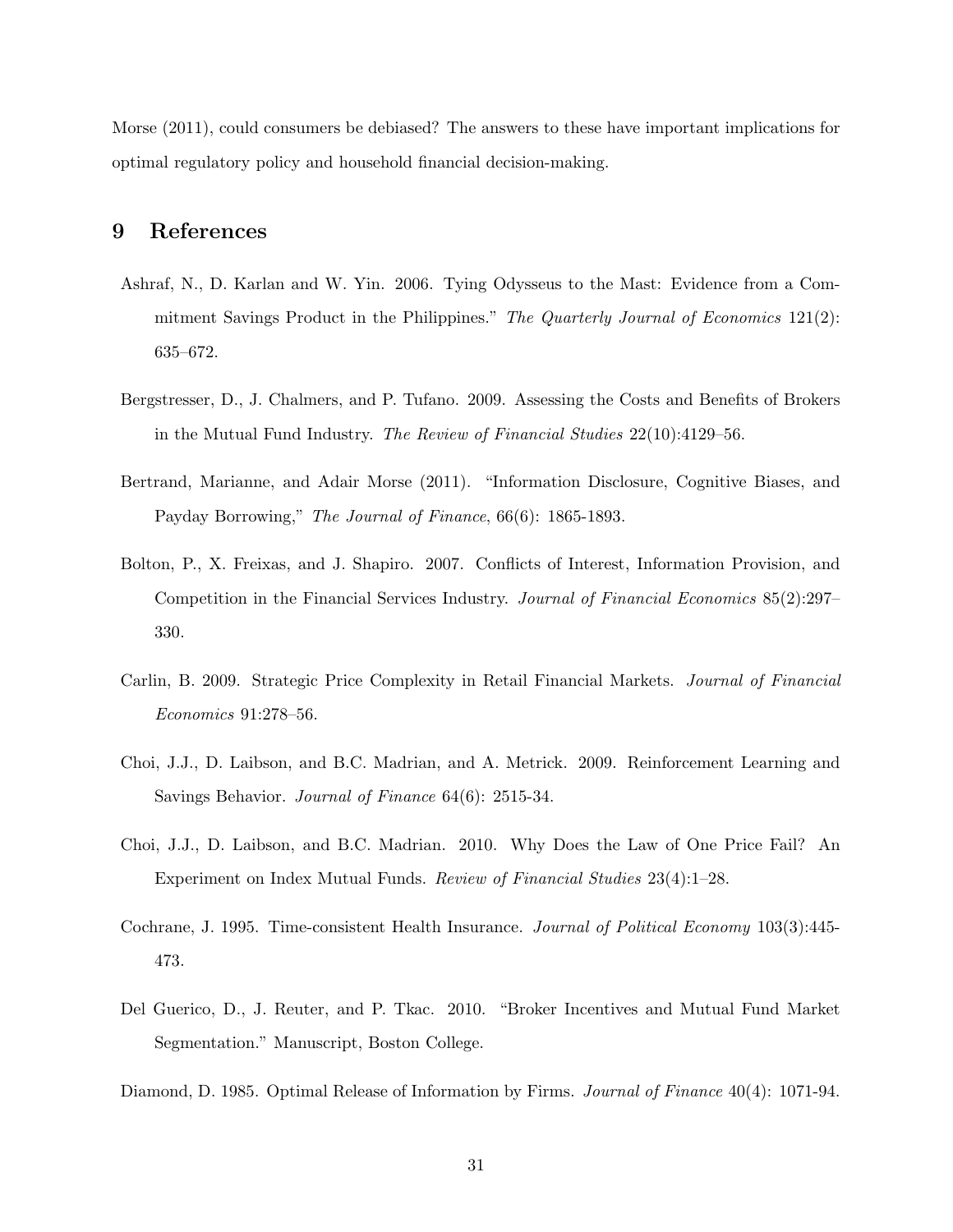- Gabaix, X., and D. Laibson. 2006. Shrouded Attributes, Consumer Myopia, and Information Suppression in Competitive Markets. Quarterly Journal of Economics 121(2):505–40.
- Grossman, S. 1989. The Informational Role of Warranties and Private Disclosure about Product Quality, In The Informational Role of Prices, edited by Sanford J, Grossman, Cambridge, MA: MIT Press.
- Heckman, James, 1998. Detecting Discrimination, Journal of Economic Perspectives 12(2):101- 116.
- Inderst, R., and M. Ottaviani. 2010. Intermediary Commissions and Kickbacks. American Economic Review, forthcoming.
- Inderst, R., and M. Ottaviani. 2011. How (Not) to Pay for Advice: A Framework for Consumer Financial Protection. mimeo, Northwestern University.
- Insurance Regulatory and Development Authority (IRDA) of India. 2010. Annual Report.
- Kumar, Jagendra, 2009. "Lapsation of a Life Insurance Policy," Bimaquest, 9(2): 38-44.
- Mullainathan, S., M. Noth, and A. Schoar. 2010. The Market for Financial Advice: An Audit Study, mimeo, Harvard University.
- Rajagopalan, R. 2010. Comparing Traditional Life Insurance Products in the Indian Market: A Consumer Perspective, mimeo, CORE Centre, India.
- Stango, V. and J. Zinman. 2009. Exponential Growth Bias and Household Finance. Journal of Finance 64(6): 2807-49.
- Woodward, S. 2008. Consumer Confusion in the Mortgage Market, Manuscript, Sand Hill Econometrics.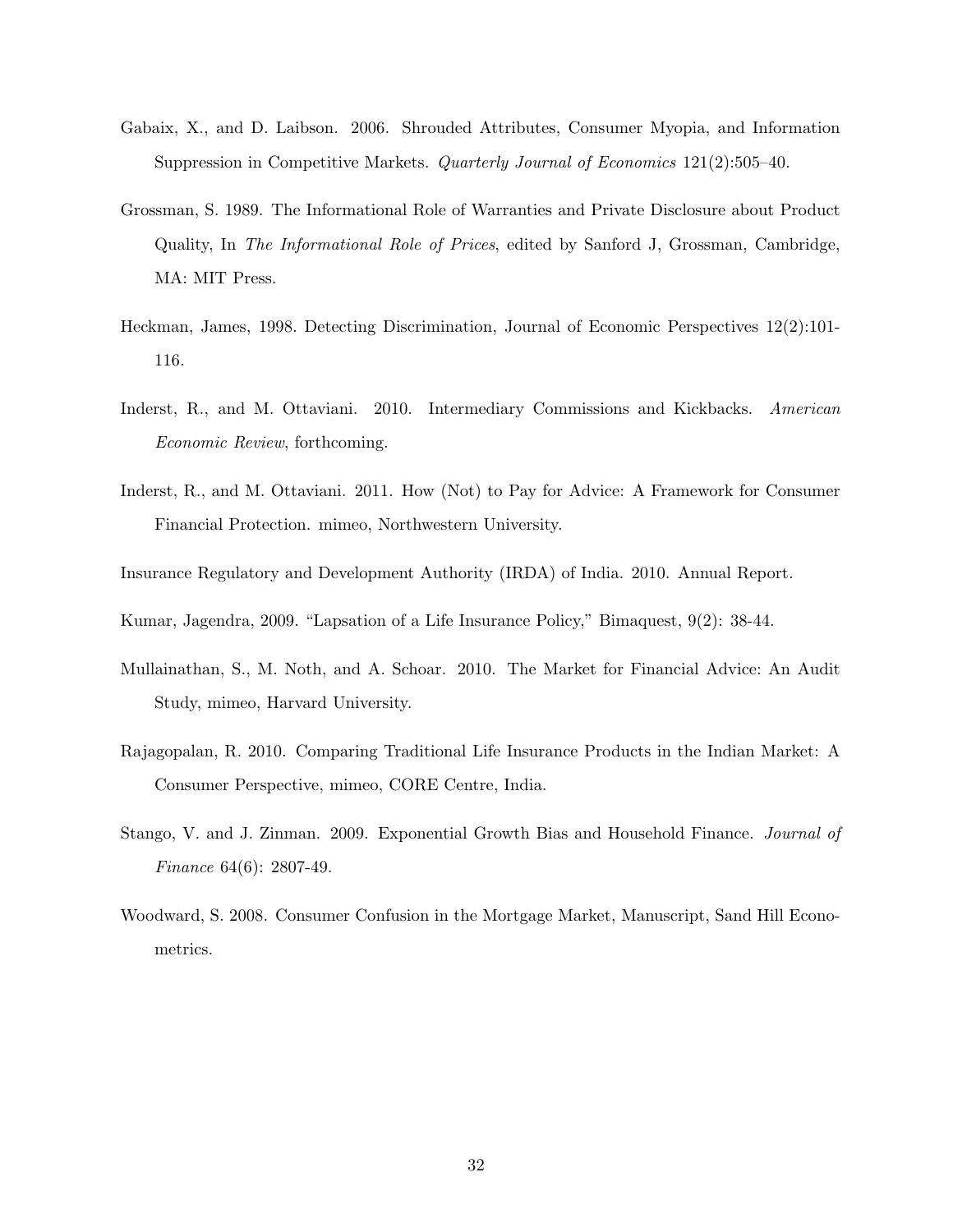## 10 Appendix

## 11 Model of a Dominated Financial Product

### 11.1 Monopolist Insurance Company

The monopolist has three possible options. One option is to offer only term insurance. If he chooses this option he chooses prices and commissions to maximize:

$$
\max_{\{p_t, c_t\}} s(p_t - c_t - k)(\alpha - p_t) + c_t(p_t - c_t - k)(\alpha - p_t)
$$

The first order condition with respect to price  $p_t$  is  $(s+c_t)(p_t-c_t-k)(-1)+(s+c_t)(\alpha-p_t) = 0$ , which simplifies to  $p_t = \frac{\alpha + k + c_t}{2}$ . The first order condition with respect to  $c_t$  is  $(s + c_t)(p_t - \alpha)$  +  $(\alpha p_t - \alpha k - p_t^2 - c_t \alpha + k p_t + c_t p_t) = 0$ . Solving this system of equations yields the solution  $c_t = \frac{\alpha - k - 2s}{3}$ 3 and  $p_t = \frac{2\alpha + k - s}{3}$  $\frac{-k-s}{3}$ . Note that we need  $s \leq \frac{\alpha-k}{2}$  $\frac{-k}{2}$  to guarantee that commissions are non-negative (this condition also guarantees that prices are non-negative).<sup>13</sup>

The monopolist's second option is to offer both term and whole insurance. This option essentially constitutes price discrimination, where low prices and zero commissions are associated with term insurance for sophisticated consumers, and high prices and commissions are associated with whole insurance and unsophisticated consumers. The firm will pay zero commissions for the sale of term insurance; paying commissions does not increase demand but it does increase costs. The monopolist firm chooses the term insurance price  $p_t$  to maximize  $s(p_t - k)(\alpha - p_t)$ . The first order condition for  $p_t$  is  $\alpha - 2p_t + k = 0$ . The firm will choose to charge a price  $\frac{\alpha+k}{2}$  for term insurance. Total profits from the sale of term insurance will equal  $\frac{s(\alpha-k)^2}{4}$  $\frac{-\kappa)^2}{4}$ .

The firm will pay positive commissions for the sale of whole insurance, because demand is increasing in commissions. The firm maximizes the total profit function from selling whole insurance to unsophisticated customers:  $c_w(p_w - k - c_w)(\alpha - p_w)$ . The first order condition with respect to price is  $c_w \alpha - 2p_w c_w + c_w k + c_w^2 = 0$ . The first order condition with respect to the commission level  $c_w$  is  $c_w(p\alpha - k\alpha - 2c\alpha - p^2 + pk + 2cp) = 0$ . Solving these two first order conditions we find that the firm will set the whole insurance price  $(p_w)$  equal to  $\frac{1}{3}(2\alpha + k)$  and will pay commissions

<sup>&</sup>lt;sup>13</sup>Intuitively, this condition rules out a situation where there are a large number of sophisticated consumers and thus the firm would choose to pay negative commissions (i.e. force agents to pay the firm for selling to sophisticated consumers). If commissions were negative, agents would have no incentive to sell insurance in this model.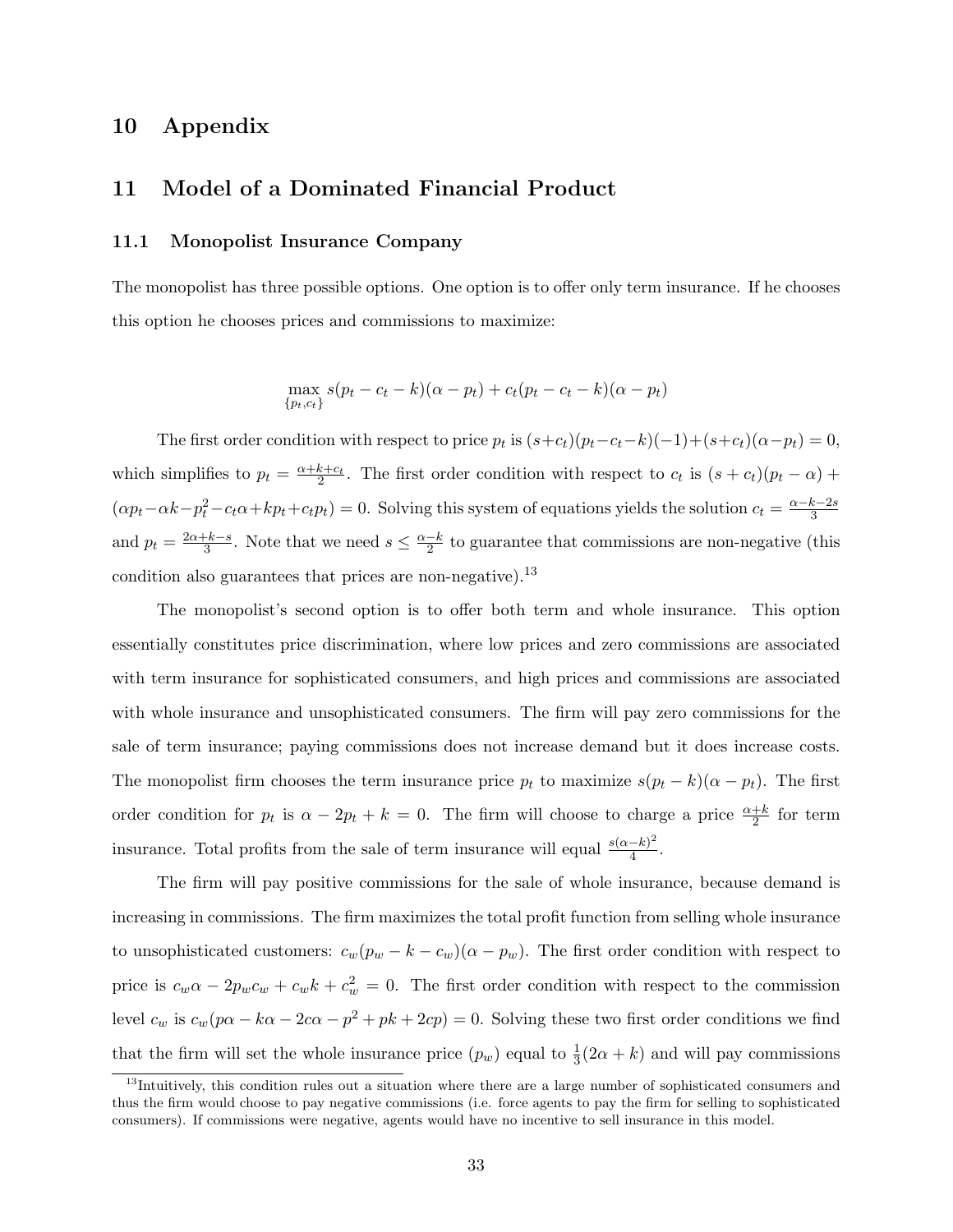1  $\frac{1}{3}(\alpha - k).$ 

We now show that when both products are offered and prices and commissions are chosen separately for each, that the price of term insurance will be higher than the price of whole insurance:

$$
\frac{\alpha+k}{2} < \frac{1}{3}(2\alpha+k)
$$

This expression can be simplified to  $\alpha > k$ , which must be true for their to be any positive demand for either insurance product. Thus, the monopolist will always choose higher prices for the whole insurance product versus the term insurance product. Intuitively, the monopolist pays higher commissions on whole insurance to attract consumers, and then passes on those commissions as higher prices. Total profits from the sale of whole insurance under the price discrimination strategy is  $\frac{(\alpha-k)^3}{27}$ . Total profits from the strategy of offering both term and whole products is  $\frac{s(\alpha-k)^2}{4} + \frac{(\alpha-k)^3}{27}$ .

The monopolist's third option is to offer only whole insurance. The sophisticated types never buy this, and the chosen  $p_w$  and  $c_w$  would be equivalent to those in Case 2. Thus, the firm can always add term insurance paying zero commissions and increase its profits. Thus, the monopolist firm will never offer only whole insurance.

We now show that the monopolist firm will always choose to offer both products as opposed to offering just term insurance. Intuitively, the monopolist can offer term and whole insurance products to price discriminate amongst the two types of consumers. In this case, price discrimination takes the form of offering higher commissions for sales of whole insurance to unsophisticated customers, and commissions equal to zero for sales of term insurance to sophisticated customers. We begin by showing that the profits from term consumers will always be lower when only term insurance is offered versus when both term insurance and whole insurance are offered.

The total profits from selling term insurance when both products are offered is  $\frac{s(\alpha-k)^2}{4}$  $\frac{-\kappa}{4}$ . The total profit from sophisticated consumers when only term insurance is offered is  $s\left[\frac{1}{3}\right]$  $\frac{1}{3}(2\alpha + k - s) -$ 1  $\frac{1}{3}(\alpha - k - 2s)][\alpha - \frac{1}{3}]$  $\frac{1}{3}(2\alpha + k - s)$ . We wish to show that:

$$
\frac{s(\alpha - k)^2}{4} > s[\frac{1}{3}(2\alpha + k - s) - k - \frac{1}{3}(\alpha - k - 2s)][\alpha - \frac{1}{3}(2\alpha + k - s)]
$$

$$
\frac{(\alpha - k)^2}{4} > \frac{1}{9}(\alpha - k + s)^2
$$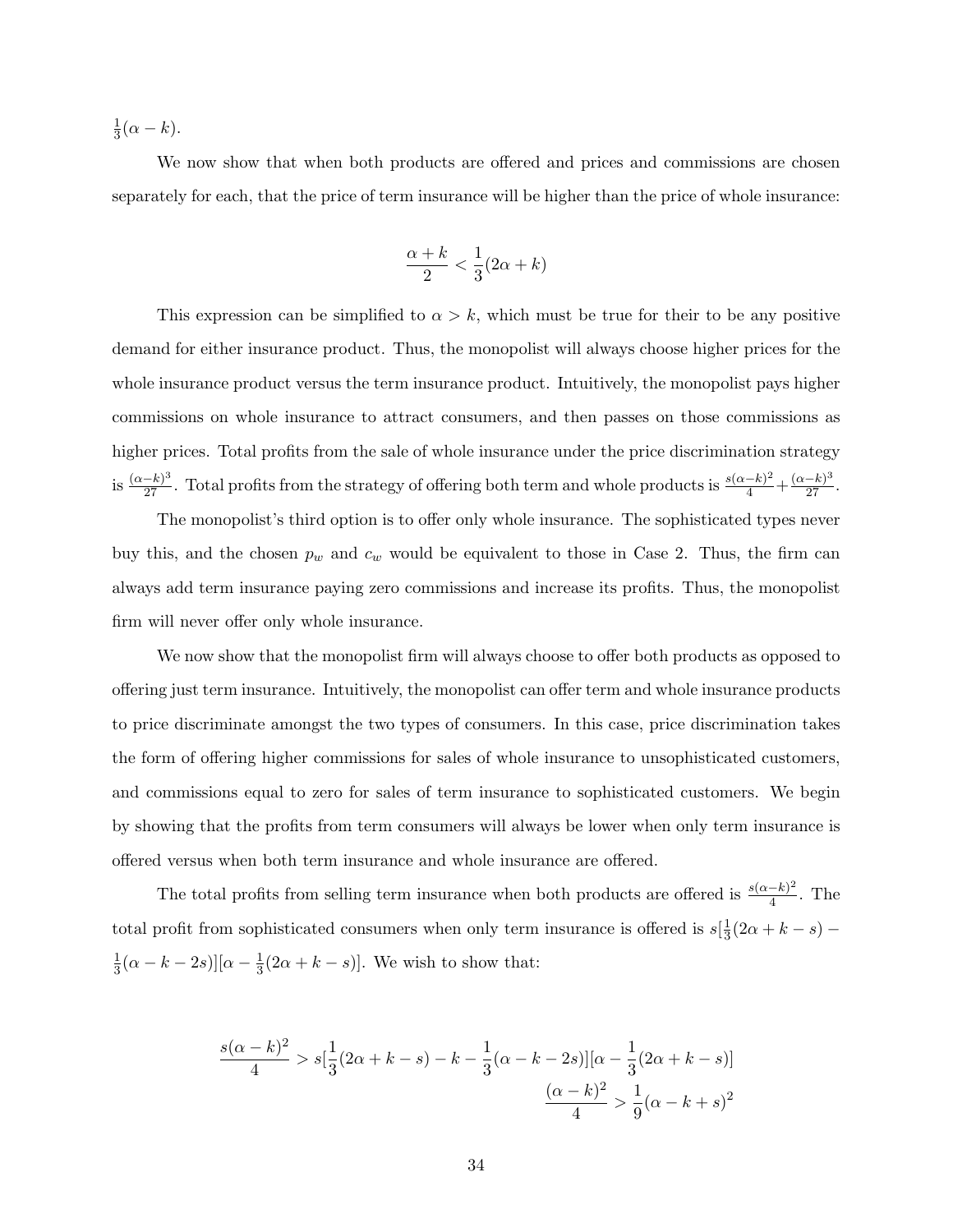Taking the square root of both sides we have  $\frac{\alpha-k}{2} > \frac{1}{3}$  $\frac{1}{3}(\alpha - k + s)$  which simplifies to  $\frac{\alpha - k}{2} \geq s$ . Note that this is the same condition we needed to guarantee that commissions and prices are positive. Thus, the profits from selling to sophisticated consumers will be higher when both term and whole insurance products are offered, with different commissions and prices, then when term is sold to all customers.

We now show that the profits from unsophisticated consumers are also higher when the price discrimination strategy is followed. The profits on unsophisticated consumers under the price discrimination strategy are  $\frac{(\alpha-k)^3}{27}$ . The total profits from unsophisticated consumers when only term insurance is offered are  $\left[\frac{1}{3}(\alpha - k - 2s) - \frac{1}{3}\right]$  $\frac{1}{3}(\alpha - 2s)$ ][ $\alpha - \frac{1}{3}$  $\frac{1}{3}(2\alpha - s)$ . Simplification shows that the price discrimination strategy yields higher profits as long as  $3(\alpha - k) + 2s > 0$ , which must be true as both  $\alpha - k$  and s are non-negative.

Thus, we have shown that a monopolist firm will choose to sell both term and whole insurance, at different prices, to sophisticated and unsophisticated customers respectively. We have also shown that the monopolist will choose higher prices and commissions for whole insurance than for term insurance.

#### 11.2 Two Competing Insurance Companies

The setup of this problem is defined in the Conclusion and Discussion section of the main text. We first solve for firm  $i$ 's optimal behavior given firm  $j$ 's possible behavior. Suppose firm  $j$  only offers whole insurance paying commission  $c_j$  and charging price  $p_j$ . In this case firm i will always choose to sell both whole and term insurance. If he chose to sell only one of these products, he could increase his profits by entering the term insurance market as a monopoly provider. Thus, there cannot be an equilibrium where both firms only sell either only term insurance or whole insurance.

Now suppose firm j offers both term and whole insurance. We show that there is one possible equilibrium in this case. Bertrand competition in the market for term insurance gives a Nash equilibrium  $p_{i,t} = p_{j,t} = k$ . In the term insurance market prices get driven down to marginal cost. Competition in the market for term insurance leads to lower prices, as sophisticated consumers are not persuaded by commissions in their decisions to purchase insurance products.

We now solve for a Nash equilibrium in the market for whole insurance. A price and commissions pair  $(c_1^*, p_1^*, c_2^*, p_2^*)$  is a Nash equilibrium in the market for whole insurance if  $(c_i^*, p_i^*)$ , for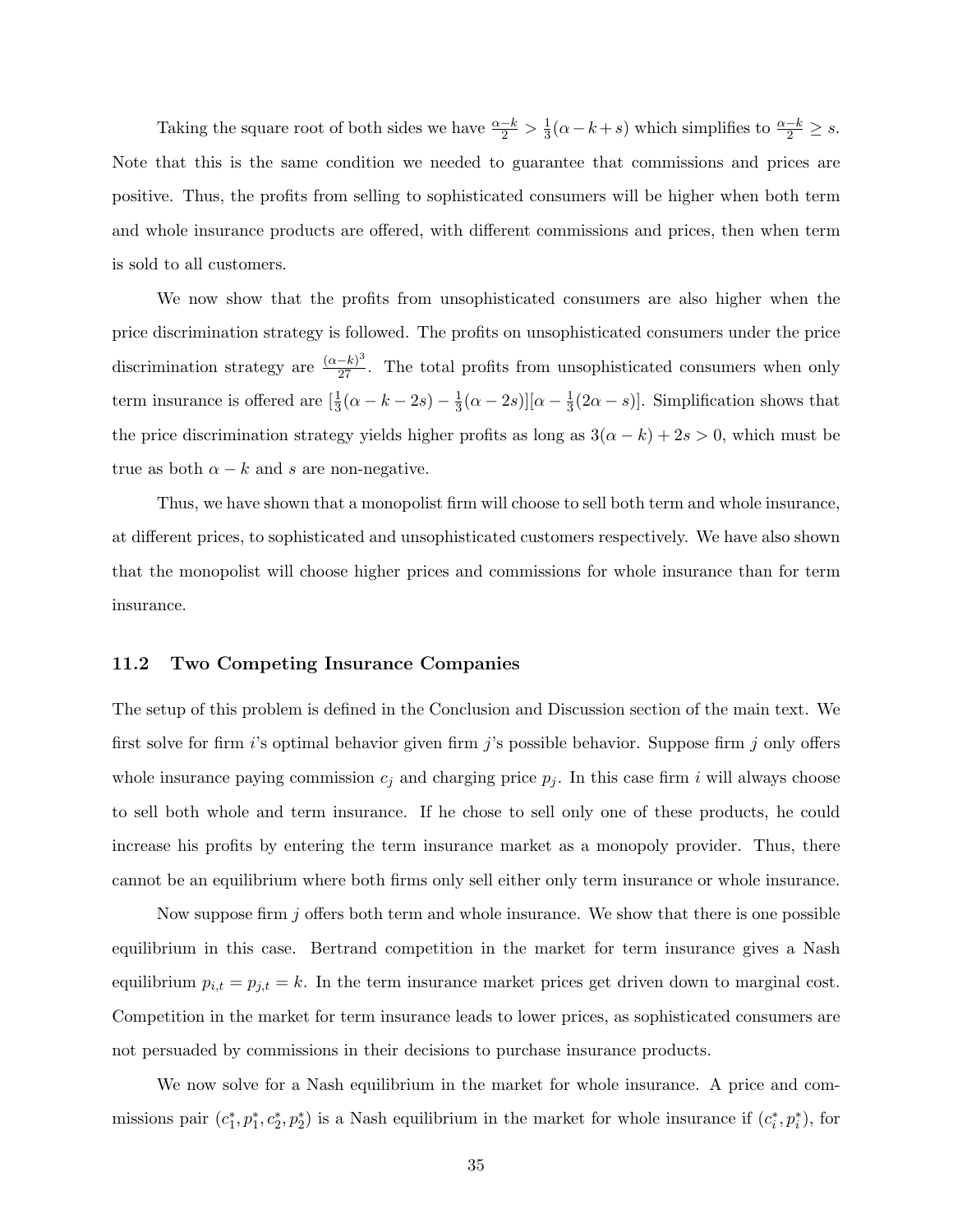each firm  $i$ , solves the following problem (we suppress  $w$  subscript, but the commission and price term refer to whole insurance):

$$
\max_{c_i, p_i} (c_i - bc_j^*)(p_i - k - c_i)(\alpha - p_i)
$$

The first order condition with respect to  $p_i$  can be simplified to:  $\frac{1}{2}(p_i-k+bc_j)$ . The first order condition with respect to  $c_i$  an be simplified to  $c_i^* = \frac{1}{2}$  $\frac{1}{2}(p_i - k + bc_j)$ . Solving these two equations in two unknowns we find that firm *i*'s optimal choices given firm *j*'s choices are:  $c_i^* = \frac{\alpha - k + 2bc_j}{3}$  $rac{+2\nu c_j}{3}$  and  $p_i^* = \frac{1}{3}$  $\frac{1}{3}(2\alpha + k + bc_j)$ . In a Nash equilibrium, firm j plays the same best responses given firm i's behavior, and thus we have:  $c_j^* = \frac{\alpha - k + 2bc_i^*}{3}$  and  $p_j^* = \frac{1}{3}$  $\frac{1}{3}(2\alpha + k + bc_i^*).$ 

Solving this system of equations we find that the Nash equilibrium commissions are  $c_i^*$  =  $c_j^* = \frac{\alpha - k}{3 - 2k}$  $\frac{\alpha-k}{3-2b}$ , and the Nash equilibrium prices are  $p_i^* = p_j^* = \frac{(2-b)\alpha+(1-b)k}{3-2b}$  $\frac{\alpha + (1 - \theta)\kappa}{3 - 2b}$ . Note that for commissions and prices to be positive we need  $b \leq \frac{3}{2}$  $\frac{3}{2}$ .

It is clear from the expression  $c_i^* = c_j^* = \frac{\alpha - k}{3 - 2l}$  $\frac{\alpha - k}{3 - 2b}$  that the level of commissions paid will increase in the degree to which the insurance products compete with each other  $(b)$ . We now show that prices are also increasing in b. We wish to show that the derivative of the expression for equilibrium prices with respect to b is greater than zero:

$$
(3-2b)^{-1}(-\alpha - k) - (3-2b)^{-2}((2-b)\alpha + (1-b)k) > 0
$$

This expression can be simplified to  $\alpha > k$ , which must be true for there to be any positive demand for the insurance product.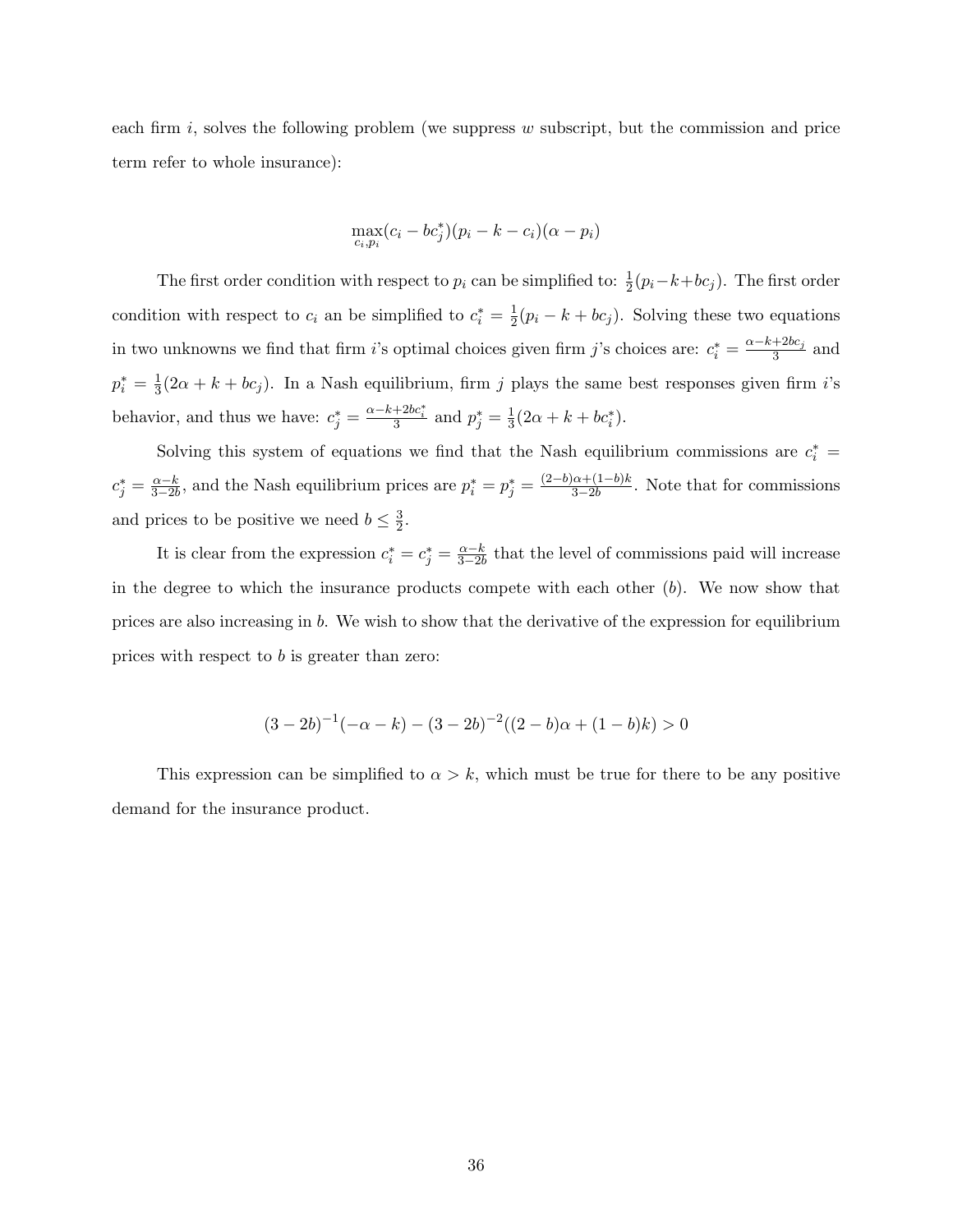

Figure 1 plots the fraction of agents each week recommending ULIP products to our mystery shoppers. The day the reform went into effect, July 1, 2010, is indicated by a red line.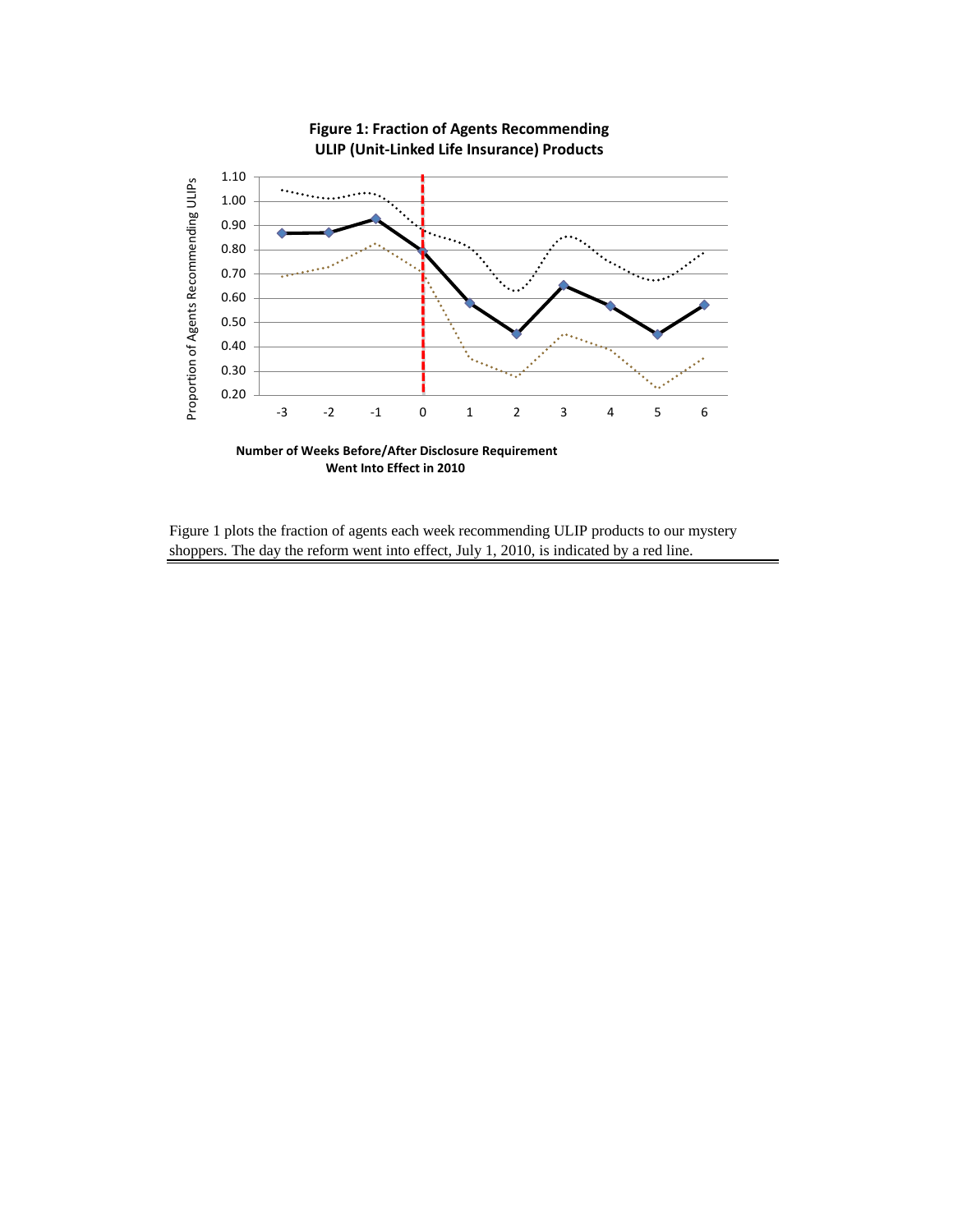|                                              |                                                         |                   | Table 1: Audit Counts           |        |           |        |
|----------------------------------------------|---------------------------------------------------------|-------------------|---------------------------------|--------|-----------|--------|
|                                              |                                                         |                   |                                 |        | Number of |        |
|                                              |                                                         |                   |                                 | Audits | Auditors  | Agents |
| Panel A: Competition (City #1)               |                                                         |                   |                                 |        |           |        |
|                                              | By need, belief, and source of beliefs (competition)    |                   |                                 |        |           |        |
|                                              | Need Term                                               | <b>Bias Term</b>  | Recommendation from other Agent | 61     | 4         | 57     |
|                                              | Need Term                                               | Bias Term         | Recommendation from friend      | 65     | 4         | 61     |
|                                              | Need Term                                               | <b>Bias Whole</b> | Recommendation from other Agent | 57     | 5         | 53     |
|                                              | Need Term                                               | <b>Bias Whole</b> | Recommendation from friend      | 75     | 4         | 70     |
|                                              | Need Whole                                              | <b>Bias Term</b>  | Recommendation from other Agent | 77     | 4         | 70     |
|                                              | Need Whole                                              | Bias Term         | Recommendation from friend      | 77     | 4         | 71     |
|                                              | Need Whole                                              | <b>Bias Whole</b> | Recommendation from other Agent | 68     | 4         | 62     |
|                                              | Need Whole                                              | <b>Bias Whole</b> | Recommendation from friend      | 77     | 5         | 73     |
|                                              | Total <sup>a</sup>                                      |                   |                                 | 557    |           | 304    |
| Panel B: Disclosure Experiment (City #2)     |                                                         |                   |                                 |        |           |        |
|                                              | By timing and whether auditor inquired about commission |                   |                                 |        |           |        |
|                                              | Ask about commission                                    |                   | Pre-Disclosure Requirement      | 82     | 4         | 67     |
|                                              | Ask about commission                                    |                   | Post-Disclosure Requirement     | 61     | 3         | 58     |
|                                              | Do not ask about commission                             |                   | Pre-Disclosure Requirement      | 67     | 4         | 54     |
|                                              | Do not ask about commission                             |                   | Post-Disclosure Requirement     | 47     | 3         | 40     |
|                                              | Total <sup>a</sup>                                      |                   |                                 | 257    |           | 198    |
| Panel C: Sophistication Experiment (City #2) |                                                         |                   |                                 |        |           |        |
|                                              | By level of sophistication                              |                   |                                 |        |           |        |
|                                              | Low level of sophistication                             |                   |                                 | 114    | 7         | 110    |
|                                              | High level of sophistication                            |                   |                                 | 103    | 6         | 103    |
|                                              | Total <sup>a</sup>                                      |                   |                                 | 217    |           | 209    |

Table 1 contains audit counts from our three experiments, disaggregated by treatment combinations. The first column provides the total number of audits for each treatment combination, the second column provides the total number of auditors involved for each treatment combination, and the final column provides the number of distinct agents visited for each treatment combination. **Quality of Advice** refers to the experiment where we varied the auditor's needs, beliefs, and the source of their beliefs (competing agent or friend). **Disclosure** refers to the experiment where we varied whether the auditor made a disclosure inquiry, both before and after the mandatory disclosure law, to test the law's effect on agent behavior. **Sophistication** refers to the experiment where we varied the auditors' expressed financial sophistication. a) Since agents may have been visited by more than one auditor, the number of agents visited is less than the total number of audits.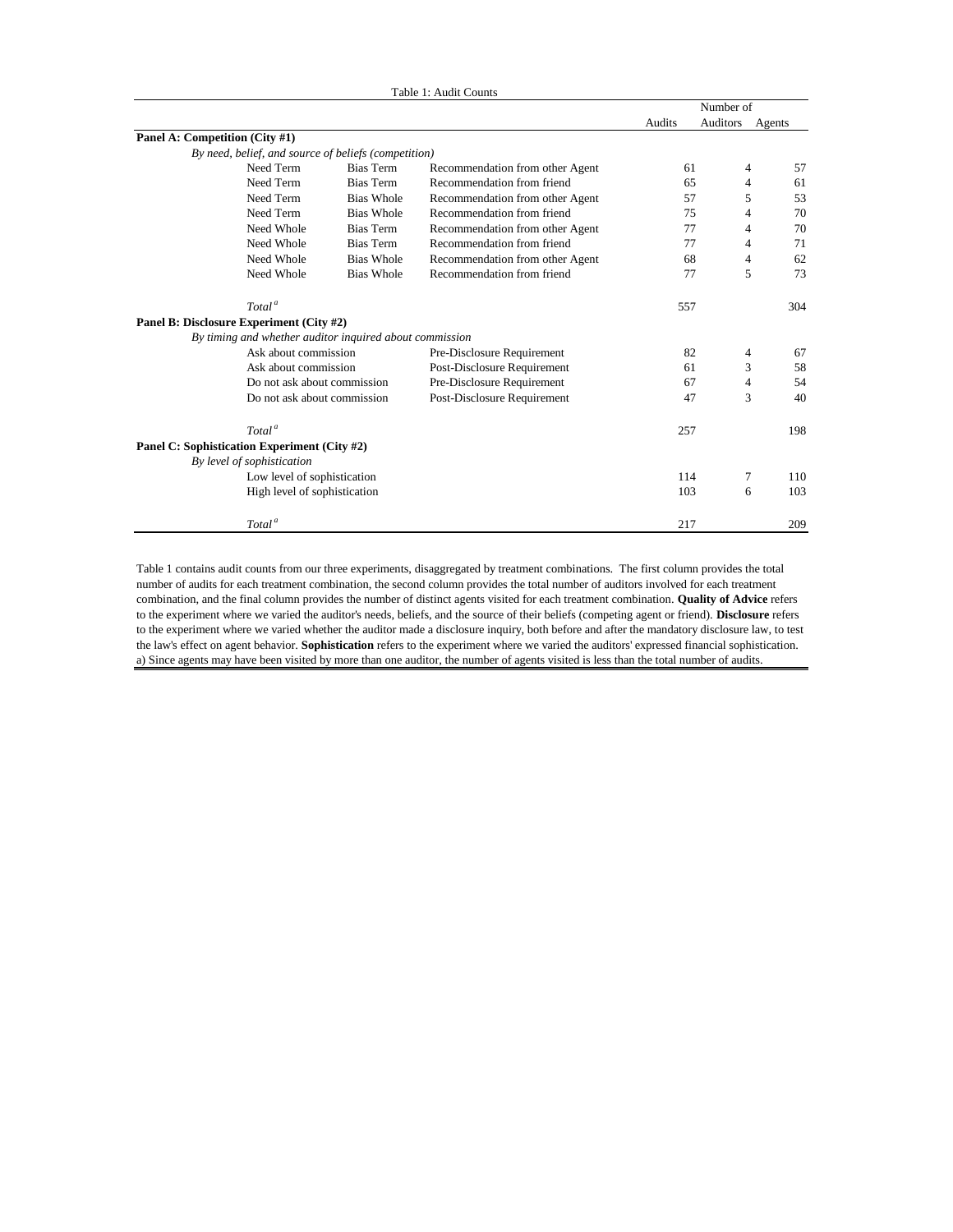|                       | Table 2: Summary Statistics From Audits |            |                |  |  |  |
|-----------------------|-----------------------------------------|------------|----------------|--|--|--|
|                       | Quality of Advice                       | Disclosure | Sophistication |  |  |  |
| LIC Underwriter       | 0.73                                    | 0.50       | 0.69           |  |  |  |
|                       | (0.44)                                  | (0.50)     | (0.46)         |  |  |  |
| <b>Audit Location</b> |                                         |            |                |  |  |  |
| <b>Agent Home</b>     | 0.18                                    | 0.14       | 0.12           |  |  |  |
|                       | (0.39)                                  | (0.34)     | (0.33)         |  |  |  |
| <b>Agent Office</b>   | 0.12                                    | 0.72       | 0.55           |  |  |  |
|                       | (0.33)                                  | (0.45)     | (0.50)         |  |  |  |
| <b>Auditor Home</b>   | 0.01                                    | 0.06       | 0.03           |  |  |  |
|                       | (0.09)                                  | (0.23)     | (0.18)         |  |  |  |
| <b>Auditor Office</b> | 0.01                                    | 0.02       | 0.18           |  |  |  |
|                       | (0.12)                                  | (0.12)     | (0.39)         |  |  |  |
| Other Venue           | 0.68                                    | 0.07       | 0.11           |  |  |  |
|                       | (0.47)                                  | (0.26)     | (0.31)         |  |  |  |
| <b>Audit Duration</b> | 37.13                                   | 37.58      | 33.22          |  |  |  |
|                       | (10.22)                                 | (15.88)    | (12.58)        |  |  |  |
| Recommendations:      |                                         |            |                |  |  |  |
| Only Whole            | 0.81                                    | 0.25       | 0.75           |  |  |  |
|                       | (0.39)                                  | (0.43)     | (0.43)         |  |  |  |
| Only Term             | 0.03                                    | 0.01       | 0.14           |  |  |  |
|                       | (0.17)                                  | (0.09)     | (0.35)         |  |  |  |
| Only ULIP             | 0.08                                    | 0.71       | 0.16           |  |  |  |
|                       | (0.27)                                  | (0.45)     | (0.37)         |  |  |  |
| Any Whole             | 0.90                                    | 0.27       | 0.82           |  |  |  |
|                       | (0.30)                                  | (0.44)     | (0.38)         |  |  |  |
| Any Term              | 0.13                                    | 0.01       | 0.22           |  |  |  |
|                       | (0.33)                                  | (0.11)     | (0.42)         |  |  |  |
| Any ULIP              | 0.10                                    | 0.72       | 0.18           |  |  |  |
|                       | (0.30)                                  | (0.45)     | (0.38)         |  |  |  |
| Observations          | 557                                     | 257        | 217            |  |  |  |

Table 2 presents summary statistics from our three experiments. **Quality of Advice** refers to the experiment where we varied the auditor's needs (savings vs. risk), beliefs (whole vs. term) and the source of their beliefs (competing agent or friend). **Disclosure** refers to the experiment where we varied whether the auditor made a disclosure inquiry, both before and after the mandatory disclosure law, to test the law's effect on agent behavior. **Sophistication** refers to the experiment where we varied the auditors' expressed financial sophistication. Note that "LIC" refers to the Life Insurance Corporation of India, a government-owned insurance company that has the largest share of insurers in the country.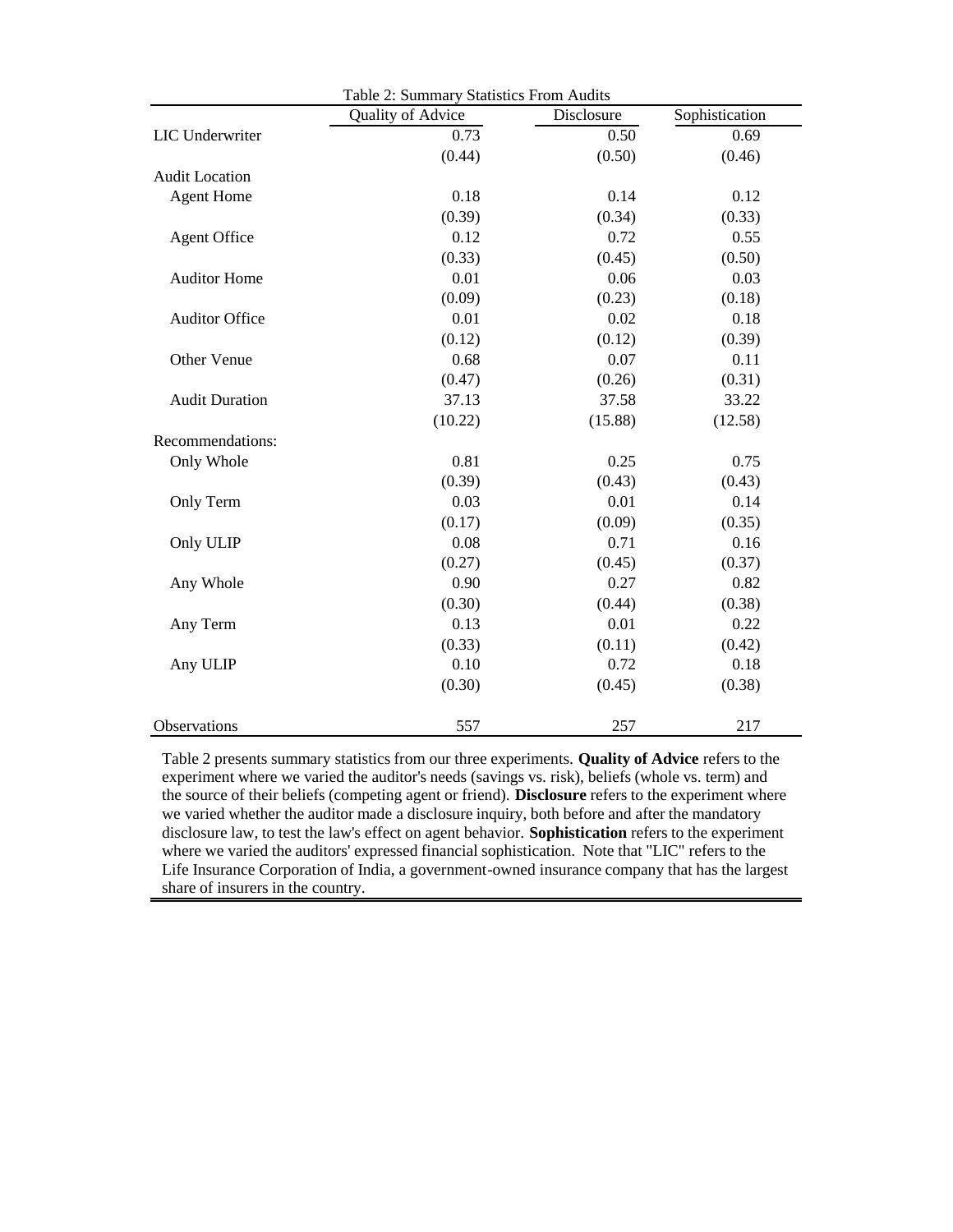|                                              |                       |           |                          | Table 3: Tests of Randomization |                  |          |      |                    |                |         |
|----------------------------------------------|-----------------------|-----------|--------------------------|---------------------------------|------------------|----------|------|--------------------|----------------|---------|
|                                              |                       |           | <b>Quality of Advice</b> |                                 |                  |          |      | <b>Disclosure</b>  | Sophistication |         |
|                                              |                       |           | Suitability              |                                 | Competition      |          |      |                    |                |         |
|                                              | <b>Bias Treatment</b> |           | <b>Treatment</b>         |                                 | <b>Treatment</b> |          |      |                    |                |         |
|                                              | Term                  | Whole     | Term                     | Whole                           | Friend           | Agent    |      | Inquiry No Inquiry | Low            | High    |
|                                              | (1)                   | (2)       | (3)                      | (4)                             | (5)              | (6)      | (7)  | (8)                | (9)            | (10)    |
| Government Underwriter                       | 0.82                  | 0.79      | 0.79                     | 0.82                            | 0.80             | 0.82     | 0.50 | 0.55               | 0.72           | 0.71    |
| <b>LIC</b> Underwriter                       | 0.74                  | 0.73      | 0.71                     | 0.76                            | 0.73             | 0.74     | 0.48 | 0.52               | 0.68           | 0.70    |
| Agent is Male                                | 0.84                  | 0.84      | 0.86                     | 0.83                            | 0.84             | 0.84     | 0.88 | 0.93               | 0.89           | 0.93    |
| Agent Dress (1-simple to 5-sophisticated)    | 4.07                  | 4.03      | 4.05                     | 4.05                            | 4.11             | $3.98**$ | 3.60 | 3.53               |                |         |
| Physical Quality of Office (1-low to 5-high) | 4.18                  | 4.19      | 4.13                     | 4.23                            | 4.19             | 4.18     | 3.57 | 3.69               |                |         |
| <b>Audit Location</b>                        |                       |           |                          |                                 |                  |          |      |                    |                |         |
| <b>Agent Home</b>                            | 0.19                  | 0.18      | 0.17                     | 0.19                            | 0.16             | 0.21     | 0.17 | $0.10*$            | 0.11           | 0.14    |
| <b>Agent Office</b>                          | 0.13                  | 0.11      | 0.12                     | 0.12                            | 0.13             | 0.11     | 0.69 | 0.75               | 0.53           | 0.58    |
| <b>Auditor Home</b>                          | 0.00                  | $0.02$ ** | 0.01                     | 0.01                            | 0.01             | 0.01     | 0.06 | 0.05               | 0.04           | 0.03    |
| <b>Auditor Office</b>                        | 0.01                  | 0.01      | 0.01                     | 0.02                            | 0.02             | 0.01     | 0.00 | $0.04$ **          | 0.18           | 0.18    |
| Other Venue                                  | 0.67                  | 0.68      | 0.69                     | 0.66                            | 0.69             | 0.66     | 0.08 | 0.06               | 0.15           | $0.07*$ |
| Audits                                       | 280                   | 277       | 258                      | 299                             | 294              | 263      | 143  | 114                | 114            | 103     |

\*\*\* p<0.01, \*\* p<0.05, \* p<0.1

Table 3 presents summary statistics from our three experiments disaggregated by treatment. They are used to perform randomization checks, univariate regressions (with robust standard errors) of the treatment on each independent variable. Significant differences are denoted by asterisks. **Quality of Advice** refers to the experiment where we varied the auditor's needs (*suitability* ), beliefs (*bias)* , and the source of their beliefs, competing agent or friend (*competition* ). As mentioned in Table 1, **Disclosure** refers to the experiment where we varied whether the auditor made a disclosure inquiry, both before and after the mandatory disclosure law, to test the law's effect on agent behavior. **Sophistication** refers to the experiment where we varied the auditors' expressed financial sophistication. Note that "Government Underwriter" includes LIC, State Bank of India (SBI), United Trust of India (UTI), and the Industrial Development Bank of India (IDBI).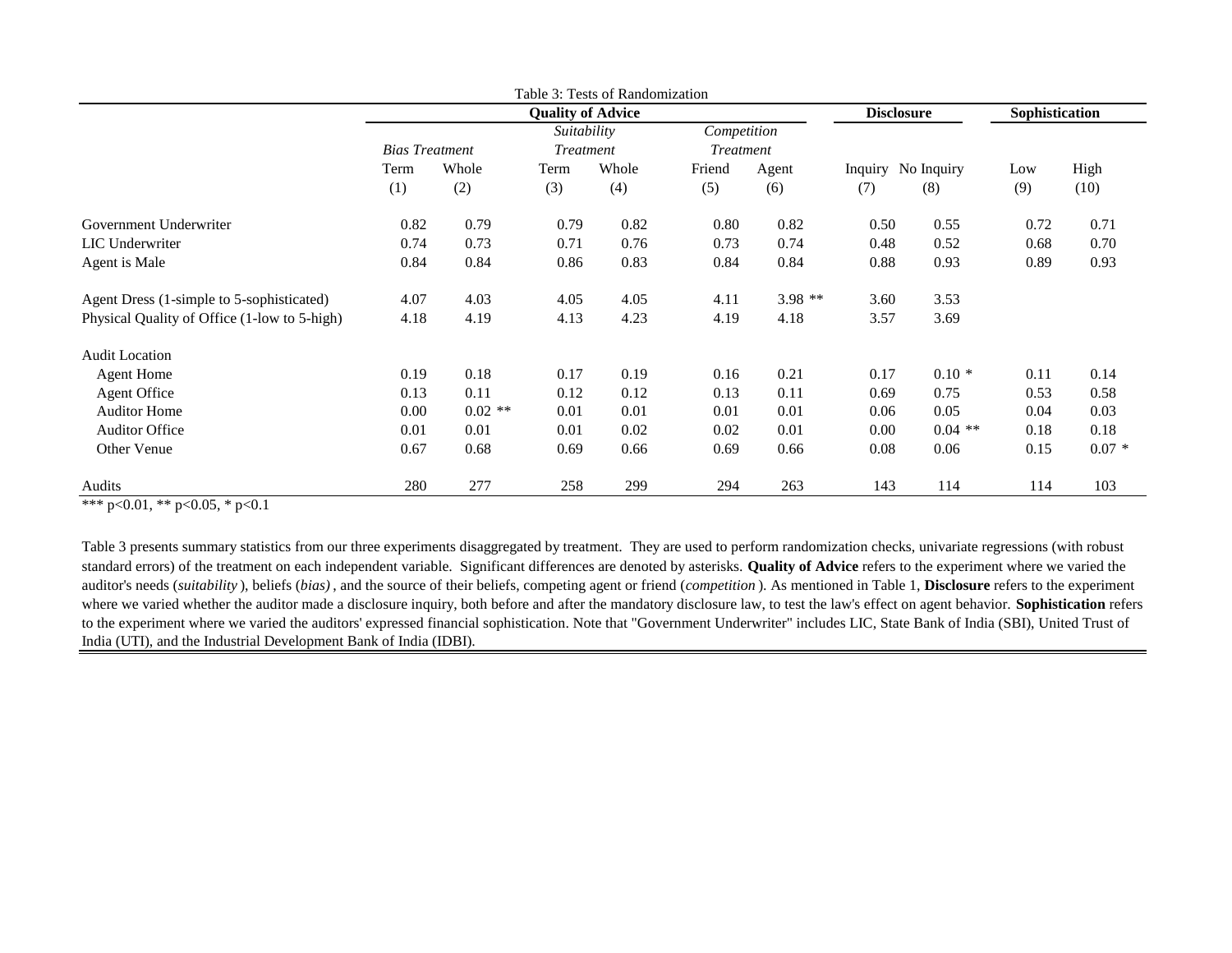|                              | (1)            | (2)          | (3)       | (4)        | (5)          | (6)         | (7)         | (8)          |
|------------------------------|----------------|--------------|-----------|------------|--------------|-------------|-------------|--------------|
|                              | Any Term       |              | Only Term |            | Ln(Coverage) |             | Ln(Premium) |              |
| Bias=Term                    | $0.096$ ***    | $0.105$ ***  | $0.019*$  | $0.022$ ** | $0.131$ **   | $0.125$ **  | $-0.013$    | $-0.019$     |
|                              | (0.029)        | (0.028)      | (0.011)   | (0.011)    | (0.060)      | (0.058)     | (0.050)     | (0.045)      |
| Need=Term                    | $0.116$ ***    | $0.126$ ***  | 0.015     | $0.019*$   | $0.170**$    | $0.177**$   | 0.002       | $-0.005$     |
|                              | (0.032)        | (0.031)      | (0.011)   | (0.011)    | (0.075)      | (0.075)     | (0.051)     | (0.048)      |
| (Bias=Term)*(Need=Term)      | 0.021          | 0.006        | $0.053*$  | $0.049*$   | 0.055        | 0.051       | 0.043       | 0.038        |
|                              | (0.057)        | (0.055)      | (0.030)   | (0.028)    | (0.128)      | (0.127)     | (0.065)     | (0.060)      |
| Government Underwriter       |                | $-0.121$ *** |           | $-0.017$   |              | $-0.222$ ** |             | $-0.039$     |
|                              |                | (0.039)      |           | (0.021)    |              | (0.094)     |             | (0.050)      |
| <b>Audit Location</b>        |                |              |           |            |              |             |             |              |
| <b>Agent Home</b>            |                | 0.012        |           | $-0.021$   |              | $-0.069$    |             | $-0.113$     |
|                              |                | (0.047)      |           | (0.027)    |              | (0.105)     |             | (0.071)      |
| <b>Auditor Home</b>          |                | $-0.132$     |           | $-0.018$   |              | $-0.499*$   |             | $-0.673$     |
|                              |                | (0.105)      |           | (0.026)    |              | (0.282)     |             | (0.517)      |
| <b>Auditor Office</b>        |                | $0.329**$    |           | 0.206      |              | 0.315       |             | $-0.554$ *** |
|                              |                | (0.155)      |           | (0.140)    |              | (0.250)     |             | (0.212)      |
| Other Venue                  |                | $-0.018$     |           | $-0.018$   |              | $-0.081$    |             | $-0.122$ **  |
|                              |                | (0.041)      |           | (0.022)    |              | (0.089)     |             | (0.052)      |
| <b>Auditor Fixed Effects</b> | N <sub>o</sub> | Yes          | No        | Yes        | No           | Yes         | No          | Yes          |
| <b>Observations</b>          | 557            | 557          | 557       | 557        | 538          | 538         | 540         | 540          |

Table 4: Do Agents Cater to Customers Beliefs or Respond to Customer Needs?

Robust standard errors in parentheses, \*\*\*  $p<0.01$ , \*\*  $p<0.05$ , \*  $p<0.1$ .

Table 4 reports regressions where the dependent variables are the (exclusive) presence of term insurance in the agent's recommendation in columns (1) - (4). The dependent variable is the logarithm of risk coverage recommended in Columns (5) and (6) and of premium amount recommended in Columns (7) and (8) . The main independent variables are whether the auditor expressed a bias for term, whether the auditor expressed a genuine need for term, and an interaction between these two variables. The bias for term is expressed through an auditor's explicit stated preference for term, while a need for term is expressed by the auditor mentioning his/her desire to cover risk at an affordable cost (as opposed to the need for whole, which is expressed by wanting to save and invest and not feeling self-disciplined enough to do it on one's own). Dummy variables for venue location (agent office is the omitted category), whether the agent was selling insurance from a government underwriter, and auditor fixed effects are also included in columns (2), (4), (6), and (8). The number of observations in Columns (5) and (6) are less than those in (1) and (2) because agents did not recommend specific levels of coverage in 19 audits.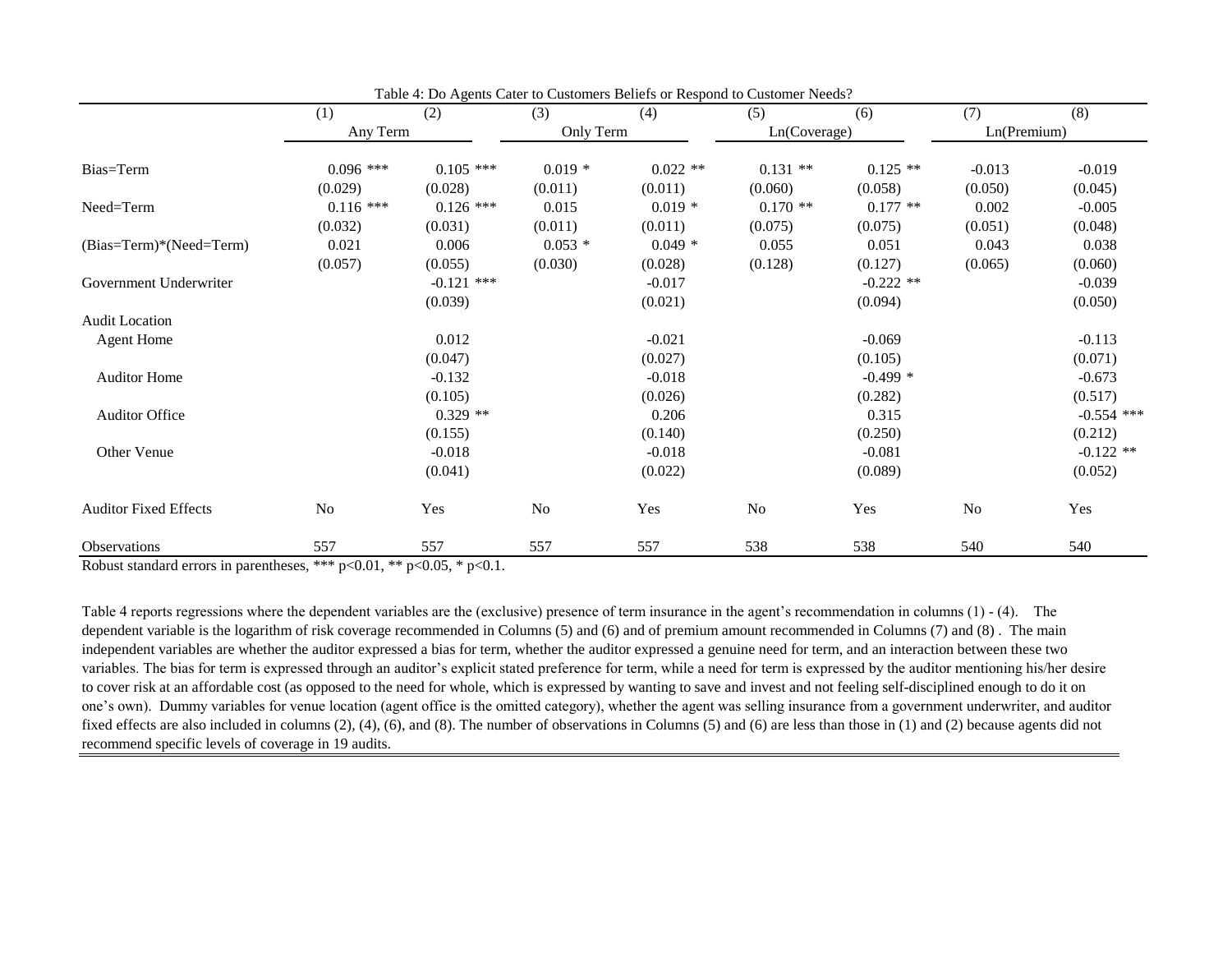|                                     | (1)         | (2)                  | (3)       | (4)          | (5)            | (6)                   | (7)        | (8)        |
|-------------------------------------|-------------|----------------------|-----------|--------------|----------------|-----------------------|------------|------------|
| Dependent Variable                  |             | Recommended Any Term |           |              |                | Recommended Only Term |            |            |
| Bias=Term                           | $0.105***$  | $0.106$ ***          | $0.091**$ | $0.090$ **   | $0.043$ ***    | $0.045$ ***           | 0.026      | 0.027      |
|                                     | (0.028)     | (0.027)              | (0.041)   | (0.038)      | (0.014)        | (0.014)               | (0.018)    | (0.017)    |
| Need=Term                           | $0.127$ *** | $0.130$ ***          | $0.067*$  | $0.068*$     | $0.042$ ***    | $0.044$ ***           | 0.027      | 0.029      |
|                                     | (0.028)     | (0.027)              | (0.038)   | (0.035)      | (0.015)        | (0.014)               | (0.019)    | (0.020)    |
| Competition                         | 0.024       | 0.033                | $-0.011$  | $-0.008$     | 0.010          | 0.012                 | 0.000      | 0.001      |
|                                     | (0.028)     | (0.027)              | (0.023)   | (0.024)      | (0.014)        | (0.014)               |            | (0.006)    |
| (Bias=Term)*Competition             |             |                      | 0.011     | 0.030        |                |                       | $-0.013$   | $-0.008$   |
|                                     |             |                      | (0.057)   | (0.056)      |                |                       | (0.022)    | (0.022)    |
| (Need=Term)*Competition             |             |                      | $0.111*$  | $0.135$ **   |                |                       | $-0.027$   | $-0.023$   |
|                                     |             |                      | (0.067)   | (0.067)      |                |                       | (0.019)    | (0.021)    |
| (Bias=Term)*(Need=Term)             |             |                      | 0.062     | 0.075        |                |                       | $-0.006$   | $-0.004$   |
|                                     |             |                      | (0.076)   | (0.071)      |                |                       | (0.037)    | (0.036)    |
| (Bias=Term)*(Need=Term)*Competition |             |                      | $-0.095$  | $-0.158$     |                |                       | $0.125$ ** | $0.113$ ** |
|                                     |             |                      | (0.115)   | (0.113)      |                |                       | (0.059)    | (0.055)    |
| Government Underwriter              |             | $-0.122$ ***         |           | $-0.128$ *** |                | $-0.020$              |            | $-0.013$   |
|                                     |             | (0.039)              |           | (0.039)      |                | (0.021)               |            | (0.020)    |
| <b>Audit Location</b>               |             |                      |           |              |                |                       |            |            |
| <b>Agent Home</b>                   |             | 0.009                |           | 0.002        |                | $-0.022$              |            | $-0.019$   |
|                                     |             | (0.047)              |           | (0.047)      |                | (0.028)               |            | (0.027)    |
| <b>Auditor Home</b>                 |             | $-0.138$             |           | $-0.140$     |                | $-0.018$              |            | $-0.015$   |
|                                     |             | (0.108)              |           | (0.112)      |                | (0.029)               |            | (0.025)    |
| <b>Auditor Office</b>               |             | $0.331$ **           |           | $0.332**$    |                | 0.207                 |            | 0.202      |
|                                     |             | (0.156)              |           | (0.158)      |                | (0.139)               |            | (0.137)    |
| Other Venue                         |             | $-0.020$             |           | $-0.028$     |                | $-0.022$              |            | $-0.016$   |
|                                     |             | (0.040)              |           | (0.040)      |                | (0.023)               |            | (0.022)    |
| <b>Auditor Fixed Effects</b>        | No          | Yes                  | No        | Yes          | N <sub>o</sub> | Yes                   | No         | Yes        |
| Observations                        | 557         | 557                  | 557       | 557          | 557            | 557                   | 557        | 557        |

Table 5: Does the Presence of Competition Improve Agent Advice?

Robust standard errors in parentheses, \*\*\* p<0.01, \*\* p<0.05, \* p<0.1.

Table 5 reports regressions where the dependent variables are the (exclusive) presence of term insurance in the agent's recommendation. The main independent variable is competition (the main effect and the interactions with bias and need), which is signaled in an audit in two ways: first, by the auditor mentioning meeting with other providers and second, by the auditor stating a preference based on advice from another agent. Dummy variables for venue location (agent office is the omitted category), whether the agent was selling insurance from a government underwriter, and auditor fixed effects are also included in even-numbered columns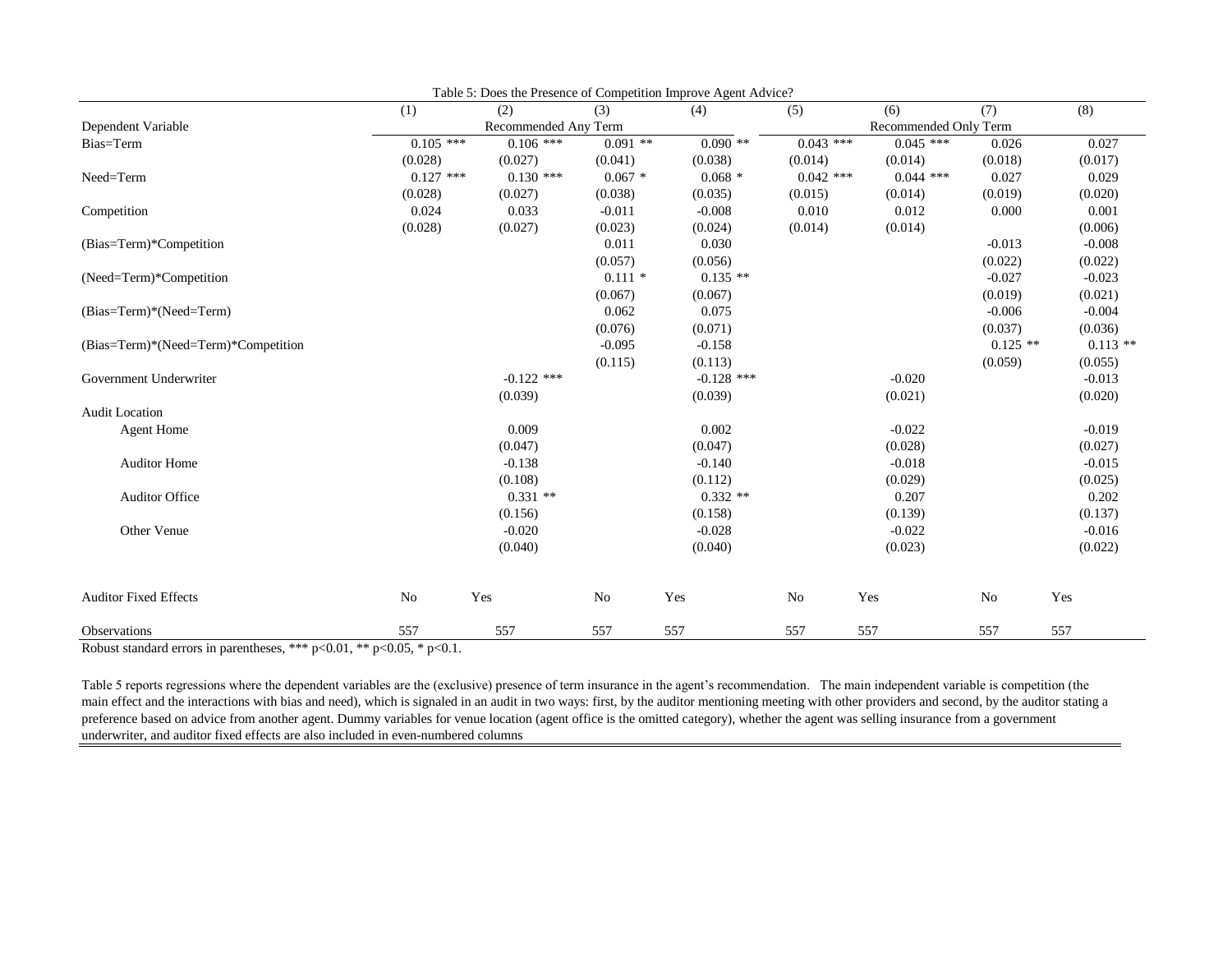| Table 6: Disclosure Experiment Summary Statistics |         |                |                 |             |
|---------------------------------------------------|---------|----------------|-----------------|-------------|
|                                                   | Overall | Pre-Regulation | Post-Regulation | Difference  |
| LIC Underwriter                                   | 0.50    | 0.44           | 0.58            | $0.15$ ***  |
|                                                   | (0.50)  | (0.50)         | (0.50)          | (0.06)      |
| <b>Audit Location</b>                             |         |                |                 |             |
| <b>Agent Home</b>                                 | 0.14    | 0.09           | 0.19            | $0.10$ ***  |
|                                                   | (0.34)  | (0.29)         | (0.40)          | (0.05)      |
| <b>Agent Office</b>                               | 0.72    | 0.75           | 0.67            | $-0.09*$    |
|                                                   | (0.45)  | (0.43)         | (0.47)          | (0.06)      |
| <b>Auditor Home</b>                               | 0.06    | 0.07           | 0.04            | $-0.04$     |
|                                                   | (0.23)  | (0.26)         | (0.19)          | (0.03)      |
| <b>Auditor Office</b>                             | 0.02    | 0.02           | 0.01            | $-0.01$     |
|                                                   | (0.12)  | (0.14)         | (0.10)          | (0.01)      |
| Other Venue                                       | 0.07    | 0.06           | 0.09            | $0.03$ **   |
|                                                   | (0.26)  | (0.24)         | (0.29)          | (0.03)      |
| <b>Audit Duration</b>                             | 37.58   | 36.14          | 39.56           | $3.41$ ***  |
|                                                   | (15.88) | (14.33)        | (17.67)         | (2.07)      |
| Recommendations:                                  |         |                |                 |             |
| Only Whole                                        | 0.25    | 0.15           | 0.39            | $0.24$ ***  |
|                                                   | (0.43)  | (0.36)         | (0.49)          | (0.06)      |
| Only Term                                         | 0.01    | 0.01           | 0.00            | $-0.01$     |
|                                                   | (0.09)  | (0.12)         | (0.00)          | (0.01)      |
| Only ULIP                                         | 0.71    | 0.83           | 0.55            | $-0.29$ *** |
|                                                   | (0.45)  | (0.37)         | (0.50)          | (0.06)      |
| Any Whole                                         | 0.27    | 0.15           | 0.43            | $0.27$ ***  |
|                                                   | (0.44)  | (0.36)         | (0.50)          | (0.06)      |
| Any Term                                          | 0.01    | 0.01           | 0.01            | 0.00        |
|                                                   | (0.11)  | (0.12)         | (0.10)          | (0.01)      |
| Any ULIP                                          | 0.72    | 0.83           | 0.56            | $-0.28$ *** |
|                                                   | (0.45)  | (0.37)         | (0.50)          | (0.06)      |
| Observations                                      | 257     | 149            | 108             |             |

Table 6 presents summary statistics from the disclosure experiment disaggregated by timing. They are used to perform a balance check, univariate regressions (with robust standard errors) of the treatment on each independent variable. Significant differences are denoted by asterisks.

L,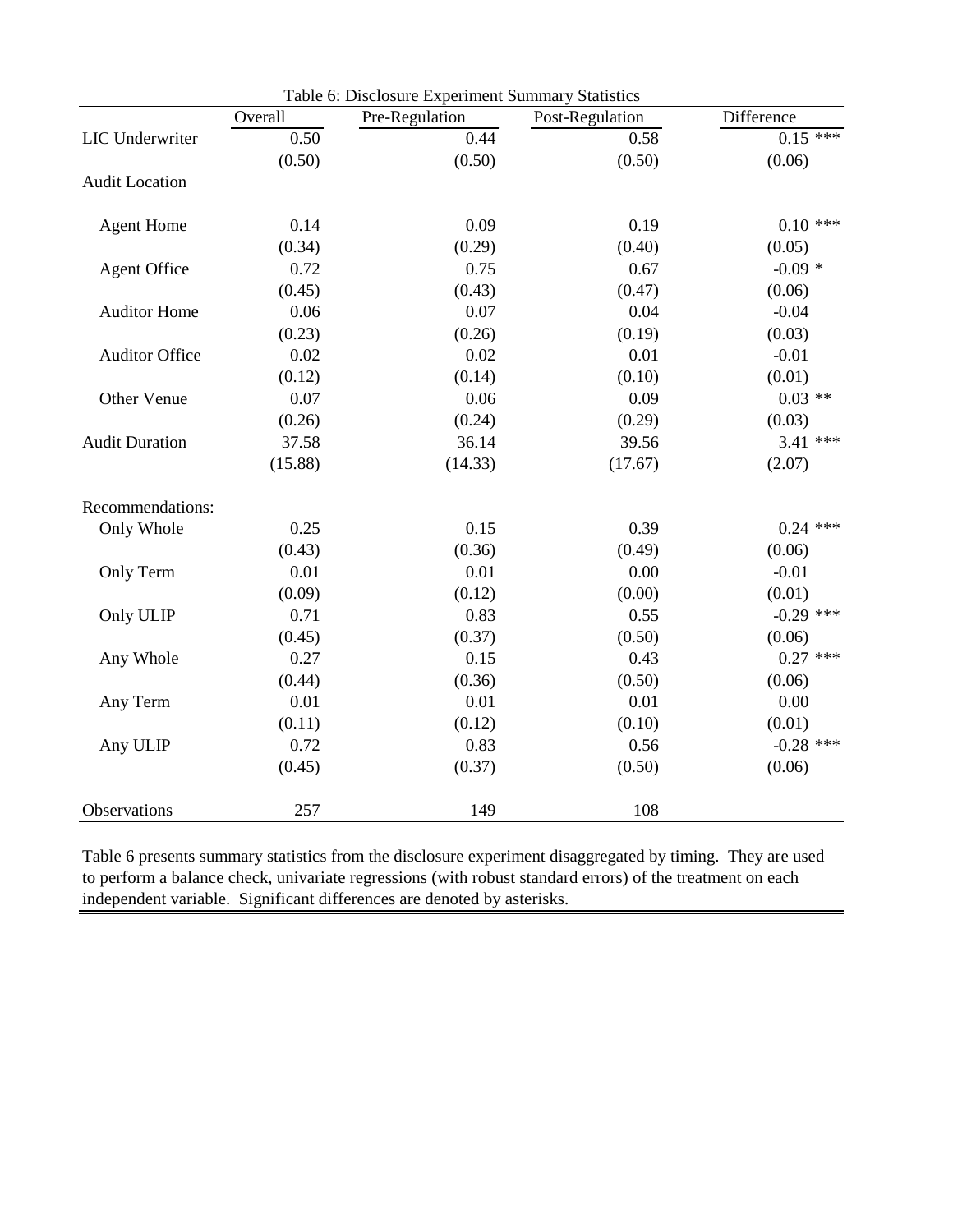|                              | (1)         | (2)                        | (3)         | (4)         | (5)            | (6)         |
|------------------------------|-------------|----------------------------|-------------|-------------|----------------|-------------|
| Dependent Variable:          |             | <b>ULIP</b> Recommendation |             |             | Ln(Risk Cover) | Ln(Premium) |
|                              |             |                            | Government  | Private     |                |             |
| Sample:                      | All         | All                        | Underwriter | Underwriter | All            | All         |
| Post Disclosure              | $-0.25$ *** | $-0.19$ **                 | $-0.30$ **  | $-0.07$     | 0.15           | 0.03        |
|                              | (0.09)      | (0.08)                     | (0.12)      | (0.08)      | (0.13)         | (0.07)      |
| Disclosure Inquiry           | 0.05        | 0.02                       | 0.07        | 0.00        | 0.02           | 0.00        |
|                              | (0.06)      | (0.06)                     | (0.13)      | (0.05)      | (0.11)         | (0.06)      |
| Post * (Disclosure Inquiry)  | $-0.06$     | $-0.02$                    | $-0.06$     | 0.07        | 0.02           | $-0.01$     |
|                              | (0.12)      | (0.10)                     | (0.17)      | (0.11)      | (0.17)         | (0.09)      |
| Government Underwriter       |             | $-0.42$ ***                |             |             | $0.29$ ***     | 0.01        |
|                              |             | (0.05)                     |             |             | (0.10)         | (0.05)      |
| <b>Audit Location</b>        |             |                            |             |             |                |             |
| <b>Agent Home</b>            |             | $-0.01$                    | $-0.02$     | $0.07 *$    | 0.06           | 0.04        |
|                              |             | (0.08)                     | (0.10)      | (0.04)      | (0.12)         | (0.08)      |
| <b>Auditor Home</b>          |             | $-0.02$                    | $-0.25$     | 0.03        | $0.65 *$       | 0.24        |
|                              |             | (0.11)                     | (0.16)      | (0.05)      | (0.37)         | (0.21)      |
| <b>Auditor Office</b>        |             | 0.18                       | $0.65$ ***  | 0.05        | $0.62$ ***     | $0.30*$     |
|                              |             | (0.13)                     | (0.12)      | (0.05)      | (0.19)         | (0.17)      |
| Other Venue                  |             | 0.06                       | 0.04        | $0.06*$     | 0.07           | $-0.01$     |
|                              |             | (0.09)                     | (0.13)      | (0.04)      | (0.14)         | (0.07)      |
| <b>Auditor Fixed Effects</b> | No          | Yes                        | Yes         | Yes         | Yes            | Yes         |
| Observations                 | 257         | 257                        | 134         | 134         | 214            | 214         |

Table 7: Disclosure Regulations and Product Recommendations

Robust standard errors in parentheses, \*\*\*  $p<0.01$ , \*\*  $p<0.05$ , \*  $p<0.1$ .

Table 7 reports regressions where the dependent variable is a binary equal to 1 if a ULIP product is recommended for columns (1) -(4). The dependent variable in columns (5) and (6) are, respectively, the logarithm of the risk coverage and premium of the recommended policy. The ULIP product is the product where disclosure of commissions was made mandatory on July 1, 2010. The main independent variables are whether or not the audit occurred after the commissions disclosure law came into effect (*post disclosure* ), whether or not the auditor made an explicit commission *disclosure inquiry* , and an interaction between these two variables. Dummy variables for venue location (agent office is omitted), whether the agent is selling insurance from a government-owned insurer, and auditor fixed-effects are included in even-numbered columns.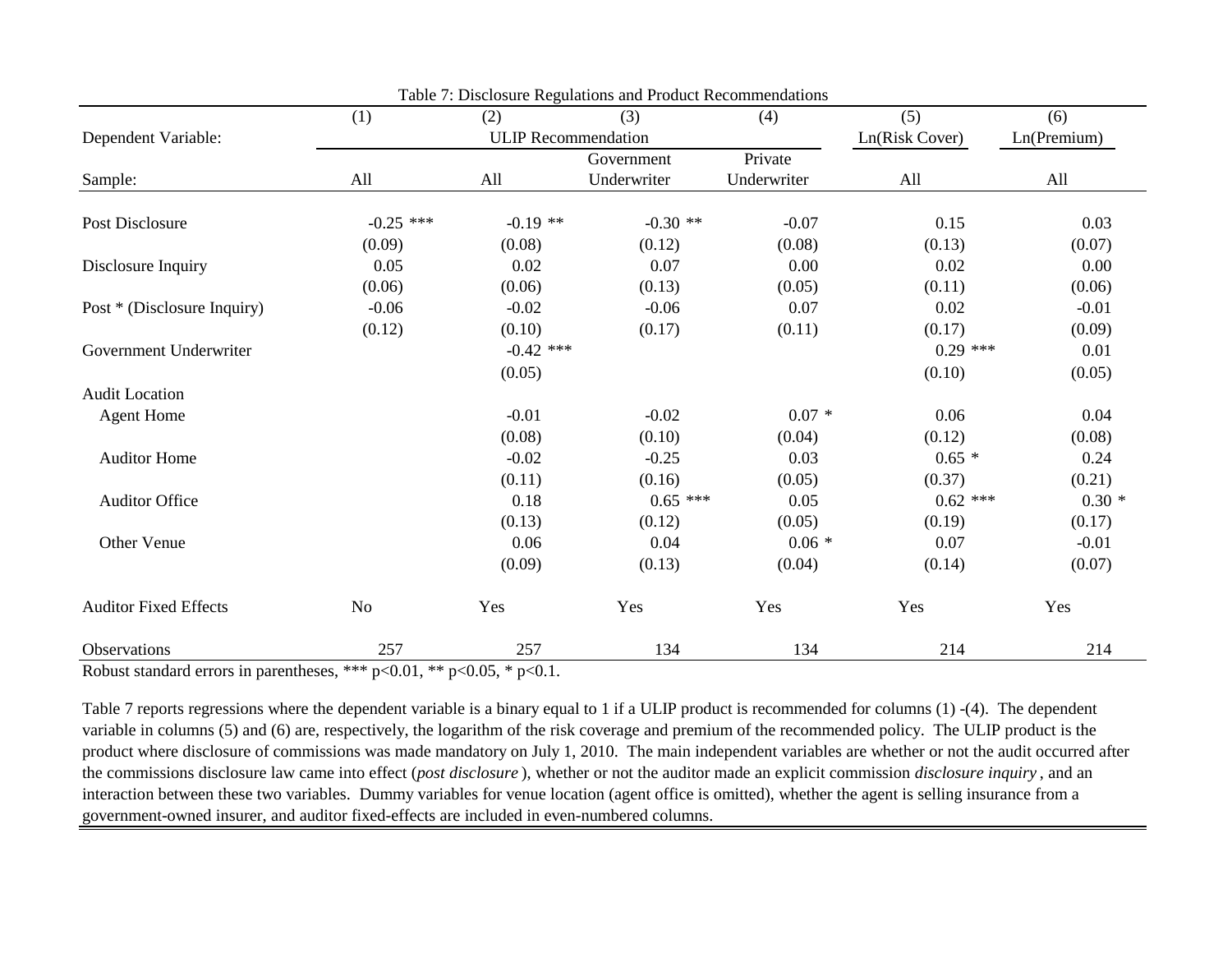|                              | (1)                  | (2)     | (3)                   | (4)        | (5)            | (6)      | (7)         | (8)     |
|------------------------------|----------------------|---------|-----------------------|------------|----------------|----------|-------------|---------|
|                              | Recommended Any Term |         | Recommended Only Term |            | Ln(Coverage)   |          | Ln(Premium) |         |
| Sophisticated                | $0.10*$              | $0.10*$ | 0.02                  | 0.03       | $0.22*$        | $0.21 *$ | $-0.03$     | $-0.06$ |
|                              | (0.06)               | (0.06)  | (0.05)                | (0.05)     | (0.12)         | (0.12)   | (0.09)      | (0.10)  |
| Government Underwriter       |                      | $-0.08$ |                       | $-0.09$    |                | $-0.25$  |             | 0.05    |
|                              |                      | (0.07)  |                       | (0.06)     |                | (0.16)   |             | (0.10)  |
| <b>Audit Location</b>        |                      |         |                       |            |                |          |             |         |
| <b>Agent Home</b>            |                      | 0.10    |                       | $-0.01$    |                | 0.21     |             | $-0.21$ |
|                              |                      | (0.10)  |                       | (0.06)     |                | (0.18)   |             | (0.18)  |
| <b>Auditor Home</b>          |                      | 0.02    |                       | $-0.11$ ** |                | 0.32     |             | 0.03    |
|                              |                      | (0.14)  |                       | (0.05)     |                | (0.29)   |             | (0.14)  |
| <b>Auditor Office</b>        |                      | 0.13    |                       | 0.13       |                | 0.20     |             | $-0.17$ |
|                              |                      | (0.09)  |                       | (0.09)     |                | (0.16)   |             | (0.13)  |
| Other Venue                  |                      | $-0.01$ |                       | 0.06       |                | $-0.17$  |             | $-0.28$ |
|                              |                      | (0.09)  |                       | (0.09)     |                | (0.24)   |             | (0.19)  |
| <b>Auditor Fixed Effects</b> | N <sub>o</sub>       | Yes     | N <sub>o</sub>        | Yes        | N <sub>o</sub> | Yes      | No          | Yes     |
| Observations                 | 217                  | 217     | 217                   | 217        | 209            | 209      | 209         | 209     |

Robust standard errors in parentheses, \*\*\*  $p<0.01$ , \*\*  $p<0.05$ , \*  $p<0.1$ .

Table 8 reports regressions where the dependent variables are the (exclusive) presence of term insurance in the agent's recommendation. The main independent variable is whether or not the audit is part of the "sophisticated" treatment group. Sophistication was signaled to the agent by a script in which auditors mentioned how they had been shopping around and were aware of the different types of policies (such as ULIPs, term, etc.) In unsophisticated audits, auditors acknowledged that life insurance was complex but admitted to knowing very little about the types of policies. Dummy variables for auditor identity, venue location, and whether the government purveyed/underwrote the insurance policy are also included in the even-numbered columns.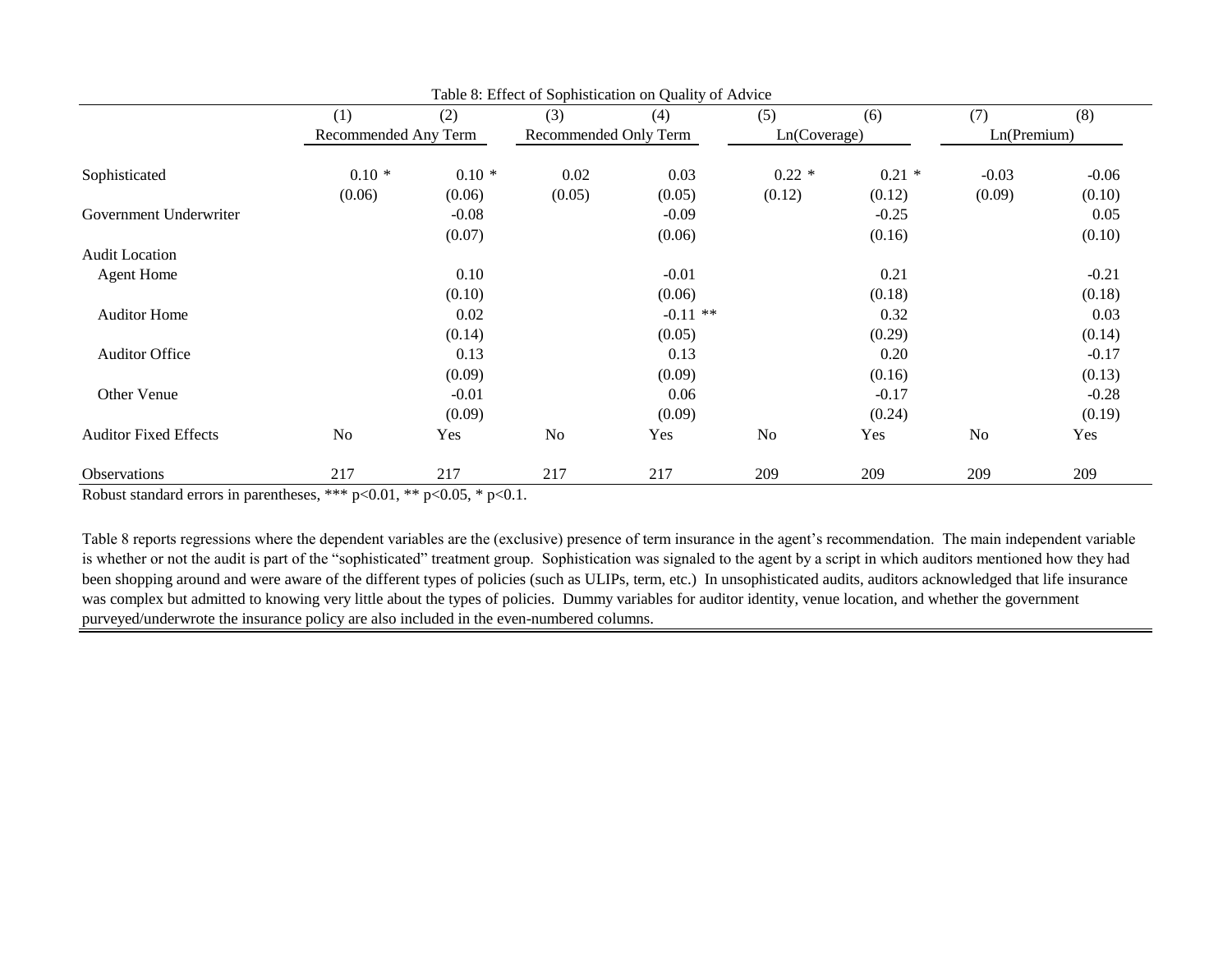|                                         | Appendix Table A1: Comparison of Whole vs. Term Plus Savings |                                               |  |  |
|-----------------------------------------|--------------------------------------------------------------|-----------------------------------------------|--|--|
| <b>Panel A: Life Insurance Products</b> |                                                              |                                               |  |  |
|                                         | <b>Whole Life Insurance</b>                                  | <b>Term Life Insurance</b>                    |  |  |
|                                         | Government and private insurance companies                   | Government and private insurance<br>companies |  |  |
| Specific Plan Example                   | The Whole Life Plan (#2)                                     | Amulya Jeevan (#190)                          |  |  |
| Firm Offering                           | Life Insurance Corporation of India (LIC)                    | Life Insurance Corporation of India (LIC)     |  |  |
| Coverage Amount                         | 2,500,000                                                    | 4,000,000                                     |  |  |
| Premium for 25 year old male            | Rs. 55,116                                                   | Rs. 11,996                                    |  |  |
| Years client pays                       | 47                                                           | 35                                            |  |  |
| Years policy pays out                   | until death of client, no matter the age                     | 35                                            |  |  |
| Historic bonus percentage               | 7% (non-compounded)                                          | n/a                                           |  |  |
| <b>Panel B: Savings Products</b>        |                                                              |                                               |  |  |
|                                         | Promised interest rate                                       |                                               |  |  |
| <b>Bank Fixed Deposit</b>               | 8.75%                                                        |                                               |  |  |

## **Panel C: Comparison of Whole Life vs. Term and Fixed Deposit Savings**

Government Provident Fund 8%

|                           | Whole Life Insurance |                                              | $Term + Savings$<br>Rs. 4m of term life insurance for 35 years,                                                                                                                                                                     |
|---------------------------|----------------------|----------------------------------------------|-------------------------------------------------------------------------------------------------------------------------------------------------------------------------------------------------------------------------------------|
| <b>Products Purchased</b> | year for 47 years    | Rs. 2.5m in life insurance at Rs. 55,166 per | at annual payments of 11,996 per year for<br>35 years.<br>Savings deposit of Rs 55,166-<br>11,996=43,170 per year for 35 years,<br>earning 8.75%<br>Savings deposit of Rs. 55,166 per year<br>from years $36-47$ , earning $8.75\%$ |
| Value Upon Death (Rs.)    |                      | <b>Whole Payout</b>                          | Term Payout (if any) $+$ Savings                                                                                                                                                                                                    |
| Dying at age:             | 25                   | 2,675,000                                    | 4,046,893                                                                                                                                                                                                                           |
|                           | 35                   | 4,425,000                                    | 4,812,490                                                                                                                                                                                                                           |
|                           | 45                   | 6,175,000                                    | 6,583,792                                                                                                                                                                                                                           |
|                           | 55                   | 7,925,000                                    | 10,779,449                                                                                                                                                                                                                          |
|                           | 65                   | 9,675,000                                    | 16,584,940                                                                                                                                                                                                                          |
|                           | 75                   | 11,425,000                                   | 39,271,154                                                                                                                                                                                                                          |
|                           | 85                   | 13,175,000                                   | 91,310,405                                                                                                                                                                                                                          |